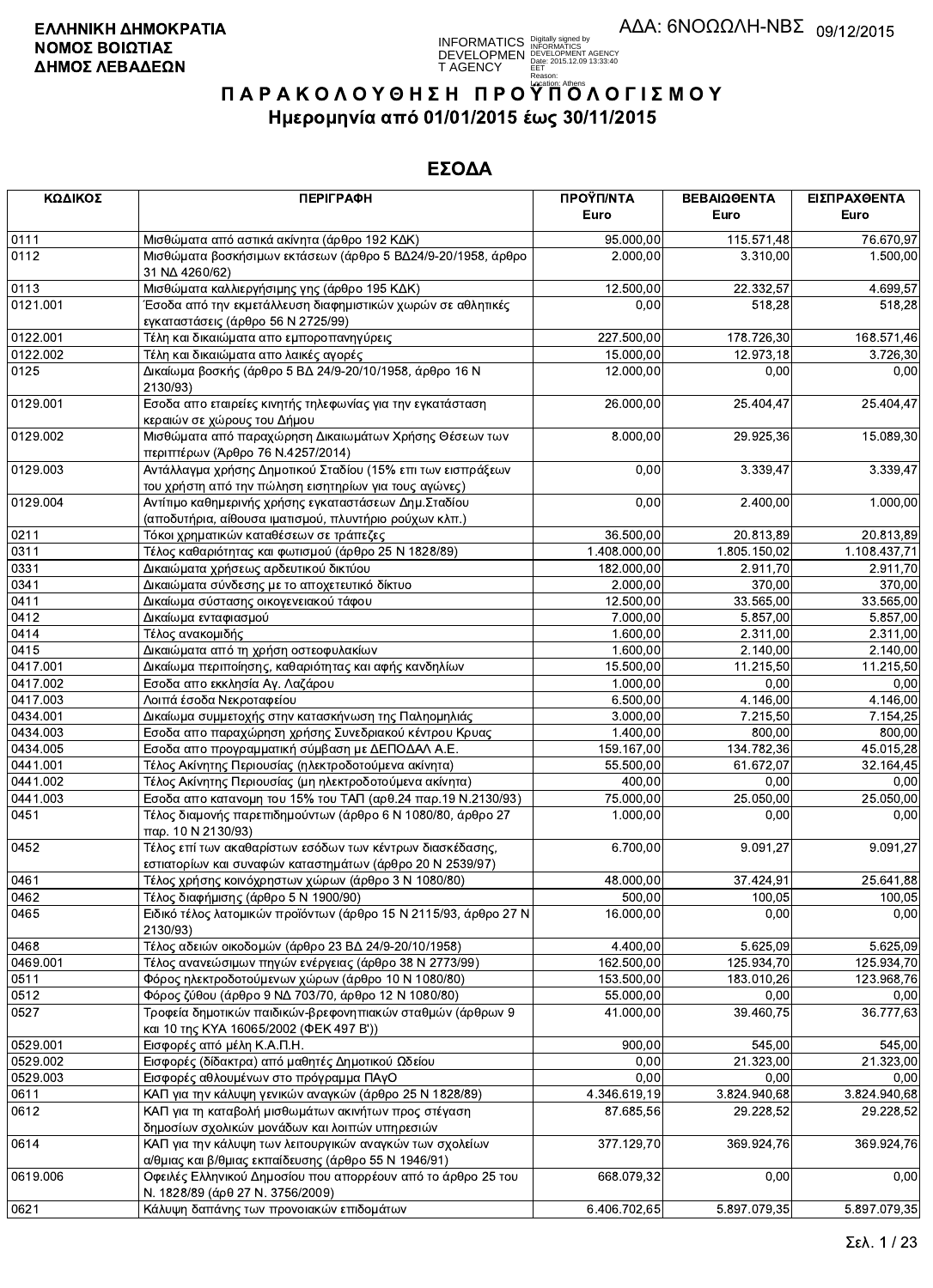| ΚΩΔΙΚΟΣ  | <b>ПЕРІГРАФН</b>                                                                                                                                                  | ΠΡΟΫΠ/ΝΤΑ    | ΒΕΒΑΙΩΘΕΝΤΑ | ΕΙΣΠΡΑΧΘΕΝΤΑ |
|----------|-------------------------------------------------------------------------------------------------------------------------------------------------------------------|--------------|-------------|--------------|
|          |                                                                                                                                                                   | Euro         | Euro        | Euro         |
| 0712     | Μισθώματα θαλασσίων εκτάσεων (άρθρο 15 Ν 2130/93)                                                                                                                 | 9.581,70     | 11.392,50   | 1.627,50     |
| 0713     | Παράβολα για την έκδοση των αδειών ίδρυσης και λειτουργίας<br>επιχειρήσεων υγειονομικού ενδιαφέροντος (άρθρο 80 ΔΚΚ)                                              | 14.000,00    | 8.350,00    | 8.350,00     |
| 0715     | Τέλος διαφήμισης της κατηγορίας Δ΄ του άρθρου 15 του ΒΔ 24/9-<br>20/10/1958 (άρθρο 9 Ν 2880/2001)                                                                 | 90.000,00    | 40.160,00   | 40.160,00    |
| 1211.009 | Έκτακτη χρηματοδότηση του Υπουργείου Εσωτερικών για την<br>καταβολή εκλογικής αποζημίωσης                                                                         | 0,00         | 33.360,00   | 33.360,00    |
| 1212.001 | Επιχορηγηση από LEADER για ΤΡΟΦΩΝΕΙΑ ΔΗΜΟΥ ΛΕΒΑΔΕΩΝ                                                                                                               | 0,00         | 0,00        | 0,00         |
| 1212.002 | Επιχορήγηση για υλοποίηση Ευρωπαικού προγράμματος<br>"Έναρμόνιση οικογενειακής και επαγγελματικής ζωής"                                                           | 218.400,00   | 320.586,40  | 320.586,40   |
| 1212.003 | Επιχορήγηση ΟΑΕΔ για εισφορές ωφελούμενων από Προγραμμα<br>Κοινωφελούς Χαρακτήρα (παρ. ΙΔ Ν.4152/2013)                                                            | 0,00         | 39.228,94   | 39.228,94    |
| 1212.004 | Από Γ.Γ.Α. για υλοποίηση ΠΑγΟ                                                                                                                                     | 0,00         | 0,00        | 0,00         |
| 1214.005 | Επιχορήγηση ΥΠ.ΕΣ για κάλυψη δράσεων πολιτικής προστασίας-<br>πυροπροστασίας                                                                                      | 83.800,00    | 81.800,00   | 81.800,00    |
| 1219.002 | Επιχορήγηση εκπαιδευτικών προγραμμάτων ΟΑΕΚ-ΛΑΕΚ                                                                                                                  | 7.000,00     | 0,00        | 0,00         |
| 1311.001 | ΚΑΠ επενδυτικών δαπανών των δήμων                                                                                                                                 | 440.280,00   | 215.062,50  | 215.062,50   |
| 1312.001 | Επισκευή και συντήρηση σχολικών κτιρίων (άρθρο 13 Ν 2880/2001)                                                                                                    | 69.000,00    | 69.000,00   | 69.000,00    |
| 1313.001 | Επιχορήγηση ΥΠ.ΕΣ. για κάλυψη δρασεων πολιτικής προστασίας                                                                                                        | 0,00         | 2.000,00    | 2.000,00     |
| 1321.033 | Διαμόρφωση Μονοπατιού και Αποκατάσταση-Στερέωση Τρίχινου<br>Γεφυριού                                                                                              | 67.332,55    | 28.476,69   | 28.476,69    |
| 1321.040 | Επιχορήγηση από ΕΤΠΑ για Ανάπλαση-Ενοποίηση Δικτύου<br>Πεζοδρόμων (Πεζόδρομος οδού Καλιαγκάκη, οδού Μποφίδου,<br>χώρος πρώην ΚΤΕΛ και πεζόδρομια οδού Σπυρίδωνος) | 382.477,72   | 306.837,68  | 306.837,68   |
| 1321.041 | Υπογειοποίηση εναερίου δικτύου πεζοδρόμου επι της οδού<br>Μπουφίδου                                                                                               | 42.733,10    | 0,00        | 0,00         |
| 1321.042 | Σωστικές ανασκαφές                                                                                                                                                | 1,00         | 0,00        | 0,00         |
| 1321.206 | Μελέτη Σχεδιου Χωροταξικής και Οικιστικής Οργανωσης Ανοικτής<br>Πόλης Δήμου Χαιρώνειας                                                                            | 16.751,67    | 0,00        | 0,00         |
| 1321.207 | Βελτιωση και ανάπλαση κοινόχρηστων χώρων Τ.Κ. Ανθοχωρίου                                                                                                          | 0,00         | 0,00        | 0,00         |
| 1321.401 | Επιχορήγηση από ΕΤΠΑ για Βελτίωση και Ανάπλαση Κοινόχρηστων<br>χώρων ΤΚ Κορώνειας                                                                                 | 358.598,58   | 236.177,53  | 236.177,53   |
| 1321.501 | Μελέτη Γενικού Πολεοδομικού Σχεδίου Κοινότητας Κυριακίου                                                                                                          | 16.705,75    | 5.306,51    | 5.306,51     |
| 1322.001 | Αναβάθμιση Ενερητικής Πυροπροστασίας Κλειστού Γυμναστηρίου<br>Λιβαδειάς                                                                                           | 0,00         | 0,00        | 0,00         |
| 1322.002 | Αγορά ακινήτου-μνημείου ΄΄Τζαμί Γαζή Ομέρ"                                                                                                                        | 0,00         | 0,00        | 0,00         |
| 1322.020 | Επιχορήγηση από ΠΔΕ για Αποκατάσταση ζημιών που<br>προκλήθηκαν από θεομηνία στο Δήμο Λεβαδέων                                                                     | 74.655,68    | 69.771,54   | 69.771,54    |
| 1322.021 | Επιχορήγηση από Πράσινο Ταμείο για Αποζημίωση ιδιοκτησιών στο<br>πάρκο Έρκυνας από την οδό Θουκιδίδου εως την οδό Ξενοφώντος                                      | 90.752,00    | 0,00        | 0,00         |
| 1322.022 | Επιχορήγηση από Πράσινο Ταμειο για Ενεργειακή Αναβαθμιση<br>Σχολικής Μονάδας 3ου Δημοτικού Σχολειου Λιβαδειάς                                                     | 0,00         | 0,00        | 0,00         |
| 1326.001 | Έσοδα από προγραμματική σύμβαση με ΔΕΠΟΔΑΛ ΑΕ για την<br>προμήθεια εξοπλισμού 1ης Διαχειριστικής Ενότητας Ν Βοιωτίας                                              | 380.121,00   | 213.509,00  | 213.509,00   |
| 1326.002 | Έσοδα από προγραμματική σύμβαση με ΔΕΠΟΔΑΛ ΑΕ για την<br>Λειτουργική και Περιβαλλοντική Αναβάθμιση ΧΥΤΑ Λιβαδειάς                                                 | 407.939,60   | 192.304,81  | 192.304,81   |
| 1328.001 | Αποκατάσταση ΧΑΔΑ στις θέσεις Τουρμπάκι κοινότητας Κυριακίου<br>και Δ.Δ. Παρορίου                                                                                 | 0,00         | 288,89      | 288,89       |
| 1328.002 | Λειτουργική και Περιβαλλοντική Αναβάθμιση Χ.Υ.Τ.Α. Λιβαδειάς                                                                                                      | 1.440.005,08 | 743.166,81  | 743.166,81   |
| 1328.003 | Προμήθεια ενός (1) Θρυμματιστή (εξοπλισμός διαχ. στερεών<br>αποβλήτων 1ης διαχειρ. ενότητας Ν. Βοιωτίας)                                                          | 340.000,00   | 299.000,00  | 299.000,00   |
| 1328.005 | Προμήθεια ενός (1) εκσκαφέα φορτωτή (εξοπλισμός διαχ. στερεών<br>αποβλήτων 1ης διαχειρ. ενότητας Ν. Βοιωτίας)                                                     | 86.000,00    | 75.600,00   | 75.600,00    |
| 1328.009 | Προμήθεια ενός (1) οχήματος ανοικτού τύπου 4χ4 (Εξοπλισμός<br>διαχ.στερεών αποβλήτων 1ης διαχειρ.ενότητας Ν.Βοιωτίας)                                             | 0,00         | 0,00        | 0,00         |
| 1328.016 | Βελτίωση και Ανάπλαση Κοινόχρηστων Χώρων Οικισμού Ελικώνα                                                                                                         | 550.000,00   | 6.343,47    | 6.343,47     |
| 1328.018 | Αποκατάσταση ζημιών που προκλήθηκαν από θεομηνία<br>(πυρκαγιά) στο ΧΥΤΑ 1ης Διαχειριστικής Ενότητας Ν Βοιωτίας                                                    | 0.00         | 0,00        | 0,00         |
| 1328.019 | Βελτίωση υφιστάμενου αρδευτικού έργου του Δ.Δ. Λαφυστίου Δήμου<br>Λεβαδέων                                                                                        | 103.202,00   | 73.646,11   | 73.646,11    |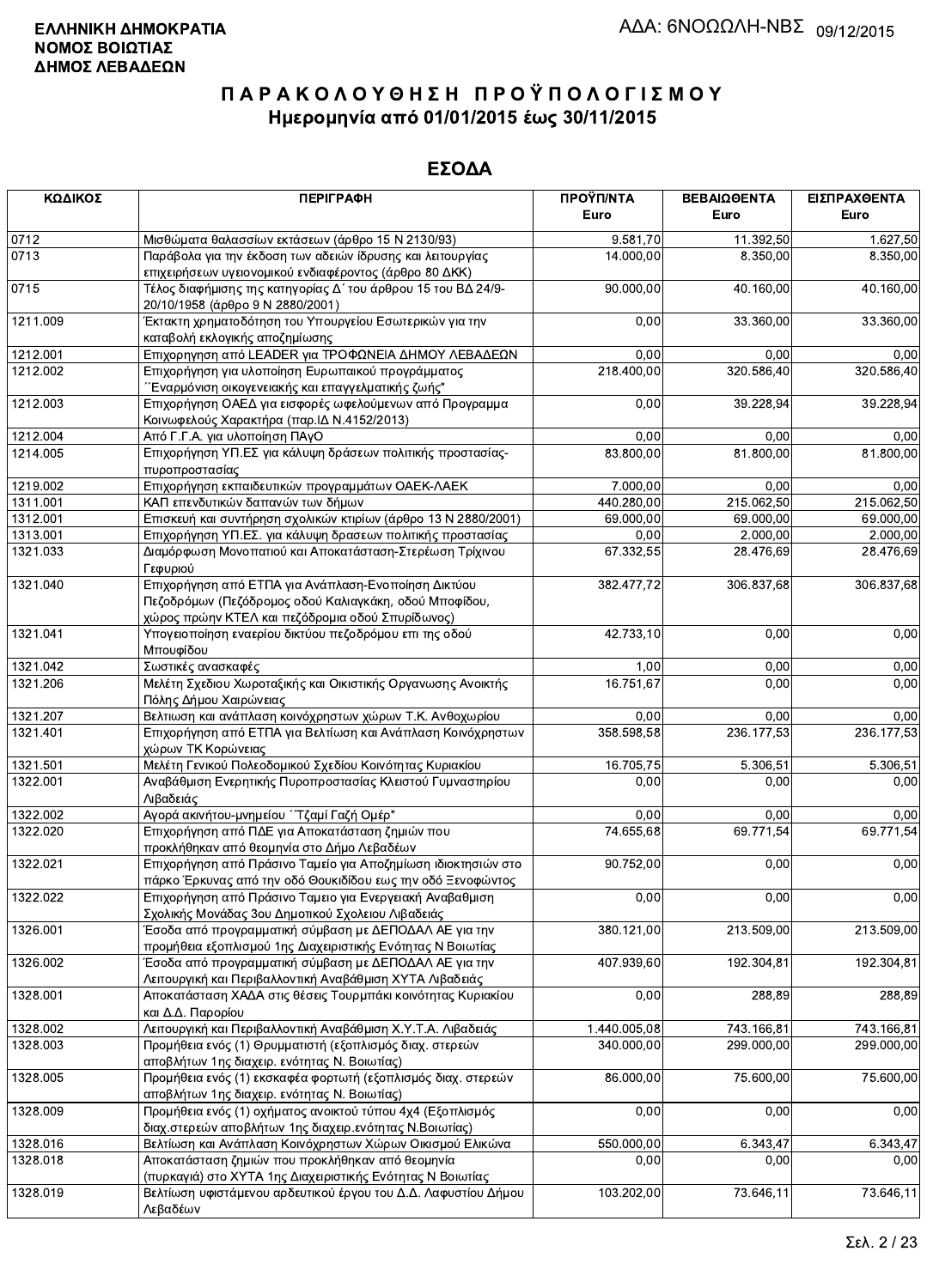| ΚΩΔΙΚΟΣ      | <b>ПЕРІГРАФН</b>                                                                                                                              | ΠΡΟΫΠ/ΝΤΑ<br>Euro       | ΒΕΒΑΙΩΘΕΝΤΑ<br>Euro     | ΕΙΣΠΡΑΧΘΕΝΤΑ<br>Euro |
|--------------|-----------------------------------------------------------------------------------------------------------------------------------------------|-------------------------|-------------------------|----------------------|
|              |                                                                                                                                               |                         |                         |                      |
| 1328.401     | Μελέτη Έργων Ανακατασκευής Εσωτερικού Δικτύου, Έργων<br>Προσαγωγής Ακαθάρτων και Εγκατάστασης Επεξεργασίας Λυμάτων<br>(Ε.Ε.Λ.) Αγίου Γεωργίου | 76.157,81               | 40.238,53               | 40.238,53            |
| 1328.406     | Ανάπλαση Πλατείας Τ.Κ. Αγίου Γεωργίου                                                                                                         | 0,00                    | 0,00                    | 0,00                 |
| 1328.502     | Μελέτη Αποχέτευσης-Προσαγωγής Ακαθάρτων και Εγκατάστασης<br>Επεξεργασίας Λυμάτων (Ε.Ε.Λ.) Οικισμού Κυριακίου                                  | $\overline{11.664, 13}$ | 13.300,00               | 13.300,00            |
| 1328.503     | Αγορά εδαφικών εκτάσεων Οικισμού Κυριακίου                                                                                                    | 5.000,00                | 0,00                    | 0,00                 |
| 1411         | Προϊόν δωρεών                                                                                                                                 | 0,00                    | 14.632,30               | 14.632,30            |
| 1511         | Προσαυξήσεις εκπρόθεσμης καταβολής χρεών (άρθρο 6 ΝΔ 356/74,<br>άρθρο 16 Ν 2130/93)                                                           | 60.000,00               | 36.731,72               | 36.731,72            |
| 1512         | Πρόστιμα του ΚΟΚ, του ΝΔ 805/71 και του ΑΝ 170/67 (άρθρο 31 Ν<br>2130/93)                                                                     | 58.000,00               | 70.490,17               | 50.270,17            |
| 1514         | Πρόστιμα ανέγερσης και διατήρησης αυθαιρέτων κατασκευών (άρθρο<br>12 N 1647/86)                                                               | 20.000,00               | 7.562,88                | 7.562,88             |
| 1519         | Λοιπά πρόστιμα και χρηματικές ποινές επιβαλλόμενες βάσει ειδικών<br>διατάξεων                                                                 | 3.000,00                | 1.520, 18               | 1.220,18             |
| 1522         | Παράβολα υποβαλλόμενα για την χορήγηση διευκολύνσεων<br>τμηματικής καταβολής χρεών (άρθρο 18 Ν 2648/98)                                       | 500,00                  | 53,12                   | 53,12                |
| 1629         | Λοιπά έσοδα από δαπάνες πραγματοποιηθείσες για λογαριασμό<br>τρίτων                                                                           | 5.000,00                | 8.477,33                | 8.477,33             |
| 1699.001     | Εσοδα απο κατασκευή παραγκών και ηλεκτροδότησης αυτών στην<br>Εμποροπανήγυρη                                                                  | 35.000,00               | 34.900,00               | 32.770,08            |
| 1699.003     | Λοιπά έκτακτα έσοδα που δεν εντάσσονται στις πιο πάνω τάξεις                                                                                  | 1.000,00                | 0,00                    | 0,00                 |
| 1699.006     | Έκτακτα Έσοδα από εράνους της Ιεράς Μητρόπολης Θηβών και<br>Λεβαδείας (2% επί του ακαθαρίστου προιόντος)                                      | 1.200,00                | 904, 12                 | 904,12               |
| 2111         | Τακτικά έσοδα από τέλη καθαριότητας και ηλεκτροφωτισμού                                                                                       | 383.800,00              | 373.790,93              | 373.669,08           |
| 2113         | Τακτικά έσοδα από τέλη και δικαίωματα άρδευσης                                                                                                | 1.000,00                | 4.084,07                | 0,00                 |
| 2115.001     | Τέλος Ακίνητης περιουσίας (ηλεκτροδοτούμενα ακίνητα)                                                                                          | 16.300,00               | 15.488,88               | 15.482,63            |
| 2115.002     | Τέλος Ακίνητης περιουσίας (μη ηλεκτροδοτούμενα ακίνητα)                                                                                       | 70.000,00               | 190.374,80              | 92.902,25            |
| 2118         | Τακτικά έσοδα επί των ακαθαρίστων εσόδων επιτηδευματιών                                                                                       | 9.000,00                | 7.434,24                | 7.434,24             |
| 2119.001     | Φόρος ηλεκτροδούμενων χώρων (άρθ. 10 Ν. 1080/80) Π.Ο.Ε.                                                                                       | 40.300,00               | 38.396,79               | 38.386,24            |
| 2119.004     | Τέλος χρήσης κοινοχρήστων χώρων Π.Ο.Ε.                                                                                                        | 2.000,00                | 0,00                    | 0,00                 |
| 2119.011     | Απο μισθώματα αστικών ακινήτων                                                                                                                | 0,00                    | 2.127,00                | 777,00               |
| 2119.012     | Τέλη και δικαιώματα απο λαική αγορά                                                                                                           | 12.000,00               | 9.720,00                | 3.511,52             |
| 2119.020     | Αντιτιμο κατανάλωσης ηλεκτρικού ρευματος των πυλώνων του<br>Δημοτικού Σταδιου για λογαριασμό τριτων (τέλεση αγώνων)                           | 0,00                    | 7.482,00                | 7.482,00             |
| 2119.021     | Αντίτιμο καθημερινής χρήσης εγκαταστάσεων Δημ. Σταδίου<br>(αποδυτήρια, αίθουσα ιματισμού, πλυντήριο ρούχων κλπ.)                              | 0,00                    | 400,00                  | 400,00               |
| 2119.022     | Έσοδα από εισφορές (δίδακτρα μαθητών Δημ.Ωδείου)                                                                                              | 0,00                    | 0,00                    | 0,00                 |
| 2211.001     | Πρόστιμα παραβάσεων Κ.Ο.Κ. -Ελεγχόμενης στάθμευσης Π.Ο.Ε.                                                                                     | 17.500,00               | 51.295,90               | 16.390,90            |
| 2211.002     | Λοιπά πρόστιμα                                                                                                                                | 2.000,00                | 0,00                    | 0,00                 |
| 2212.001     | Πρόστιμα ανέγερσης-διατήρησης αυθαιρέτων                                                                                                      | 7.500,00                | 3.200.60                | 3.200,60             |
| 3211         | Τέλη καθαριότητας και ηλεκτροφωτισμού                                                                                                         | 593.751,33              | 623.611,78              | 595.092,50           |
| 3212         | Τέλη και δικαιώματα ύδρευσης                                                                                                                  | 214.779,92              | 213.120,59              | 7.296,99             |
| 3213         | Τέλη και δικαιώματα άρδευσης                                                                                                                  | 135.033,88              | 342.008,52              | 171.182,32           |
| 3214         | Τέλη και δικαιώματα αποχέτευσης                                                                                                               | 18.079,75               | 17.925,65               | 792,91               |
| 3215         | Τέλος ακίνητης περιουσίας<br>Εισφορά λόγω ένταξης ή επέκτασης πολεοδομικών σχεδίων                                                            | 58.252,26               | 148.567,36              | 61.654,62            |
| 3217<br>3218 |                                                                                                                                               | 10.825,49               | 10.825,49<br>902.432,37 | 4.947,28             |
|              | Τακτικά έσοδα επί των ακαθαρίστων εσόδων επιτηδευματιών                                                                                       | 871.904,98              |                         | 44.828,54            |
| 3219.001     | Απο δικαιώματα και μισθώματα βοσκήσιμων εκτάσεων                                                                                              | 15.129,97               | 13.899,52               | 704,21               |
| 3219.002     | Απο τέλη διαφήμισης και απο την εκμετάλλευση διαφημιστικών<br>χώρων                                                                           | 0,00                    | 20.000,00               | 0,00                 |
| 3219.003     | Απο δικαιώματα νεκροταφείων                                                                                                                   | 19.017,11               | 18.908,70               | 872,63               |
| 3219.004     | Απο τέλη χρήσης κοινόχρηστων δημοτικών χώρων και απο<br>παραχώρηση δικαιωμάτων χρήσης θέσεων των περιπτέρων                                   | 127.187,83              | 169.660,15              | 25.953,44            |
| 3219.005     | Απο δικαιώματα Σφαγείων                                                                                                                       | 5.105,59                | 4.738,35                | 870,20               |
| 3219.006     | Απο τέλη και μισθώματα λατομείων                                                                                                              | 90.838,54               | 88.121,39               | 10.698,54            |
| 3219.008     | Απο δικαιώματα χρήσης Χ.Υ.Τ.Α.                                                                                                                | 71.240,59               | 71.240,59               | 225,05               |
| 3219.009     | Απο δικαιώματα συμμετοχής στην Κατασκήνωση                                                                                                    | 10.386,21               | 10.106,21               | 594,16               |
| 3219.010     | Απο τέλη και δικαιώματα λαικών ανορών                                                                                                         | 154.591.11              | 146.111.04              | 54.954.91            |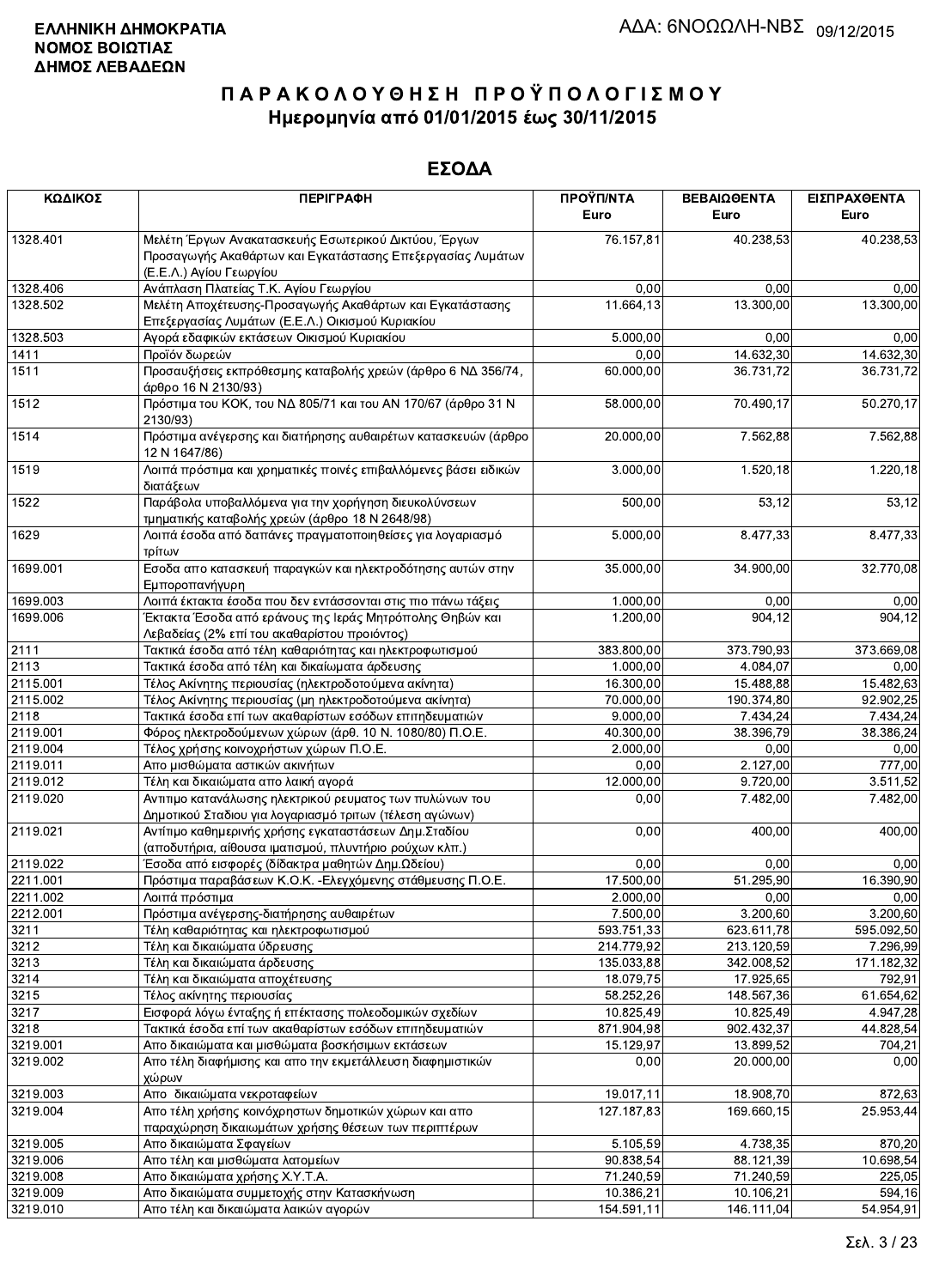#### ΕΣΟΔΑ

| ΚΩΔΙΚΟΣ  | <b>ПЕРІГРАФН</b>                                                                                                               | ΠΡΟΫΠ/ΝΤΑ             | ΒΕΒΑΙΩΘΕΝΤΑ   | ΕΙΣΠΡΑΧΘΕΝΤΑ  |
|----------|--------------------------------------------------------------------------------------------------------------------------------|-----------------------|---------------|---------------|
|          |                                                                                                                                | Euro                  | Euro          | Euro          |
| 3219.011 | Απο φόρο ηλεκτροδοτούμενων χώρων (άρθ. 10 Ν. 1080/80)                                                                          | 56.292,52             | 60.350,70     | 58.412,72     |
| 3219.012 | Απο προγραμματική σύμβαση με ΔΕΠΟΔΑΛ Α.Ε. (ΦΟΔΣΑ)                                                                              | 5.407,48              | 102.907,48    | 102.907,48    |
| 3219.013 | Απο μισθώματα αστικών ακινήτων                                                                                                 | 430.315,54            | 420.840,26    | 61.632,75     |
| 3219.014 | Απο μισθώματα καλλιεργήσιμης γής                                                                                               | 22.212,66             | 14.344,47     | 3.437,76      |
| 3219.015 | Απο μισθώματα θαλασσίων εκτάσεων                                                                                               | $\overline{9.58}1,70$ | 9.581,70      | 4.890,43      |
| 3219.017 | Λοιπές περιπτώσεις                                                                                                             | 12.678,28             | 11.403,31     | 382,24        |
| 3219.018 | Απο εισφορές για τροφεία παιδικών και βρεφονηπιακών σταθμών                                                                    | 19.712,94             | 19.686,62     | 2.102,74      |
| 3219.019 | Απο κρατήσεις υπέρ Δημοσίου                                                                                                    | 26.803,32             | 48.578,79     | 28.619,04     |
| 3219.020 | Από Μισθώματα παραχώρησης Δικαιωμάτων Χρήσης Θέσεων των                                                                        | 22.040,66             | 0,00          | 0,00          |
| 3219.021 | περιπτέρων (Άρθρο 76 Ν.4257/2014)<br>Από χρήση Δημοτικών Σταδίων (15% επί των ακαθαρίστων                                      | 0,00                  | 49.589,39     | 0,00          |
|          | εισπράξεων του χρήστη από την πώληση εισητηριων για τους                                                                       |                       |               |               |
|          | αγώνες)                                                                                                                        |                       |               |               |
| 3219.022 | Από αντιτιμο κατανάλωσης ηλεκτρικού ρευματος των πυλώνων του                                                                   | 0,00                  | 39.337,20     | 0,00          |
|          | Δημοτικού Σταδιου για λογαριασμό τριτων (τελεση αγώνων)                                                                        |                       |               |               |
| 3221.001 | Απο πρόστιμα παραβάσεων Κ.Ο.Κ.-Ελεγχόμενης στάθμευσης                                                                          | 613.930,23            | 638.026,16    | 14.654,99     |
| 3221.002 | Απο διάφορα πρόστιμα κλπ έκτακτα έσοδα                                                                                         | 141.867,81            | 146.823,15    | 7.777,20      |
| 3221.003 | Απο αποζημιώσεις καταβληθείσες για λογαριασμό των υπόχρεων,<br>λόγω προσκύρωσης ή ρυμοτόμησης ακινήτων (άρθρο 26 Ν<br>1828/89) | 93.293,38             | 93.190,47     | 6.413,48      |
| 3221.004 | Από προγραμματική σύμβαση με ΔΕΠΟΔΑΛ για ΦΠΑ                                                                                   | 86.595,00             | 0,00          | 0,00          |
| 4111     | Εισφορά υπέρ του Δημοσίου στις αποδοχές και τα έξοδα<br>παράστασης                                                             | 200.000,00            | 160.008,21    | 160.008,21    |
| 4121     | Φόροι μισθωτών υπηρεσιών                                                                                                       | 250.000,00            | 201.458,48    | 201.458,48    |
| 4122     | Φοροί και χαρτόσημο Δημάρχων Αντιδημάρχων μελών Δημοτικών                                                                      | 7.000,00              | 2.107,20      | 2.107,20      |
|          | Συμβουλίων και λοιπών συλλογικών οργάνων                                                                                       |                       |               |               |
| 4123     | Φόρων προμηθευτών εργολάβων ελ. Επαγγελματιών κ.λ.π.                                                                           | 130.000,00            | 109.633,27    | 109.633,27    |
| 4124     | Λοιπές κρατήσεις υπέρ του Δημοσίου                                                                                             | 90.000,00             | 86.958,46     | 61.109,31     |
| 4131     | Εισφορές σε ασφαλιστικούς οργανισμούς και ταμεία                                                                               | 1.350.000,00          | 1.072.791,84  | 1.072.791,84  |
| 4132     | Εισφορά για το εφάπαξ βοήθημα του Ν 103/75                                                                                     | 3.500,00              | 1.625,58      | 1.625,58      |
| 4141     | Κρατήσεις στις αποδοχές για την εξόφληση δανείων του Τ.Π. & Δ.                                                                 | 91.000,00             | 65.726,44     | 65.726,44     |
| 4142     | Λοιπές κρατήσεις υπέρ τρίτων                                                                                                   | 270.000,00            | 210.478,74    | 210.478,74    |
| 4211     | Επιστροφή χρημάτων από υπολόγους χρηματικών ενταλμάτων<br>προπληρωμής                                                          | 5.000,00              | 0,00          | 0,00          |
| 4212     | Επιστροφή πάγιας προκαταβολής                                                                                                  | 29.000,00             | 0,00          | 0,00          |
| 4213     | Επιστροφή αχρεωστήτως καταβληθέντων χρηματικών ποσών                                                                           | 100.000,00            | 127.947,80    | 64.868,57     |
|          | (άρθρο 26 Ν 318/69, Αποφ. Υπ. Οικον. 2081241/11652/1997)                                                                       |                       |               |               |
| 4219     | Επιστροφή εν γένει χρημάτων                                                                                                    | 45.000,00             | 953,79        | 953,79        |
| 5111     | Χρηματικό υπόλοιπο προερχόμενο από τακτικά έσοδα για την                                                                       | 406.871,80            | 689.927,09    | 689.927,09    |
|          | κάλυψη υποχρεώσεων παρελθόντων ετών                                                                                            |                       |               |               |
| 5112     | Χρηματικό υπόλοιπο προερχόμενο από τακτικά έσοδα για την                                                                       | 170.769,02            | 170.769,02    | 170.769,02    |
|          | κάλυψη έργων του Π.Δ.Ε. ή πιστώσεις προοριζόμενες για δημόσιες                                                                 |                       |               |               |
|          | επενδύσεις<br>Χρηματικό υπόλοιπο προερχόμενο απο τακτικά έσοδα για την                                                         |                       |               |               |
| 5113     | κάλυψη ειδικευμένων δαπανών                                                                                                    | 355.574,14            | 670.064,73    | 670.064,73    |
| 5119     | Χρηματικό υπόλοιπο προερχόμενο απο τακτικά έσοδα για την                                                                       | 258.000,00            | 0,00          | 0,00          |
|          | κάλυψη εν γένει δαπανών του Δήμου                                                                                              |                       |               |               |
| 5121     | Χρηματικό υπόλοιπο προερχόμενο από έκτακτα έσοδα για την                                                                       | 66.082,50             | 292.304,82    | 292.304,82    |
|          | κάλυψη υποχρεώσεων παρελθόντων ετών                                                                                            |                       |               |               |
| 5122     | Χρηματικό υπόλοιπο προερχόμενο από έκτακτα έσοδα για την                                                                       | 789.087,00            | 748.161,14    | 748.161,14    |
|          | κάλυψη έργων του Π.Δ.Ε. ή πιστώσεις προοριζόμενες για δημόσιες<br>επενδύσεις                                                   |                       |               |               |
| 5123     | Χρηματικό υπόλοιπο προερχόμενο απο έκτακτα έσοδα για την<br>κάλυψη ειδικευμένων δαπανών                                        | 83.647,20             | 82.186,17     | 82.186,17     |
|          | ΣΥΝΟΛΑ                                                                                                                         | 29.507.030,53         | 26.209.204,63 | 21.776.127,09 |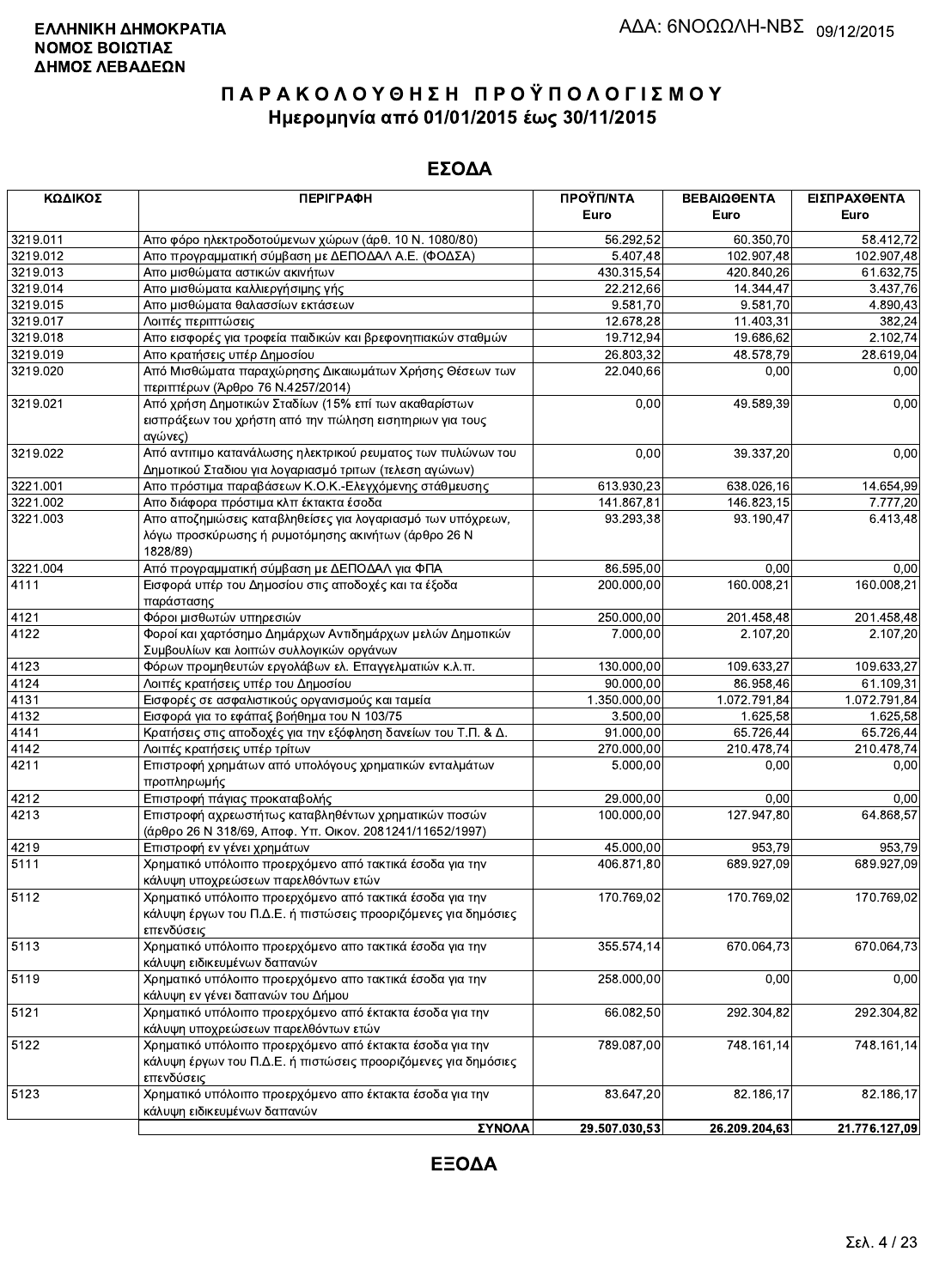|               | ΚΩΔΙΚΟΣ  | <b>ПЕРІГРАФН</b>                                                                                                          | ΠΡΟΫΠ/ΝΤΑ<br>Euro | ΕΝΤΑΛΘΕΝΤΑ<br>Euro | ΠΛΗΡΩΘΕΝΤΑ<br>Euro |
|---------------|----------|---------------------------------------------------------------------------------------------------------------------------|-------------------|--------------------|--------------------|
| $00\,$        | 6031     | Τακτικές αποδοχές (περιλαμβάνονται βασικός μισθός, δώρα εορτών, γενικά και<br>ειδικά τακτικά επιδόματα)                   | 101.388,00        | 65.749,78          | 65.749,78          |
| 00            | 6053.001 | Εργοδ. εισφορές ΙΚΑ υπαλλήλων ειδικών θέσεων                                                                              | 10 495,00         | 4.720,66           | 4.720,66           |
| 00            | 6053.002 | Εργοδ. εισφορές Ταμείου Νομικών                                                                                           | 6.233,00          | 746,00             | 746,00             |
| 00            | 6053.003 | Εργοδοτικές εισφορές υπέρ ΤΣΜΕΔΕ                                                                                          | 4.511,00          | 3.686,42           | 3.686,42           |
| 00            | 6053.004 | Εργοδοτικές εισφορές υπέρ ΤΣΜΕΔΕ (επικουρικό)                                                                             | 1.016,00          | 829,65             | 829,65             |
| 00            | 6053.005 | Εργοδοτικές εισφορές υπέρ ΚΥΤ                                                                                             | 1.456,00          | 1.189,15           | 1.189,15           |
| $00\,$        | 6056     | Ετήσια εισφορά στο ΤΠΔΚΥ-ΤΕΑΔΚΥ (άρθρα 3 Ν 1726/44, 30 Ν 2262/52, 100<br>ΝΔ 4260/61 και 33 ΝΔ 5441/66)                    | 285.783,00        | 261.800,00         | 261.800,00         |
| $00\,$        | 6073     | Δαπάνες επιμόρφωσης προσωπικού και συμμετοχής σε συνέδρια και<br>σεμινάρια                                                | 9.000,00          | 180,00             | 180,00             |
| $00\,$        | 6111     | Αμοιβές νομικών και συμβολαιογράφων                                                                                       | 0,00              | 183,21             | 183,21             |
| 00            | 6116     | Αμοιβές δικαστικών επιμελητών                                                                                             | 6.000,00          | 0,00               | 0,00               |
| 00            | 6117.001 | Ανάθεση παροχής υπηρεσιών Ιατρού Εργασίας του Δήμου                                                                       | 0,00              | 0,00               | 0,00               |
| 00            | 6117.002 | Ανάθεση παροχής υπηρεσιών Τεχνικού Ασφαλείας του Δήμου                                                                    | 0,00              | 0,00               | 0,00               |
| $00\,$        | 6121.001 | Αντιμισθία δημάρχου ή προέδρου κοινότητας αντιδημάρχου και προέδρου<br>δημοτικού συμβουλίου (Άρθρο 175 ΔΚΚ)               | 123.120,00        | 102.600,00         | 102.600,00         |
| 00            | 6121.002 | Αντιμισθία συμπαραστάτη του δημότη και της επιχείρησης                                                                    | 7.200,00          | 0,00               | 0,00               |
| 00            | 6123     | Έξοδα κίνησης προέδρων Τοπικών Συμβουλίων (άρθρο 4 Ν 2539/97)                                                             | 87.600,00         | 73.000,00          | 73.000,00          |
| 00            | 6126.008 | Εργοδοτικές εισφορές υπέρ ΙΚΑ-ΕΤΕΑ                                                                                        | 10.080,00         | 8.399,60           | 8.399.60           |
| 00            | 6151     | Δικαιώματα τρίτων (ΔΕΗ κλπ) από την είσπραξη τελών και φόρων                                                              | 66.000,00         | 58.299,56          | 58.299,56          |
| 00            |          |                                                                                                                           |                   |                    |                    |
|               | 6221     | Ταχυδρομικά τέλη                                                                                                          | 20.000,00         | 14.124,47          | 14.038,15          |
| 00            | 6222     | Τηλεφωνικά, τηλεγραφικά και τηλετυπία τέλη εσωτερικού                                                                     | 30.000,00         | 25.843,12          | 24.911,12          |
| 00            | 6223     | Κινητή Τηλεφωνία                                                                                                          | 6.240,00          | 0,00               | 0,00               |
| 00            | 6331.001 | Λοιποί φόροι και τέλη                                                                                                     | 10.000,00         | 5.716,63           | 5.716,63           |
| 00            | 6331.002 | Φόρος εισοδηματος φρρολογικού έτους 2014                                                                                  | 0,00              | 39.761,96          | 39.761,96          |
| 00            | 6421     | Οδοιπορικά έξοδα και αποζημίωση μετακινούμενων αιρετών                                                                    | 3.000,00          | 0,00               | 0,00               |
| 00            | 6431     | Έξοδα ενημέρωσης και προβολής δραστηριοτήτων του Δήμου                                                                    | 0,00              | 0.00               | 0,00               |
| $00\,$        | 6433     | Τιμητικές διακρίσεις, αναμνηστικά δώρα και έξοδα φιλοξενίας φυσικών<br>προσώπων και αντιπροσωπειών                        | 0,00              | 164,90             | 164,90             |
| 00            | 6434     | Λοιπές δαπάνες δημοσίων σχέσεων                                                                                           | 0,00              | 0,00               | 0,00               |
| 00            | 6443     | Δαπάνες δεξιώσεων και εθνικών ή τοπικών εορτών                                                                            | 0,00              | 0,00               | 0,00               |
| 00            | 6451.001 | Συνδρομές σε εφημερίδες - περιοδικά                                                                                       | 1.000,00          | 0,00               | 0,00               |
| 00            | 6451.002 | Συνδρομή σε νομικές βάσεις δεδομένων                                                                                      | 4.000,00          | 1.045,50           | 1.045,50           |
| $00\,$        | 6463     | Έξοδα λοιπών δημοσιεύσεων                                                                                                 | 1.500,00          | 1.143,58           | 900,04             |
| 00            | 6492     | Δικαστικά έξοδα και έξοδα εκτέλεσης δικαστικών αποφάσεων ή<br>συμβιβαστικών πράξεων                                       | 20.000,00         | 14.314,80          | 14.314,80          |
| 00            | 6494     | Έξοδα συμβολαιογράφων και δικαστικών επιμελητών                                                                           | 2.000,00          | 1.909,82           | 1.909,82           |
| 00            | 6495.007 | Δαπάνες για πάγια τέλη κτηματογράφησης ακινήτων του Δήμου                                                                 | 0,00              | 0,00               | 0,00               |
| <sub>00</sub> | 6511     | Γόκοι δανείων εσωτερικού                                                                                                  | 177.205,00        | 177.204,06         | 177.204,06         |
| 00            | 6515     | Αμοιβές και προμήθειες τραπεζών                                                                                           | 4.000,00          | 1.422,81           | 1.422,81           |
| 00            | 6521     | Τόκοι δανείων εσωτερικού                                                                                                  | 118.705,00        | 118.704,31         | 118.704,31         |
| 00            | 6711.001 | Μεταβιβάσεις σε σχολικές επιτροπές για λειτουργικές δαπάνες                                                               | 377.129,70        | 278.825,90         | 188.281,92         |
| 00            | 6711.003 | Μεταβιβάσεις σε σχολικές επιτροπές για έργα επισκευής και συντήρησης<br>σχολικών κτιρίων                                  | 69.000,00         | 20.000,00          | 20.000,00          |
| $00\,$        | 6715.010 | Επιχορήγηση Αθλητικού Πολιτιστικού Οργανισμού Δήμου Λεβαδέων<br>(ΑΠΟΔΗΛ)                                                  | 280.000,00        | 0,00               | 0,00               |
| $00\,$        | 6721.001 | Εισφορά υπέρ συνδέσμου Δήμων και Κοινοτήτων Προστασιας & Ορθολογικής<br>Ανάπτυξης τιυ Κορινθιακού Κόλπου (ΣΠΟΑΚ) ο 'Αριων | 7.184,50          | 0,00               | 0,00               |
| $00\,$        | 6722     | Εισφορά για την εξασφάλιση μέσων προστασίας άμαχου πληθυσμού                                                              | 9.526,10          | 0,00               | 0,00               |
| $00\,$        | 6723     | Κράτηση 0,50% υπέρ λογαριασμού του άρθρου 68 ΝΔ 3033/54                                                                   | 47.630,47         | 6.738,67           | 6.738,67           |
| 00            | 6725     | Εισφορά υπέρ ΤΠΟΕΚΕ                                                                                                       | 750,00            | 0.00               | 0,00               |
| $00\,$        | 6726.001 | Υπέρ δήμων και κοινοτήτων απο το Τέλος Ακίνητης Περιουσίας (15% επι των<br>εισπράξεων - Ν. 2130/93)                       | 30.067,84         | 11.585,38          | 11.585,38          |
| $00\,$        | 6726.003 | Εισφορές (ωφελούμενων και εργοδότη )μέσω Προγραμμάτων Κοινωφελούς<br>Χαρακτήρα (παρ.ΙΔ Ν.4152/2013)                       | 0,00              | 39.228,94          | 39.228,94          |
| 00            | 6733     | Καταβολή χρηματικών βοηθημάτων σε άπορους δημότες                                                                         | 20.000,00         | 0,00               | 0,00               |
| $00\,$        | 6735     | Επιχορηγήσεις σε πολιτιστικούς συλλόγους και σωματεία                                                                     | 10.100,00         | 0,00               | 0,00               |
| $00\,$        | 6737.001 | Χρηματοδότηση Κοινοφελούς Επιχείρησης Δήμου Λεβαδέων                                                                      | 20.000,00         | 0,00               | 0,00               |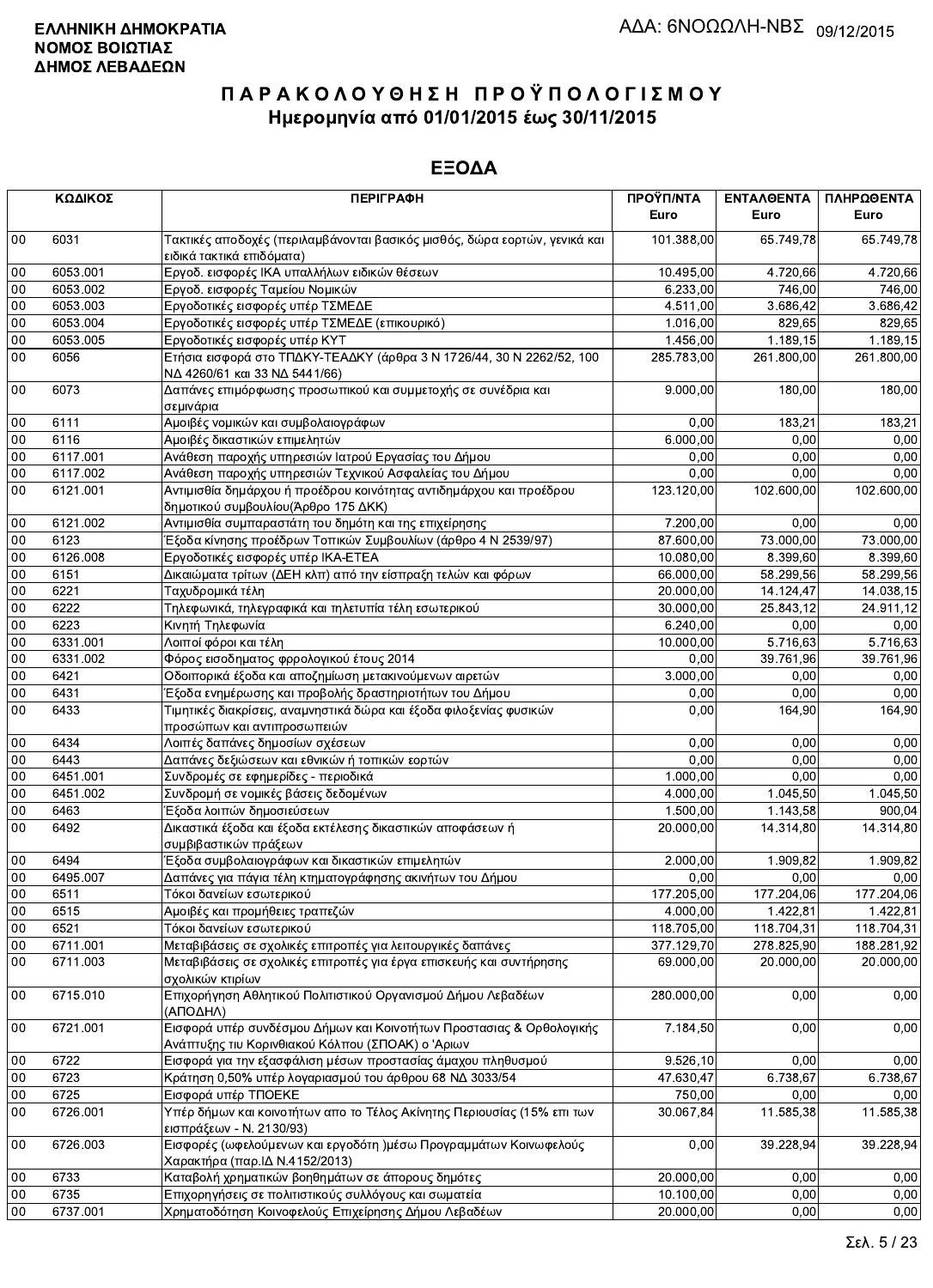|            | ΚΩΔΙΚΟΣ      | <b>ПЕРІГРАФН</b>                                                                                                          | ΠΡΟΫΠ/ΝΤΑ            | ΕΝΤΑΛΘΕΝΤΑ           | ΠΛΗΡΩΘΕΝΤΑ       |
|------------|--------------|---------------------------------------------------------------------------------------------------------------------------|----------------------|----------------------|------------------|
|            |              |                                                                                                                           | Euro                 | Euro                 | Euro             |
| 00         | 6739.001     | Βοηθήματα ένδειας για την αντιμετώπιση άμεσων βιοτικών αναγκών                                                            | 10.000,00            | 0.00                 | 0,00             |
| 00         | 6821.001     | Φορολογικά πρόστιμα και προσαυξήσεις χρήσης                                                                               | 1.500,00             | 205,00               | 205,00           |
| $00\,$     | 6822         | Προσαυξήσεις Ασφαλιστικών ταμείων χρήσης                                                                                  | 0,00                 | 0,00                 | 0,00             |
| $00\,$     | 6823.001     | Τόκοι υπερημερίας χρήσης                                                                                                  | 60.000,00            | 29.393,98            | 29.393,98        |
| 10         | 6011         | Τακτικές αποδοχές (περιλαμβάνονται βασικός μισθός, δώρα εορτών, γενικά και<br>ειδικά τακτικά επιδόματα)                   | 975.613,00           | 905.018,90           | 905.018,90       |
| 10         | 6012.001     | Αποζημίωση υπερωριακής εργασίας μονίμων υπαλλήλων                                                                         | 1.615,00             | 247,10               | 247,10           |
| 10         | 6012.002     | Αμοιβή υπαλλήλων που ασκούν καθήκοντα ληξιάρχου                                                                           | 3.840,00             | 1.541,89             | 1.513,50         |
| 10         | 6012.003     | Αμοιβή υπαλλήλου που τηρεί τα πρακτικά του Δημοτικού Συμβουλίου                                                           | 950,00               | 641,06               | 641,06           |
| 10         | 6012.004     | Αμοιβή υπαλλήλων για την γραμματειακή υποστήριξη των συμβουλίων των<br>τοπικών και δημοτικών κοινοτήτων                   | 4.463,00             | 1.776,58             | 1.623,72         |
| 10         | 6012.006     | Αποζημίωση υπερωριακής εργασίας για την καταβολή εκλογικής<br>αποζημίωσης                                                 | 0,00                 | 14.000,00            | 9.490,00         |
| 10         | 6021.002     | Τακτικές αποδοχές υπαλλήλων με σύμβαση αορίστου χρόνου                                                                    | 239.994,00           | 200.198,34           | 200.198,34       |
| 10         | 6022.001     | Αποζημίωση υπερωριακής εργασίας για την καταβολή εκλογικής<br>αποζημίωσης                                                 | 0,00                 | 4.440,00             | 3.120,00         |
| 10         | 6051.001     | Εργοδοτικές εισφορές ΙΚΑ μονίμων διοικητικών-οικονομικών υπηρεσιών                                                        | 7.196,00             | 6.406,26             | 6.357,14         |
| 10         | 6051.002     | Εργοδοτικές εισφορές ΤΥΔΚΥ μονίμων διοικητικών-οικονομικών υπηρεσιών                                                      | 114.962,00           | 104.036,33           | 103.504,91       |
| 10         | 6051.003     | Εργοδοτικές εισφορές ΤΑΔΚΥ ΤΕΑΔΥ μονίμων διοικητικών-οικονομικών<br>υπηρεσιών                                             | 27.170,00            | 22.865,11            | 22.737,56        |
| 10         | 6051.004     | Εργοδοτικές εισφορές ΤΣΜΕΔΕ μονίμων διοικητικών-οικονομικών υπηρεσιών                                                     | 3.541,00             | 3.336,30             | 3.306,98         |
| 10         | 6051.005     | Εργοδοτικές εισφορές ΤΣΜΕΔΕ (ΕΠΙΚΟΥΡΙΚΟ) μονίμων διοικητικών-<br>οικονομικών υπηρεσιών                                    | 797,00               | 750,91               | 744.31           |
| 10         | 6051.006     | Εργοδοτικές εισφορές ΚΥΤ μονίμων διοικητικών-οικονομικών υπηρεσιών                                                        | 1.143,00             | 1.076,22             | 1.066,76         |
| 10         | 6051.007     | Εργοδοτικές εισφορές Τ.Σ.Κ.Υ μονίμων διοικητικών-οικονομικών υπηρεσιών                                                    | 17.367,00            | 14.478,64            | 14.478,64        |
| $10$       | 6051.008     | Εργοδοτικές εισφορές τακτικών υπαλλήλων υπέρ ΟΠΑΔ                                                                         | 2.052,00             | 2.373,43             | 2.362,21         |
| 10         | 6051.009     | Εργοδοτικές εισφορές ΤΕΑΔΥ μονίμων υπαλλήλων                                                                              | 0,00                 | 6,30                 | 3,00             |
| $10$       | 6052.002     | Εργοδοτικές εισφορές ΙΚΑ υπαλλήλων με σύμβαση αορίστου χρόνου                                                             | 57.565,00            | 50.140,16            | 49.815,92        |
| 10         | 6061.002     | Παροχές σε είδος-γάλα εργαζομένων                                                                                         | 650,00               | 0,00                 | 0,00             |
| 10         | 6142.002     | Ανάθεση εργασίας σε ορκωτούς ελεγκτές για τον έλεγχο των οικονομικών<br>καταστάσεων του Δήμου (Ν. 2880/2001, Ν.3146/2003) | 9.600,00             | 0,00                 | 0,00             |
| 10         | 6142.003     | Ανάθεση εργασίας σε ορκωτό ελεγκτή-λογιστή της εκκαθάρισης της δημοτική ς<br>επιχείρησης Κ.Α.Ε.Κυριακίου                  | 7.380,00             | 0,00                 | 0,00             |
| 10         | 6231.001     | Εκμίσθωση χώρου για λειτουργία εμποροπανήγυρης, εκθέσεων κλπ                                                              | 12.021,60            | 11.019,80            | 11.019,80        |
| 10         | 6232         | Μισθώματα κτιρίων - Τεχνικών έργων ακινήτων                                                                               | 52.026,24            | 47.690,72            | 47.690,72        |
| 10         | 6236.001     | Μίσθωση χημικών τουαλετών για την Εμποροπανήγυρη                                                                          | 3.500,00             | 4.600,20             | 0,00             |
| 10         | 6253         | Ασφάλιστρα μεταφορικών μέσων                                                                                              | 4.500,00             | 2.625,27             | 2.625,27         |
| 10         | 6262.001     | Συντήρηση και επισκευή ηλεκτρομηχανολογικιού εξοπλισμού κτιρίων<br>(ανελκυστήρας, κλιματιστικά κλπ)                       | 5.000,00             | 787,20               | 787,20           |
| 10         | 6263.001     | Συντήρηση και επισκευή μεταφορικών μέσων                                                                                  | 4.000,00             | 1.897,15             | 1.897,15         |
| 10         | 6263.002     | Δαπάνες για τεχνικό έλεγχο αυτοκινήτων (Κ.Τ.Ε.Ο.)                                                                         | 500,00               | 83,00                | 0,00             |
| 10         | 6263.003     | Τοποθέτηση υγραεριοκίνησης σε υπάρχοντα αυτοκίνητα του Δήμου                                                              | 0,00                 | 0,00                 | 0,00             |
| 10         | 6264.001     | Συντήρηση και επισκευή εγκαταστάσεων θέρμανσης, κλιματισμού, αερισμού και<br>λοιπών μηχανημάτων                           | 8.000,00             | 6.374,36             | 0,00             |
| 10         | 6265.002     | Συντήρηση και επισκευή ηλεκτρονικών υπολογιστών, φωτοτυπικών, fax κλπ                                                     | 3.200,00             | 3.075,00             | 3.075,00         |
| 10         | 6265.004     | Εργασίες συντήρησης συστημάτων κατάσβεσης-πυρόσβεσης                                                                      | 1.000,00             | 0,00                 | 0,00             |
| $10$       | 6266.001     | Συντήρηση Εφαρμογών λογισμικού                                                                                            | 25.000,00            | 12.693,60            | 12.693,60        |
| 10         | 6279.001     | Λοιπές δαπάνες για ύδρευση, άρδευση, φωτισμό, καθαριότητα                                                                 | 42.000,00            | 35.295,98            | 35.295,98        |
| $10$<br>10 | 6321<br>6411 | Τέλη κυκλοφορίας επιβατηγών αυτοκινήτων<br>Έξοδα κίνησης ιδιοκτητών μεταφορικών μέσων (καύσιμα, λιπαντικά, διόδια         | 2.000,00<br>6.000,00 | 1.960,00<br>3.521,54 | 0,00<br>3.521,54 |
|            |              | кλπ)                                                                                                                      |                      |                      |                  |
| 10         | 6422         | Οδοιπορικά έξοδα και αποζημίωση μετακινούμενων υπαλλήλων                                                                  | 250,00               | 170,05               | 170,05           |
| 10         | 6461<br>6462 | Έξοδα δημοσίευσης οικονομικών καταστάσεων                                                                                 | 1.400,00             | 0,00                 | 0,00             |
| $10$<br>10 | 6611.001     | Δημοσίευση προκηρύξεων<br>Προμήθεια βιβλίων, περιοδικών και λοιπών εκδόσεων                                               | 1.500,00<br>500,00   | 1.893,22<br>0,00     | 1.893,22<br>0,00 |
| 10         | 6611.002     | Προμήθεια ληξιαρχικών βιβλίων (υποχρεωτ. εισφορά ΥΠ.ΕΣ 55327/89)                                                          | 100,00               | 0,00                 | 0,00             |
| 10         | 6612         | Προμήθεια γραφικής ύλης και λοιπά υλικά γραφείων                                                                          | 10.000,00            | 9.554,28             | 9.554,28         |
| 10         | 6613.001     | Προμήθεια εντύπων υπηρεσιών                                                                                               | 2.500,00             | 640,01               | 640,01           |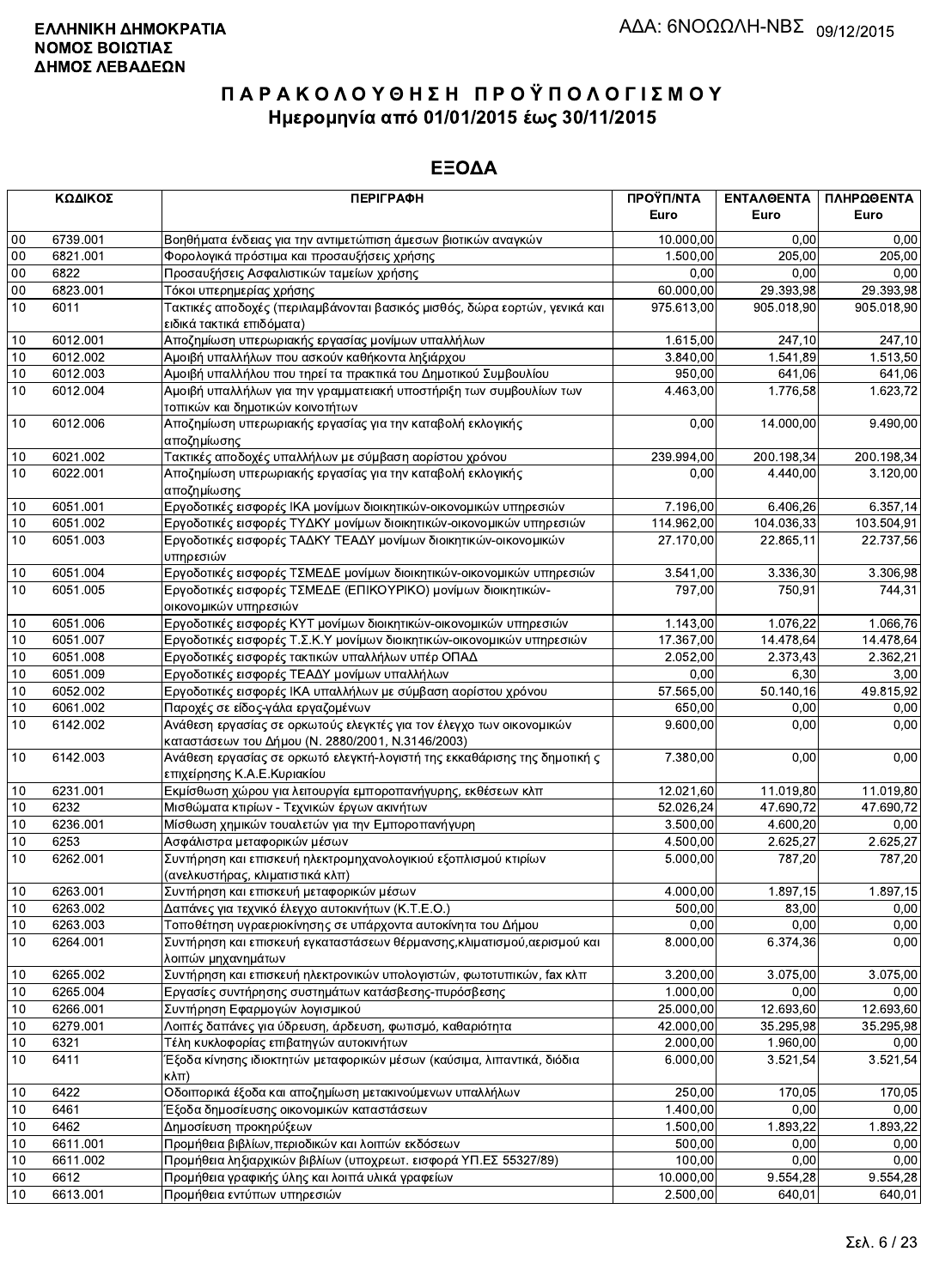|    | ΚΩΔΙΚΟΣ  | <b>ПЕРІГРАФН</b>                                                                                                                       | ΠΡΟΫΠ/ΝΤΑ<br>Euro | ΕΝΤΑΛΘΕΝΤΑ<br>Euro    | ΠΛΗΡΩΘΕΝΤΑ<br>Euro |
|----|----------|----------------------------------------------------------------------------------------------------------------------------------------|-------------------|-----------------------|--------------------|
| 10 | 6613.002 | Προμήθεια υλικών μηχανογράφησης και πολλαπλών εκτυπώσεων (τόνερ,<br>μελανοταινίες-αναλώσιμα fax κλπ)                                   | 17.500,00         | 6.173,91              | 6.173,91           |
| 10 | 6615.001 | Εργασίες εκτυπώσεων, εκδόσεων, βιβλιοδετήσεων                                                                                          | 1.000,00          | 0.00                  | 0,00               |
| 10 | 6615.002 | Εργασίες εκτύπωσης φωτοτυπιών                                                                                                          | 3.000,00          | 1.143,90              | 553,50             |
| 10 | 6615.003 | Εκτύπωση Μητρώου Αρρένων (υποχρεωτ. εισφορά ΥΠ.ΕΣ 55327/89)                                                                            | 100,00            | 0,00                  | 0,00               |
| 10 | 6634     | Προμήθεια ειδών καθαριότητας και ευπρεπισμού                                                                                           | 850,00            | 589,02                | 589,02             |
| 10 | 6643     | Προμήθεια καυσίμων για θέρμανση και φωτισμό                                                                                            | 38.000,00         | 24.436,40             | 24.436,40          |
| 10 | 6662.001 | Προμήθεια υλικών ενεργητικής πυροπροστασίας - συστημάτων συναγερμού-<br>πυρανίχνευσης, αναγομώσεις πυροσβεστήρων                       | 3.000,00          | 0,00                  | 0,00               |
| 10 | 6662.002 | Προμήθεια ηλεκτρολογικού υλικού κτιριακών εγκαταστάσεων                                                                                | 1.000,00          | 0,00                  | 0,00               |
| 10 | 6671.001 | Προμήθεια ανταλλακτικών μεταφορικών μέσων                                                                                              | 1.000,00          | 0.00                  | 0,00               |
| 10 | 6671.002 | Προμήθεια ελαστικών μεταφορικών μέσων                                                                                                  | 1.000,00          | 772,44                | 772,44             |
| 10 | 6673.001 | Ανταλλακτικά εγκαταστάσεων θέρμανσης, κλιματισμού, αερισμού και λοιπών<br>μηχανημάτων                                                  | 3.000,00          | 0,00                  | 0,00               |
| 10 | 6691     | Προμήθεια ειδών σημαιοστολισμού και φωταγωγήσεων                                                                                       | 1.500,00          | 0,00                  | 0,00               |
| 15 | 6011     | Τακτικές αποδοχές (περιλαμβάνονται βασικός μισθός, δώρα εορτών, γενικά και                                                             | 445.549,00        | 409.378,63            | 409.378,63         |
|    |          | ειδικά τακτικά επιδόματα)                                                                                                              |                   |                       |                    |
| 15 | 6012     | Αποζημίωση υπερωριακής εργασίας και για εξαιρέσιμες ημέρες και νυκτερινές<br>ώρες και λοιπές πρόσθετες αμοιβές                         | 0,00              | 780,00                | 230,00             |
| 15 | 6013     | Εφάπαξ βοήθημα του Ν 103/75                                                                                                            | 15.000,00         | 0,00                  | 0,00               |
| 15 | 6021.001 | Τακτικές αποδοχές καθαριστριών σχολικών μονάδων (αρθ. 18 Ν.3870/2010)                                                                  | 128.674,00        | 91.793,48             | 87.083,12          |
| 15 | 6021.002 | Τακτικές αποδοχές υπαλλήλων Κοινωνικής Προστασίας, Παιδείας, Αθλητισμού<br>και Πολιτισμού (Παιδικοί Σταθμοί, ΚΑΠΗ, Δημοτικό Ωδείο κλπ) | 144.452,00        | 178.956,17            | 178.956,17         |
| 15 | 6021.003 | Τακτικές αποδοχές σχολικών φυλάκων με σύμβαση Ιδιωτ. Δικαίου Αορίστου<br>Χρόνου                                                        | 0,00              | 67.024,72             | 67.024,72          |
| 15 | 6022.001 | Αποζημίωση υπερωριακής αποζημίωσης για την καταβολή εκλογικής<br>αποζημίωσης                                                           | 0,00              | 810,00                | 590,00             |
| 15 | 6022.002 | Αποζημίωση υπερωριακής αποζημίωσης για την καταβολή εκλογικής<br>αποζημίωσης σε σχολικούς φύλακες                                      | 0,00              | 110,00                | 0,00               |
| 15 | 6041.001 | Τακτικές αποδοχές ωρομισθίων γυμναστών ΠΑγΟ                                                                                            | 0,00              | 5.283,20              | 0,00               |
| 15 | 6041.003 | Τακτικές αποδοχες εκτάκτων υπαλλήλων Παιδικών Σταθμών                                                                                  | 97.740,00         | 20.412,93             | 20.412,93          |
| 15 | 6041.004 | Τακτικές αποδοχές εκτάκτων υπαλλήλων Κατασκήνωσης                                                                                      | 22.470,00         | 20.826,53             | 20.826,53          |
| 15 | 6041.005 | Αμοιβες συμβασιούχων αμιγώς αμοιβομένων από καταβολή αντιτίμου στο                                                                     | 0,00              | 0,00                  | 0,00               |
|    |          | Ωδείο Λιβαδειάς                                                                                                                        |                   |                       |                    |
| 15 | 6051.001 | Εργοδοτικές εισφορέςε ΙΚΑ μονίμων κοινωνικών υπηρεσιών, αθλητισμού και<br>πολιτισμού                                                   | 28.591,00         | 29.049,20             | 28.971,27          |
| 15 | 6051.002 | Εργοδοτικές εισφορες ΤΥΔΚΥ μονίμων κοινωνικών υπηρεσιών, αθλητισμού<br>και πολιτισμού                                                  | 30.436,00         | 26.075,63             | 26.048,13          |
| 15 | 6051.003 | Εργοδοτικές εισφορες ΤΑΔΚΥ-ΤΕΑΔΥ μονίμων υπαλλήλων κοινωνικών<br>υπηρεσιών, αθλητισμού και πολιτισμού                                  | 2.194,00          | $\overline{1.719,85}$ | 1.719,85           |
| 15 | 6051.008 | Εργοδοτικές εισφορες ΤΕΑΔΥ τακτικών υπαλλήλων κοινωνικών υπηρεσιών,<br>αθλητισμού και πολιτισμού                                       | 6.063,00          | 4.494,82              | 4.488,22           |
| 15 | 6051.009 | Εργοδοτικές εισφορές ΟΠΑΔ μονίμων κοινωνικών υπηρεσιών, αθλητισμού και<br>πολιτισμού                                                   | 10.306,00         | 8.795,38              | 8.784,16           |
| 15 | 6052.001 | Εργοδοτικές εισφορές (ΙΚΑ) υπαλλήλων αορίστου. χρόνου (καθαρ. σχολικών<br>μονάδων)                                                     | 31.785,00         | 22.932,61             | 22.932,61          |
| 15 | 6052.002 | Εργοδοτικές εισφορές (ΙΚΑ ) υπαλλήλων κοινωνικής προστασίας, πολιτισμού<br>και αθλητισμού (Παιδικοί Σταθμοί, ΚΑΠΗ, Δημ. Ωδείο κλπ)     | 35.246,00         | 43.638,95             | 43.584,91          |
| 15 | 6052.003 | Εργοδοτικές εισφορές (ΙΚΑ) σχολικών φυλάκων                                                                                            | 0,00              | 16.488.27             | 16.461,25          |
| 15 | 6054.001 | Εργοδοτικές εισφορές ωρομισθίων γυμναστών ΠΑγΟ                                                                                         | 0,00              | 1.297,56              | 0,00               |
| 15 | 6054.003 | Εργοδοτικές εισφορες ΙΚΑ εκτάκτων υπαλλήλων Παιδικών Σταθμών                                                                           | 24.185,00         | 5.013.43              | 5.013,43           |
| 15 | 6054.004 | Εργοδοτικές εισφορές ΙΚΑ εκτάκτων υπαλλήλων Κατασκήνωσης                                                                               | 5.840,00          | 5.227,73              | 5.227,73           |
| 15 | 6054.005 | Εργοδοτικές εισφορες συμβασιούχων αμιγώς αμοιβομένων από καταβολή<br>αντιτίμου στο Ωδείο Λιβαδειάς                                     | 0,00              | 0,00                  | 0,00               |
| 15 | 6061.001 | Παροχές σε ειδος γάλα εργαζόμενων                                                                                                      | 3.800,00          | 3.490,00              | 3.490,00           |
| 15 | 6061.002 | Προμήθειες στολών μουσικών Φιλαρμονικής                                                                                                | 0,00              | 0,00                  | 0,00               |
| 15 | 6117.002 | Εργασίες απολύμανσης-απεντόμωσης                                                                                                       | 500,00            | 719,55                | 719,55             |
| 15 | 6117.003 | Ανάθεση παροχής υπηρεσιών Ιατρού για μέλη του ΚΑΠΗ                                                                                     | 10.000,00         | 0,00                  | 0,00               |
| 15 | 6117.004 | Σύμβαση έργου με παιδίατρο για Παιδικούς Σταθμούς                                                                                      | 10.000,00         | 0,00                  | 0,00               |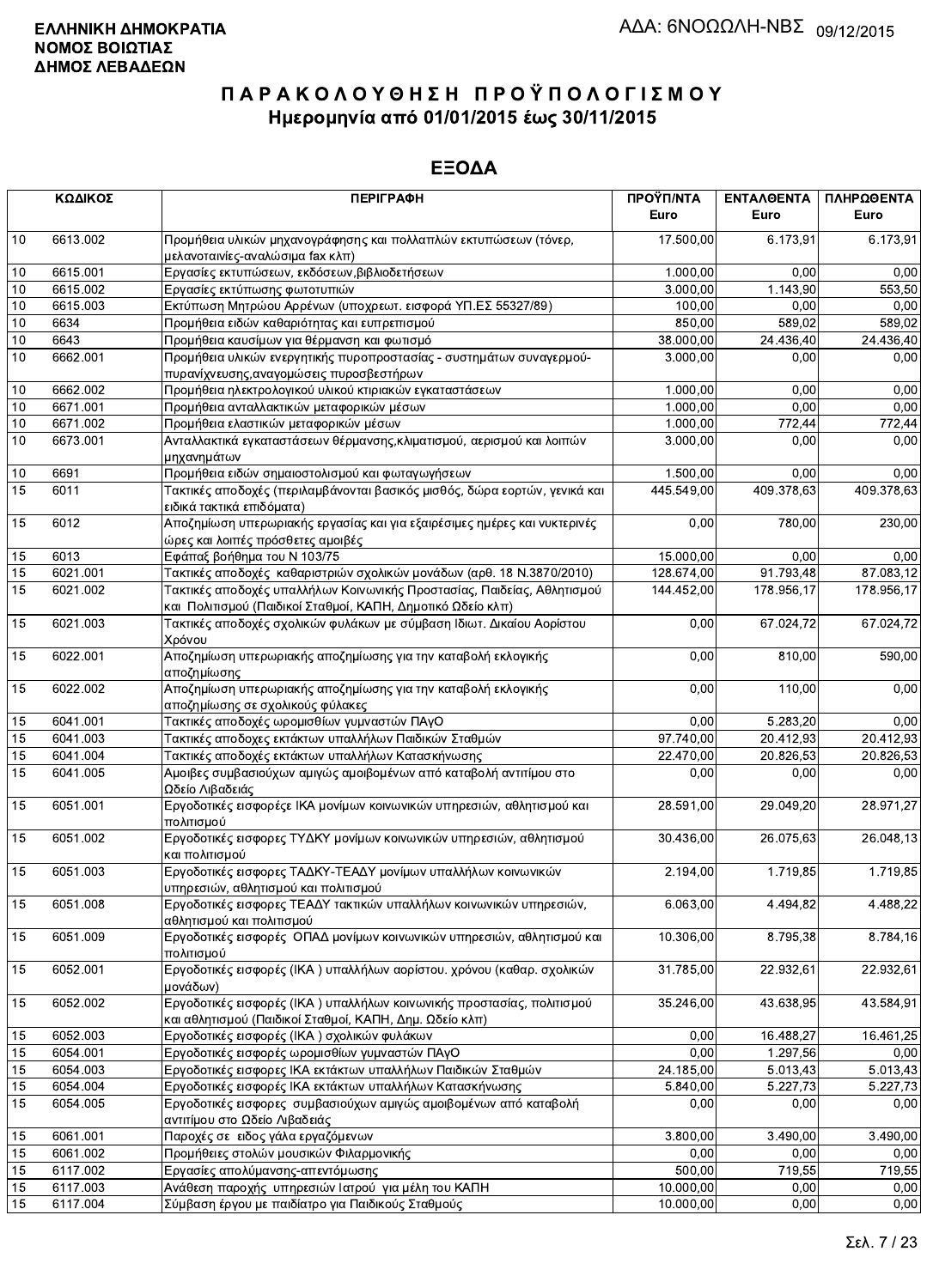|                 | ΚΩΔΙΚΟΣ  | <b>ПЕРІГРАФН</b>                                                                                      | ΠΡΟΫΠ/ΝΤΑ             | <b>ENTAAGENTA</b> | ΠΛΗΡΩΘΕΝΤΑ |
|-----------------|----------|-------------------------------------------------------------------------------------------------------|-----------------------|-------------------|------------|
|                 |          |                                                                                                       | Euro                  | Euro              | Euro       |
| 15              | 6117.005 | Σύμβαση έργου με παιδίατρο για Κατασκήνωση                                                            | 2.000,00              | 0,00              | 0,00       |
| 15              | 6117.006 | Καθαρισμός εγκαταστάσεων Αθλητισμου, Πολιτισμού και λοιπών υπηρεσιών                                  | 0,00                  | 12.382,25         | 12.382,25  |
| 15              | 6117.008 | Ανάθεση για σύνταξη ΗΑCCP για το Κατασκηνωτικό Κεντρο στη Παλιομηλιά                                  | 0,00                  | 990,00            | 990,00     |
| 15              | 6211.002 | Δαπάνη ηλεκτρικού ρεύματος για φωτισμό Δημοτικού Σταδίου                                              | 0,00                  | 19.030,00         | 19.030.00  |
| 15              | 6232.001 | Μισθώματα σχολικών κτιρίων (άρθ. 94 Ν. 3852/10)                                                       | 87.685,56             | 65.764,19         | 56.036,12  |
| 15              | 6232.002 | Μίσθωμα κτιριου Β΄ Παιδικού Σταθμού Λιβαδειάς                                                         | 15.288,00             | 11.466,00         | 11.466,00  |
| 15              | 6232.003 | Μίσθωμα κτιριου ΚΑΠΗ Δαύλειας                                                                         | 2.851,20              | 2.613,60          | 2.613,60   |
| 15              | 6232.005 | Μίσθωμα κτιρίου ιατρειου (ΚΑΠΗ)                                                                       | 4.602,00              | 4.218,50          | 4.218,50   |
| 15              | 6232.006 | Μίσθωμα κυλικειου ΚΑΠΗ Λιβαδειάς (καντίνα)                                                            | 5.831,76              | 5.345,78          | 5.345,78   |
| 15              | 6232.007 | Μίσθωμα κτιρίου ΝΕΛΕ                                                                                  | 3.200,00              | 2.851,20          | 2.851,20   |
| 15              | 6232.008 | Μίσθωμα για στέγαση Δημοτικού Θεατρου                                                                 | 0,00                  | 4.180,00          | 4.180,00   |
| 15              | 6253.001 | Ασφάλιστρα μεταφορικών μέσων                                                                          | 0,00                  | 72,83             | 72,83      |
| 15              | 6262.001 | Συντήρηση και επισκευή λοιπών μονίμων εγκαταστάσεων Αθλητισμου -                                      | 0,00                  | 0,00              | 0,00       |
|                 |          | Πολιτισμού                                                                                            |                       |                   |            |
| 15              | 6263.001 | Τοποθέτηση υγραεριοκίνησης σε υπάρχοντα αυτοκίνητα του Δήμου                                          | 0,00                  | 0.00              | 0,00       |
| 15              | 6264.001 | Συντήρηση και επισκευή εγκαταστάσεων θέρμανσης, κλιματισμού, αερισμού                                 | 6.000,00              | 0,00              | 0,00       |
|                 |          | και λοιπών μηχανημάτων                                                                                |                       |                   |            |
| 15              | 6264.002 | Συντήρηση και επισκευή λοιπών μηχανημάτων                                                             | 0,00                  | 749,37            | 360,00     |
| 15              | 6265.001 | Συντήρηση και επισκευή λοιπού εξοπλισμού Κατασκήνωσης στην<br>Παλημομηλιά                             | 1.000,00              | 0,00              | 0,00       |
| 15              | 6265.002 | Συντήρηση και επισκευή επίπλων και λοιπού εξοπλισμού σκευών και λοιπού<br>εξοπλισμού Παιδικών Σταθμών | 1.000,00              | 0,00              | 0,00       |
| 15              | 6265.003 | Συντήρηση συστημάτων κατάσβεσης-πυρόσβεσης                                                            | $\overline{1.000,00}$ | 0,00              | 0,00       |
| 15              | 6265.004 | Συντήρηση και επισκευή ηλεκτρικών συσκευών                                                            | 500,00                | 0,00              | 0,00       |
| 15              | 6265.005 | Συντήρηση και επισκευή εξοπλισμού Δημοτικού Κολυμβητηρίου                                             | 0,00                  | 0,00              | 0,00       |
| 15              | 6265.006 | Συντήρηση και επισκευή επίπλων και λοιπόύ εξοπλισμού υπηρεσιών                                        | 0,00                  | 0,00              | 0,00       |
|                 |          | Πολιτισμού-Αθλητισμού                                                                                 |                       |                   |            |
| 15              | 6279.001 | Λοιπές δαπάνες για ύδρευση, άρδευση, φωτισμό, καθαριότητα                                             | 64.000,00             | 39.106,20         | 39.106,20  |
| 15              | 6279.002 | Δαπάνη κοινόχρηστων για το κτίριο στέγασης Ν.Ε.Λ.Ε.                                                   | 750,00                | 0,00              | 0,00       |
| 15              | 6413.001 | Δαπάνη για εκδρομές ΚΑΠΗ                                                                              | 3.000,00              | 0,00              | 0,00       |
| 15              | 6462     | Δημοσίευση προκηρύξεων                                                                                | 750,00                | 0,00              | 0,00       |
| 15              | 6471.001 | Εκδηλώσεις εορτών ΠΑΣΧΑ                                                                               | 30.000,00             | 34.927,59         | 34.927,59  |
| 15              | 6471.002 | Πολιτιστικές εκδηλώσεις ΤΡΟΦΩΝΕΙΑ                                                                     | 20.000,00             | 7.380,00          | 0,00       |
| 15              | 6471.003 | Πολιτιστικές εκδηλώσεις ΓΑΙΤΑΝΑΚΙ ΛΙΒΑΔΕΙΑΣ                                                           | 5.000,00              | 3.674,66          | 3.674,66   |
| 15              | 6471.005 | Επετειακές-εορταστικές εκδηλώσεις και δραστηριότητες όλων των Κοινοτήτων                              | 20.000,00             | 12.729,75         | 12.380,02  |
| 15              | 6471.006 | του Δήμου<br>Εκδηλώσεις εορτασμού Χριστουγέννων & Πρωτοχρονιάς                                        | 10.000,00             | 0,00              | 0,00       |
| 15              | 6472.001 | Εξοδα αθλητικών δραστηριοτήτων και εκδηλώσεων                                                         | 0,00                  | 0,00              | 0,00       |
| 15              | 6473.301 | Εκδηλώσεις στα ΚΑΠΗ                                                                                   | 2.000,00              | 0.00              | 0,00       |
| $\overline{15}$ | 6481.001 | Προμήθεια ειδών παντοπωλείου για Παιδικούς Σταθμούς                                                   | 13.000,00             | 7.756,19          | 7.756,19   |
| 15              | 6481.002 | Προμήθεια φρούτων και λαχανικών για Παιδικούς Σταθμούς                                                | 10.200,00             | 7.374,41          | 6.526,92   |
| 15              | 6481.003 | Προμήθεια ειδών κρεοπωλείου για Παιδικούς Σταθμούς                                                    | 13.000,00             | 7.381,44          | 6.462,86   |
| 15              | 6481.004 | Προμήθεια γαλακτοκομικών ειδων για Παιδικούς Σταθμούς                                                 | 7.500,00              | 3.943,87          | 3.683,09   |
| 15              | 6481.005 | Προμήθεια κατεψυγμένων ειδών για Παιδικούς Σταθμούς                                                   | 3.000,00              | 1.564, 19         | 1.564,19   |
| 15              | 6481.006 | Προμήθεια ειδών αρτοποιείου για Παιδικούς Σταθμούς                                                    | 8.000,00              | 4.618,44          | 4.033,55   |
| 15              | 6481.007 | Προμήθεια ειδών διαβιωσης & περίθαλψης                                                                | 10.000,00             | 0,00              | 0,00       |
| 15              | 6482.001 | Προμήθεια ειδών παντοπωλείου για Κατασκήνωση                                                          | 4.600,00              | 4.018,24          | 4.018,24   |
| 15              | 6482.002 | Προμήθεια φρούτων και λαχανικών για Κατασκήνωση                                                       | 5.020,00              | 2.566,86          | 2.566,86   |
| 15              | 6482.003 | Προμήθεια ειδών κρεοπωλείου για Κατασκήνωση                                                           | 4.700,00              | 4.024,64          | 4.024,64   |
| 15              | 6482.004 | Προμήθεια γαλακτοκομικών ειδών για Κατασκήνωση                                                        | 3.200,00              | 2.396,35          | 2.396,35   |
| 15              | 6482.005 | Προμήθεια κατεψυγμένων ειδών για Κατασκήνωση                                                          | 1.250,00              | 936,12            | 936,12     |
| 15              | 6482.006 | Προμήθεια ειδών αρτοποιείου για Κατασκήνωση                                                           | 4.150,00              | 3.777,78          | 3.777,78   |
| 15              | 6482.007 | Προμήθεια ειδών ζαχαροπλαστείου για Κατασκήνωση                                                       | 950,00                | 327,99            | 327,99     |
| 15              | 6612     | Προμήθεια γραφικής ύλης και λοιπά υλικά γραφείων                                                      | 500,00                | 0,00              | 0,00       |
| 15              | 6613.001 | Προμήθεια βιβλιαρίων υγείας κοινωνικής πρόνοιας                                                       | 1.200,00              | 1.107,00          | 1.107,00   |
| 15              | 6613.002 | Προμήθεια εντύπων και υλικών μηχανογράφησης και πολλαπλών                                             | 750,00                | 0,00              | 0,00       |
|                 |          | εκτυπώσεων Παιδικών Σταθμών                                                                           |                       |                   |            |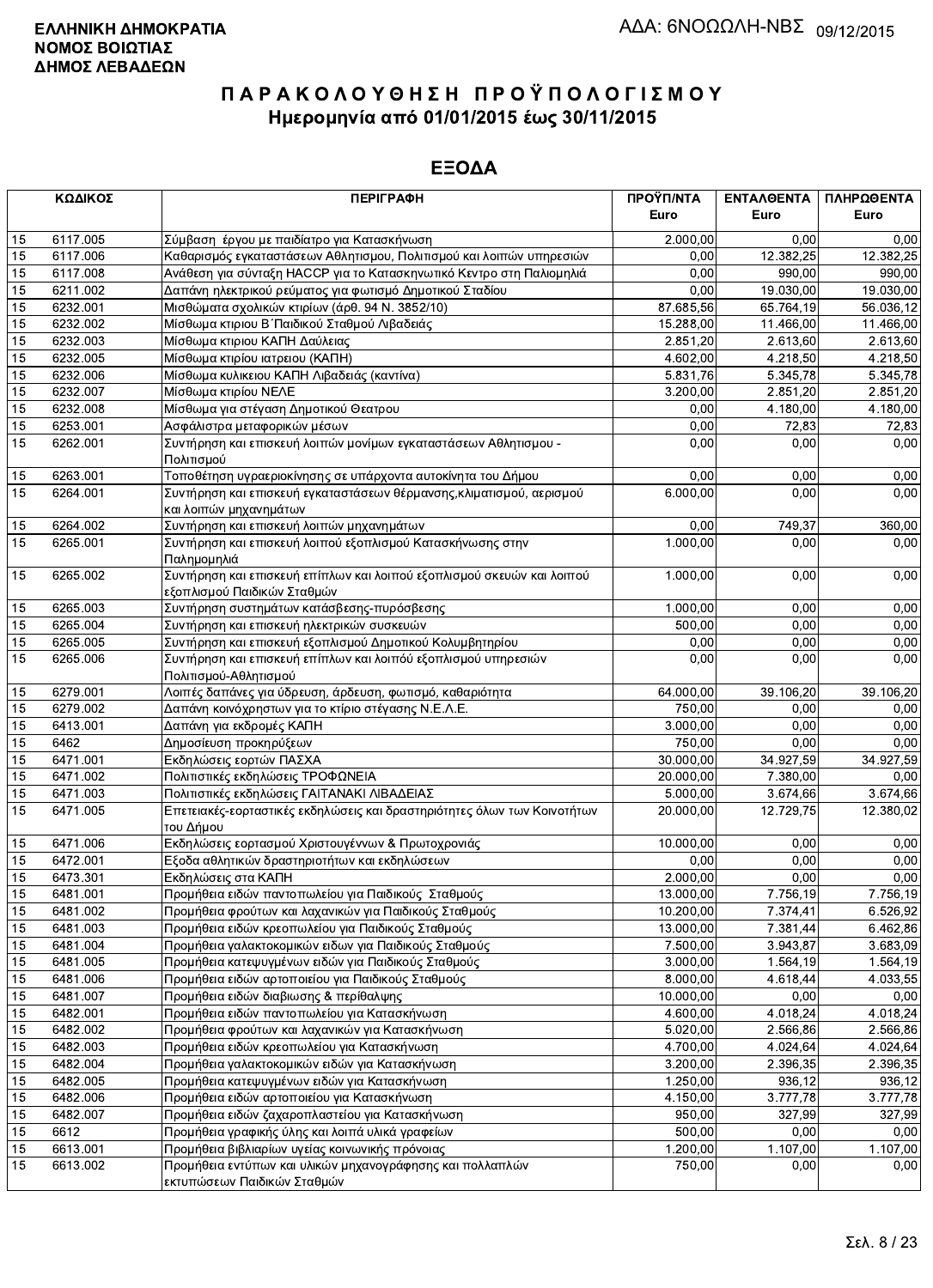|        | ΚΩΔΙΚΟΣ  | <b>ПЕРІГРАФН</b>                                                                                                   | ΠΡΟΫΠ/ΝΤΑ<br>Euro | <b>ENTAAGENTA</b><br>Euro | ΠΛΗΡΩΘΕΝΤΑ<br>Euro |
|--------|----------|--------------------------------------------------------------------------------------------------------------------|-------------------|---------------------------|--------------------|
| 15     | 6613.003 | Προμήθεια εντύπων και υλικών μηχανογράφησης και πολλαπλών<br>εκτυπώσεων ΚΑΠΗ                                       | 200,00            | 0.00                      | 0,00               |
| 15     | 6615.001 | Διάφορες εκδόσεις για την προβολή του Δήμου                                                                        | 0,00              | 0,00                      | 0,00               |
| 15     | 6622.004 | Προμήθεια εποπτικού υλικού                                                                                         | 1.500,00          | 1.361,15                  | 1.361,15           |
| 15     | 6622.005 | Προμήθεια ειδών δημιουργικής απασχόλησης για τους παιδικούς σταθμούς<br>(χαρτικά, μπογιές, εκπαιδευτικό υλικό κλπ) | 2.000,00          | 0,00                      | 0,00               |
| 15     | 6622.006 | Προμήθεια παιδικών στρωμάτων                                                                                       | 700,00            | 0,00                      | 0,00               |
| 15     | 6622.008 | Προμήθεια τροφίμων για Κοινωνικό Παντοπωλείο                                                                       | 70.500,00         | 1.398,54                  | 1.398,54           |
| 15     | 6622.009 | Προμήθεια ποδοκίνητου νιπτήρα και λιποσυλλέκτη για το Κατασκηνωτικό<br>Κέντρο ΄ Παλιομηλιά"                        | 0,00              | 356,70                    | 356,70             |
| 15     | 6631.001 | Προμήθεια υγειονομικού και φαρμακευτικού υλικού                                                                    | 0,00              | 129,57                    | 129,57             |
| 15     | 6633     | Προμήθεια χημικού υλικού (απολυμαντικά, χημικά κλπ)                                                                | 0,00              | 1.590,18                  | 672,17             |
| 15     | 6634.001 | Προμήθεια ειδών καθαριότητας και ευπρεπισμού για Παιδικούς Σταθμούς,                                               | 9.400,00          | 6.678,21                  | 6.678,21           |
|        |          | Κατασκήνωση και υπηρεσίες Πολιτισμού, Αθλητισμού                                                                   |                   |                           |                    |
| 15     | 6634.002 | Προμήθεια ειδών καθαριότητας και ευπρεπισμού για Κοινωνικό Παντοπωλείο                                             | 11.500,00         | 10,70                     | $\overline{10,70}$ |
|        |          |                                                                                                                    |                   |                           |                    |
| 15     | 6643     | Προμήθεια καυσίμων για θέρμανση και φωτισμό                                                                        | 24.000,00         | 16.960,95                 | 16.960,95          |
| 15     | 6644.001 | Προμήθεια καυσίμων κίνησης και λιπαντικών για μηχ/τα κίνησης του νερού της<br>πισινας                              | 0,00              | 26.731,56                 | 26.731,56          |
| 15     | 6662.001 | Προμήθεια υλικών ενεργητικής πυροπροστασίας-συστημάτων συναγερμού-<br>πυρανίχνευσης, αναγομώσεις πυροσβεστήρων     | 6.000,00          | 5.820,95                  | 0,00               |
| 15     | 6662.002 | Προμήθεια ηλεκτρολογικού υλικού κτιριακών εγκαταστάσεων                                                            | 2.500,00          | 0,00                      | 0,00               |
| 15     | 6662.003 | Προμήθεια υδραυλικών υλικών και εξαρτημάτων                                                                        | 0,00              | 1.198,97                  | 1.198,97           |
| 15     | 6662.004 | Προμήθεια ξυλείας για την συντήρηση του Κατασκηνωτικού Κέντρου                                                     | 0,00              | 0,00                      | 0,00               |
| 15     | 6672.001 | Ανταλλακτικά μηχανολογικού-ηλεκτρολογικού εξοπλισμού                                                               | 0,00              | 0,00                      | 0,00               |
| 15     | 6673.001 | Ανταλλακτικά επίπλων και σκευών και λοιπού εξοπλισμού                                                              | 1.000,00          | 0,00                      | 0,00               |
| 15     | 6673.002 | Ανταλλακτικά εγκαταστάσεων θέρμανσης, κλιματισμού, αερισμού και λοιπών<br>μηχανημάτων                              | 3.000,00          | 0,00                      | 0,00               |
| 15     | 6673.003 | Ανταλλακτικά μουσικών οργάνων Φιλαρμονικής                                                                         | 0,00              | 0.00                      | 0,00               |
| 15     | 6681.002 | Προμήθεια ειδων φαρμακείου                                                                                         | 750,00            | 44,41                     | 0,00               |
| 15     | 6699.001 | Διάφορα αναλώσιμα υλικά για τον χώρο του Ιατρείου του ΚΑΠΗ                                                         | 400,00            | 0,00                      | 0,00               |
| 15     | 6699.002 | Διάφορα αναλώσιμα υλικά για τον χώρο του Φυσιοθεραπευτηρίου του ΚΑΠΗ                                               | 300,00            | 0,00                      | 0,00               |
| 15     | 6699.003 | Ταινίες για μηχανήματα μέτρησης σακχάρου και χοληστερίνης                                                          | 500,00            | 0,00                      | 0,00               |
| 15     | 6741.001 | Ενίσχυση ατόμων με ανάγκες Βαριάς Αναπηρίας                                                                        | 3.297.078,46      | 2.980.539,79              | 2.980.539,79       |
| 15     | 6741.002 | Επίδομα αιματολογικών νοσημάτων, αιμολυτική αναιμία, αιμορροφυλία, AIDS                                            | 557.681,45        | 510.294,27                | 510.294,27         |
|        | 6741.004 |                                                                                                                    |                   |                           |                    |
| 15     |          | Επίδομα βαριάς νοητικής καθυστέρησης                                                                               | 860.346,23        | 994.405,14                | 994.405,14         |
| 15     | 6741.005 | Επίδομα κίνησης σε παραπληγικούς/τετραπληγικούς/ακρωτηριασμένους                                                   | 140.950,56        | 174.537,00                | 174.537,00         |
| 15     | 6741.007 | Επίδομα Ανασφάλιστων Παραπληγικών, Τετραπληγικών                                                                   | 43.681,20         | 90.630,10                 | 90.630,10          |
| 15     | 6741.008 | Επίδομα Παραπληγικών, Τετραπληγικών Δημοσίου                                                                       | 122.884,84        | 127.908,90                | 127.908,90         |
| 15     | 6741.009 | Επίδομα Τυφλότητας                                                                                                 | 1.141.469,60      | 941.257,67                | 941.257,67         |
| 15     | 6741.010 | Επίδομα σε Κωφάλαλα άτομα                                                                                          | 87.343,84         | 118.554,99                | 118.554,99         |
| 15     | 6741.011 | Επίδομα εγκεφαλικής παράλυσης                                                                                      | 0,00              | 4.182,00                  | 4.182,00           |
| 15     | 6741.012 | Επίδομα απροστάτευτων παιδιών                                                                                      | 144.302,17        | 101.061,12                | 101.061,12         |
| 15     | 6741.013 | Επίδομα ομογενών-προσφύγων                                                                                         | 10.964,30         | 6.481,65                  | 6.481,65           |
| 20     | 6011     | Τακτικές αποδοχές (περιλαμβάνονται βασικός μισθός, δώρα εορτών, γενικά και<br>ειδικά τακτικά επιδόματα)            | 571.734,00        | 521.807,33                | 521.807,33         |
| 20     | 6012.001 | Αποζημίωση υπερωριακής εργασίας μονίμων υπαλλήλων                                                                  | 2.700,00          | 2.698,86                  | 0,00               |
| 20     | 6012.002 | Εκλογικό επίδομα μονίμων υπαλλήλων                                                                                 | 0,00              | 4.000,00                  | 2.460,00           |
| 20     | 6021     | Τακτικές αποδοχές (περιλαμβάνονται βασικός μισθός, δώρα εορτών, γενικά και<br>ειδικά τακτικά επιδόματα)            | 119.525,00        | 90.846,01                 | 90.846,01          |
| 20     | 6022.001 | Αποζημίωση υπερωριακής εργασίας υπαλλήλων με σύμβαση Αορ. Χρόνου                                                   | 580,00            | 575,48                    | 0,00               |
| 20     | 6022.002 | Αποζημίωση υπερωριακής εργασίας για την καταβολή εκλογικής<br>αποζημίωσης                                          | 0,00              | 990,00                    | 660,00             |
| $20\,$ | 6041     | Τακτικές αποδοχές (περιλαμβάνονται βασικός μισθός, δώρα εορτών, γενικά και                                         | 55.404,00         | 22.230,96                 | 22.230,96          |
| 20     | 6051.002 | ειδικά τακτικά επιδόματα)<br>Εργοδοτικές εισφορές ΤΥΔΚΥ μονίμων υπ. καθαριότητας και ηλεκτροφωτισμού               | 68.106,00         | 60.748,68                 | 60.218,81          |
| 20     | 6051.003 | Εργοδοτικές εισφορές ΤΑΔΚΥ μονίμων υπ. καθαριότητας και ηλεκτροφωτισμού                                            | 16.354,00         | 13.046,63                 | 12.919,46          |
|        |          |                                                                                                                    |                   |                           | 3.618,01           |
| 20     | 6051.004 | Εργοδοτικές εισφορές ΤΣΜΕΔΕ μονίμων υπηρεσίας καθαριότητας και<br>ηλεκτροφωτισμού                                  | 3.947,00          | 3.618,01                  |                    |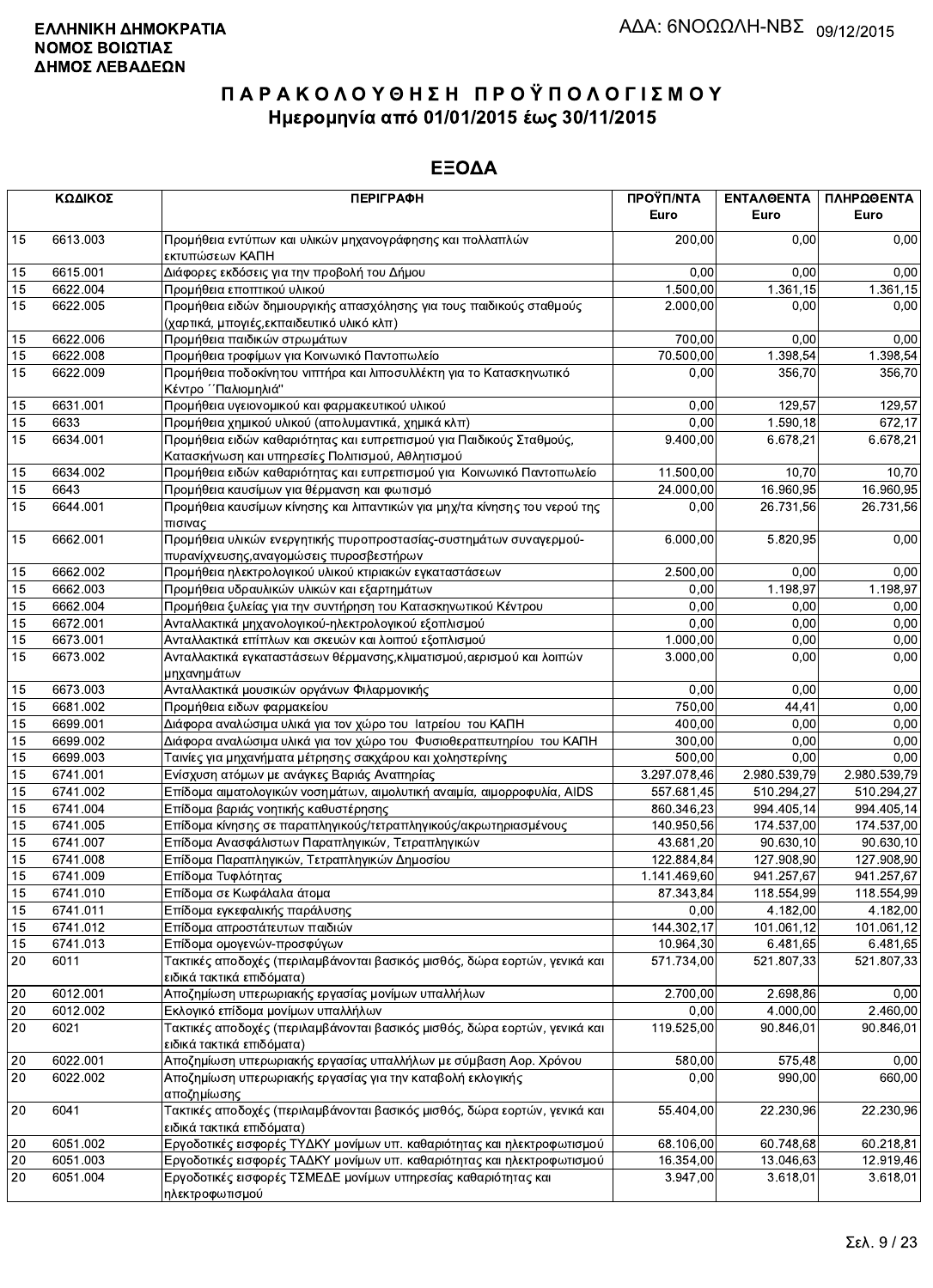|                 | ΚΩΔΙΚΟΣ  | <b>ПЕРІГРАФН</b>                                                                                                        | ΠΡΟΫΠ/ΝΤΑ<br>Euro | ΕΝΤΑΛΘΕΝΤΑ<br>Euro | ΠΛΗΡΩΘΕΝΤΑ<br>Euro |
|-----------------|----------|-------------------------------------------------------------------------------------------------------------------------|-------------------|--------------------|--------------------|
| 20              | 6051.005 | Εργοδοτικές εισφορές ΤΣΜΕΔΕ (ΕΠΙΚΟΥΡΙΚΟ) μονίμων υπηρεσίας<br>καθαριότητας και ηλεκτροφωτισμού                          | 889,00            | 814,22             | 814,22             |
| 20              | 6051.006 | Εργοδοτικές εισφορές ΚΥΤ μονίμων υπηρεσίας καθαριότητας και<br>ηλεκτροφωτισμού                                          | 1.274,00          | 1.167, 10          | 1.167,10           |
| 20              | 6051.007 | Εργοδοτικές εισφορές Τ.Σ.Κ.Υ μονίμων υπηρεσίας καθαριότητας και<br>ηλεκτροφωτισμού                                      | 2.296,00          | 1.802,24           | 1.802,24           |
| 20              | 6052.001 | Εργοδοτικές εισφορές ΙΚΑ υπαλλήλων αορ. χρόνου υπ. καθαριότητας και<br>ηλεκτροφωτισμού                                  | 34.360,00         | 26.309,93          | 26.050,53          |
| $20\,$          | 6054.001 | Εργοδοτικές εισφορές ΙΚΑ εκτάκτων υπ. καθαριότητας και ηλεκτροφωτισμού                                                  | 16.193,00         | 6.282,76           | 6.282,76           |
| 20              | 6061.001 | Παροχές σε είδος-είδη ατομικής προστασίας εργαζομένων (ένδυση κλπ)                                                      | 3.000,00          | 2.441,11           | 2.441,11           |
| $20\,$          | 6061.002 | Παροχές σε είδος-γάλα εργαζομένων                                                                                       | 11.500,00         | 9.257,76           | 9.257,76           |
| 20              | 6063     | Λοιπές παροχές σε είδος (ένδυση εργατοτεχνικού προσωπικού κ.λ.π.)                                                       | 2.000,00          | 1.009,97           | 1.009,97           |
| 20              | 6117.001 | Διαχείριση-ανακύκλωση αγροχημικών αποβλήτων                                                                             | 0,00              | 0,00               | 0,00               |
| $20\,$          | 6211.001 | Ηλεκτρικό ρεύμα για φωτισμό οδών, πλατειών και κοινοχρήστων χώρων                                                       | 695.000,00        | 467.250,43         | 467.250,43         |
| $20\,$          | 6211.002 | Δαπάνες ηλεκτρικών παροχών, οδικών φωτισμών, αυξήσεις ισχύος κλπ                                                        | 3.000,00          | 2.658,24           | 2.367,53           |
| 20              | 6234.001 | Μισθώματα γερανοφόρων οχημάτων για μεταφορά οχημάτων, κοντέϊνερ, κοπή<br>και κλάδεμα ψηλών και επικίνδυνων δένδρων κλπ. | 3.200,00          | 0,00               | 0,00               |
| 20              | 6253.001 | Ασφάλιστρα μεταφορικών μέσων και αυτοκινούμενων μηχανημάτων                                                             | 14.000,00         | 10.253,79          | 10.253,79          |
| 20              | 6263.001 | Συντηρήσεις-Επισκευές αυτοκινήτων                                                                                       | 84.000,00         | 73.325,79          | 73.325,79          |
| 20              | 6263.002 | Δαπάνες για τεχνικό έλεγχο οχημάτων (ΚΤΕΟ)                                                                              | 1.500,00          | 72,00              | 72,00              |
| $20\,$          | 6263.003 | Τοποθέτηση υγραεριοκίνησης σε υπάρχοντα αυτοκίνητα του Δήμου                                                            | 0,00              | 0,00               | 0,00               |
| 20              | 6263.010 | Συντήρηση και επισκευή κοντέινερς απορριμμάτων                                                                          | 1.500,00          | 0,00               | 0,00               |
| 20              | 6264.001 | Συντηρήσεις και Επισκευές μηχανημάτων Χ.Υ.Τ.Α.                                                                          | 12.000,00         | 2.685,09           | 2.685,09           |
| $\overline{20}$ | 6265.002 | Συντήρηση λοιπού εξοπλισμού                                                                                             | 500,00            | 0.00               | 0,00               |
| $20\,$          | 6265.003 | Επισκευή μεταλλικών κάδων απορριμμάτων                                                                                  | 15.000,00         | 0,00               | 0,00               |
| $\overline{20}$ | 6279.001 | Λοιπές δαπάνες για ύδρευση, άρδευση, φωτισμό, καθαριότητα                                                               | 10.000,00         | 5.627,40           | 5.627,40           |
| 20              | 6322     | Τέλη κυκλοφορίας φορτηγών αυτοκινήτων                                                                                   | 6.000,00          | 449,00             | 0,00               |
| 20              | 6323     | Λοιπά τέλη κυκλοφορίας                                                                                                  | 2.500,00          | 2.363,70           | 1.328,70           |
| 20              | 6422     | Οδοιπορικά έξοδα και αποζημίωση μετακινούμενων υπαλλήλων                                                                | 250,00            | 0,00               | 0,00               |
| $20\,$          | 6633     | Προμήθεια χημικού υλικού (απολυμαντικά, χημικά κλπ)                                                                     | 3.000,00          | 1.999,99           | 1.999,99           |
| 20              | 6635     | Προμήθεια λοιπών ειδών υγιεινής και καθαριότητας                                                                        | 500,00            | 0.00               | 0,00               |
| 20              | 6641.001 | Προμήθεια καυσίμων και λιπαντικών για κίνηση μεταφ. μέσων υπ.<br>καθαριότητας και ηλεκτροφωτισμού                       | 155.000,00        | 96.296,95          | 94.793,91          |
| 20              | 6641.002 | Καύσιμα και λιπαντικά για μηχανήματα Χ.Υ.Τ.Α.                                                                           | 35.000,00         | 31.148,19          | 31.148,19          |
| 20              | 6662.001 | Προμήθεια ηλεκτρολογικού υλικού για τη συντήρηση ηλεκτροφωτισμού<br>Λιβαδειάς και τοπικών διαμερισμάτων                 | 35.000,00         | 0,00               | 0,00               |
| 20              | 6671.001 | Ανταλλακτικά μεταφορικών μέσων                                                                                          | 24.000,00         | 4.203,11           | 550,01             |
| 20              | 6671.002 | Προμήθεια και τοποθέτηση ελαστικών μεταφορικών μέσων                                                                    | 13.000,00         | 12.640,71          | 12.640,71          |
| $20\,$          | 6671.003 | Προμήθεια και τοποθέτηση ελαστικών μηχανημάτων Χ.Υ.Τ.Α.                                                                 | 13.000,00         | 3.075.00           | 3.075,00           |
| $\overline{20}$ | 6672.001 | Ανταλλακτικά μηχανημάτων Χ.Υ.Τ.Α. (κομπάκτορας κλπ)                                                                     | 4.500,00          | 0,00               | 0,00               |
| 20              | 6673.001 | Ανταλλακτικά επίπλων και σκευών και λοιπού εξοπλισμού                                                                   | 1.000,00          | 388,80             | 0,00               |
| 20              | 6691.001 | Προμήθεια εορταστικού φωτιζόμενου διάκοσμου                                                                             | 10.000,00         | 0,00               | 0,00               |
| $20\,$          | 6699.001 | Προμήθεια σάκκων απορριμμάτων                                                                                           | 6.000,00          | 2.243,52           | 2.243,52           |
| 20              | 6699.002 | Κάρτες ταχογράφου οδηγών                                                                                                | 1.800,00          | 0,00               | 0,00               |
| $20\,$          | 6699.003 | Προμήθεια λοιπών αναλωσίμων                                                                                             | 500,00            | 0,00               | 0,00               |
| 20              | 6721.001 | Ετήσια εισφορά σε ΔΕΠΟΔΑΛ-Α.Ε. (ΦΟΔΣΑ) 1ης Διαχειριστικής Ενότητας Ν.<br>Βοιωτίας                                       | 365.000,00        | 412.911,04         | 309.683,28         |
| 25              | 6041     | Τακτικές αποδοχές (περιλαμβάνονται βασικός μισθός, δώρα εορτών, γενικά και<br>ειδικά τακτικά επιδόματα)                 | 22.800,00         | 20.268,00          | 20.268,00          |
| 25              | 6054.001 | Εργοδοτικές εισφορές Ι.Κ.Α. εκτάκτου προσωπικού                                                                         | 5.968,00          | 5.180,53           | 5.180,53           |
| 25              | 6211.001 | Αντίτιμο ηλεκτρικού ρεύματος για την κίνηση των αντλιοστασίων άρδευσης                                                  | 230.000,00        | 227.925,79         | 227 925,79         |
| 25              | 6262.005 | Συντήρηση και επισκευή αντλιοστασίων άρδευσης                                                                           | 15.000,00         | 9.499,29           | 0,00               |
| 25              | 6673.002 | Προμήθεια ανταλλακτικών και σωλήνων άρδευσης                                                                            | 15.000,00         | 0,00               | 0,00               |
| 25              | 6673.003 | Προμήθεια ανταλλακτικών για την επισκευή αρδευτικού αγωγού Λαφυστίου                                                    | 0,00              | 2.693,70           | 2.693,70           |
| 30              | 6011     | Τακτικές αποδοχές (περιλαμβάνονται βασικός μισθός, δώρα εορτών, γενικά και<br>ειδικά τακτικά επιδόματα)                 | 486.677,00        | 455.784,10         | 455.784,10         |
| 30              | 6012.001 | Αποζημίωση υπερωριακής εργασίας                                                                                         | 0,00              | 0,00               | 0,00               |
| 30              | 6012.002 | Αποζημίωση υπερωριακής εργασίας για την καταβολή εκλογικής<br>αποζημίωσης                                               | 0,00              | 4.590,00           | 3.160,00           |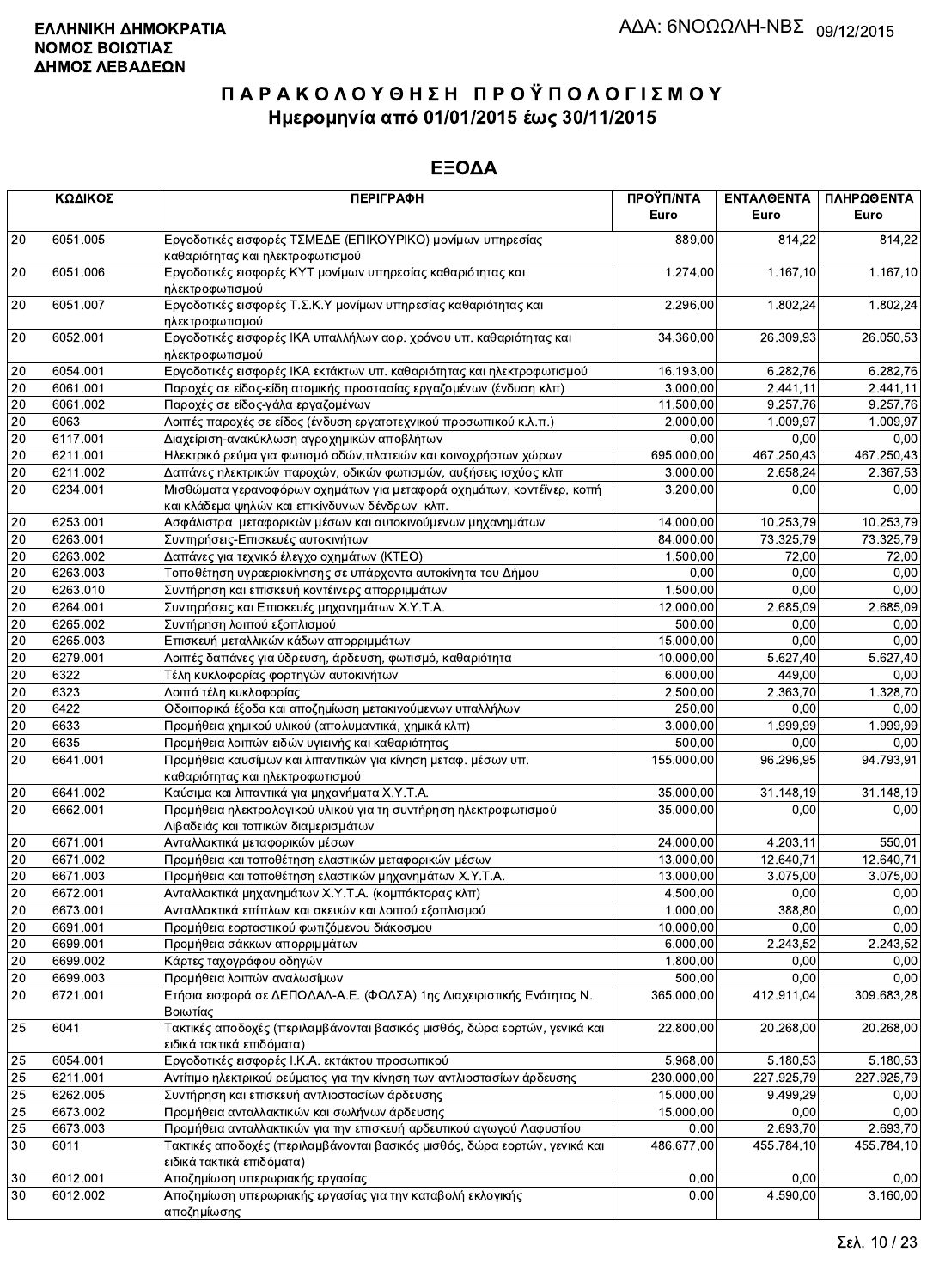|    | ΚΩΔΙΚΟΣ  | <b>ПЕРІГРАФН</b>                                                                                        | ΠΡΟΫΠ/ΝΤΑ<br>Euro | ΕΝΤΑΛΘΕΝΤΑ<br>Euro | ΠΛΗΡΩΘΕΝΤΑ<br>Euro |
|----|----------|---------------------------------------------------------------------------------------------------------|-------------------|--------------------|--------------------|
| 30 | 6021     | Τακτικές αποδοχές (περιλαμβάνονται βασικός μισθός, δώρα εορτών, γενικά και<br>ειδικά τακτικά επιδόματα) | 46.812,00         | 38.685,94          | 38.685,94          |
| 30 | 6022.002 | Εκλογικό επίδομα                                                                                        | 0,00              | 1.020,00           | 690,00             |
| 30 | 6051.001 | Εργοδοτικές εισφορές Ι.Κ.Α. μονίμων υπαλλήλων                                                           | 3.936,00          | 3.644, 14          | 3.614,76           |
| 30 | 6051.002 | Εργοδοτικές εισφορές ΤΥΔΚΥ μονίμων υπαλλήλων                                                            | 52.998,00         | 48.988,99          | 48.837,74          |
| 30 | 6051.003 | Εργοδοτικές εισφορές ΤΑΔΚΥ μονίμων υπαλλήλων                                                            | 11.411,00         | 9.951,38           | 9.915,08           |
| 30 | 6051.004 | Εργοδοτικές εισφορές ΤΣΜΕΔΕ μονίμων υπαλλήλων                                                           | 25.111,00         | 22.567,60          | 22.523,62          |
| 30 | 6051.005 | Εργοδοτικές εισφορές ΤΣΜΕΔΕ (ΕΠΙΚΟΥΡΙΚΟ) μονίμων υπαλλήλων                                              | 1.442,00          | 1.210,11           | 1.206,81           |
| 30 | 6051.006 | Εργοδοτικές εισφορές ΚΥΤ μονίμων υπαλλήλων                                                              | 2.066,00          | 1.734,45           | 1.729,72           |
| 30 | 6051.008 | Εργοδοτικές εισφορές ΤΕΑΔΥ μονίμων υπαλλήλων                                                            | 390,00            | 0.00               | 0,00               |
| 30 | 6052.001 | Εργοδοτικές εισφορές Ι.Κ.Α. υπαλλήλων με σχέση Αορ. Χρόνου                                              | 11.558,00         | 9.756,94           | 9.675,88           |
| 30 | 6061.002 | Παροχές σε είδος-γάλα εργαζομένων                                                                       | 3.600,00          | 3.265,05           | 3.265,05           |
| 30 | 6117.002 | Κατεδάφιση κτιρίων (σε κοινόχρηστους χώρους, ετοιμόρροπα και επικίνδυνα)                                | 10.000,00         | 0,00               | 0,00               |
| 30 | 6142.001 | Αμοιβή για ανάθεση διαμόρφωσης-κατασκευής των παραγκών της<br>εμποροπανήγυρης                           | 35.000,00         | 0,00               | 0,00               |
| 30 | 6142.002 | Παροχή υπηρεσιών για πιστοποίηση-καταχώρηση ανελκυστήρων                                                | 650,00            | 615,00             | 0,00               |
| 30 | 6142.003 | Αμοιβή αξιολόγησης συμμόρφωσης απαιτήσεων ασφαλείας παιδικών χαρών                                      | 8.000,00          | 0,00               | 0,00               |
| 30 | 6142.005 | Αμοιβή για εργαστηριακές δοκιμές αντοχής υλικών                                                         | 1.000,00          | 150,00             | 150,00             |
| 30 | 6142.006 | Αμοιβή για έλεγχο πιστοποίησης για αλεξικέραυνα                                                         | 2.000,00          | 0,00               | 0,00               |
| 30 | 6142.401 | Αποκατάσταση ΧΑΔΑ πλησίον της Τ.Κ. Αγίας Αννας                                                          | 80.000,00         | 0,00               | 0,00               |
| 30 | 6211.001 | Ηλεκτροδότηση προσωρινών τριφασικών παροχών Εμποροπανήγυρης<br>Λιβαδειάς                                | 2.200,00          | 1.206,07           | 1.206,07           |
| 30 | 6232     | Μισθώματα κτιρίων - Τεχνικών έργων ακινήτων                                                             | 3.000,00          | 2.764,08           | 2.764,08           |
| 30 | 6253.001 | Ασφάλιστρα μεταφορικών μέσων                                                                            | 7.000,00          | 5.215,30           | 5.215,30           |
| 30 | 6262.001 | Συντήρηση παιδικών χαρών                                                                                | 5.000,00          | 0.00               | 0.00               |
| 30 | 6262.002 | Συντήρηση-επισκευή φωτεινών σηματοδοτών ρύθμισης κυκλοφορίας                                            | 8.000,00          | 0,00               | 0,00               |
| 30 | 6262.101 | Επείγουσες εργασίες επισκευής και γενικά εγκαταστάσεων κοινοχρήστων<br>χώρων Δ.Κ. Λιβαδειάς             | 3.000,00          | 0,00               | 0,00               |
| 30 | 6262.102 | Επείγουσες εργασίες επισκευής και γενικά εγκαταστάσεων κοινοχρήστων<br>χώρων Τ.Κ.Λαφυστίου              | 1.000,00          | 0.00               | 0,00               |
| 30 | 6262.103 | Επείγουσες εργασίες επισκευής και γενικά εγκαταστάσεων κοινοχρήστων<br>χώρων Τ.Κ. Ρωμαίικου             | 1.000,00          | 0,00               | 0,00               |
| 30 | 6262.201 | Επείγουσες εργασίες επισκευής και γενικά εγκαταστάσεων κοινοχρήστων<br>χώρων Τ.Κ. Χαιρώνειας            | 1.000,00          | 0,00               | 0,00               |
| 30 | 6262.202 | Επείγουσες εργασίες επισκευής και γενικά εγκαταστάσεων κοινοχρήστων<br>χώρων Τ.Κ. Προφήτη Ηλία          | 1.000,00          | 0,00               | 0,00               |
| 30 | 6262.203 | Επείγουσες εργασίες επισκευής και γενικά εγκαταστάσεων κοινοχρήστων<br>χώρων Τ.Κ. Προσηλίου             | 1.000,00          | 0.00               | 0,00               |
| 30 | 6262.204 | Επείγουσες εργασίες επισκευής και γενικά εγκαταστάσεων κοινοχρήστων<br>χώρων Τ.Κ.Θουρίου                | 1.000,00          | 0,00               | 0,00               |
| 30 | 6262.205 | Επείγουσες εργασίες επισκευής και γενικά εγκαταστάσεων κοινοχρήστων<br>χώρων Τ.Κ.Βασιλικών              | 1.000,00          | 0,00               | 0,00               |
| 30 | 6262.206 | Επείγουσες εργασίες επισκευής και γενικά εγκαταστάσεων κοινοχρήστων<br>χώρων Τ.Κ.Ανθοχωρίου             | 1.000,00          | 0,00               | 0,00               |
| 30 | 6262.207 | Επείγουσες εργασίες επισκευής και γενικά εγκαταστάσεων κοινοχρήστων<br>χώρων Τ.Κ.Ακοντίου               | 1.000,00          | 0,00               | 0,00               |
| 30 | 6262.208 | Επείγουσες εργασίες επισκευής και γενικά εγκαταστάσεων κοινοχρήστων<br>χώρων Τ.Κ.Αγίου Βλασίου          | 1.000,00          | 0,00               | 0,00               |
| 30 | 6262.301 | Επείγουσες εργασίες επισκευής και γενικά εγκαταστάσεων κοινοχρήστων<br>χώρων Τ.Κ.Δαυλείας               | 1.000,00          | 0,00               | 0,00               |
| 30 | 6262.302 | Επείγουσες εργασίες επισκευής και γενικά εγκαταστάσεων κοινοχρήστων<br>χώρων Τ.Κ.Μαυρονερίου            | 1.000,00          | 0,00               | 0,00               |
| 30 | 6262.303 | Επείγουσες εργασίες επισκευής και γενικά εγκαταστάσεων κοινοχρήστων<br>χώρων Τ.Κ.Παρορίου               | 1.000,00          | 0,00               | 0,00               |
| 30 | 6262.401 | Επείγουσες εργασίες επισκευής και γενικά εγκαταστάσεων κοινοχρήστων<br>χώρων Τ.Κ.Αγίας Αννας            | 1.000,00          | 0,00               | 0,00               |
| 30 | 6262.402 | Επείγουσες εργασίες επισκευής και γενικά εγκαταστάσεων κοινοχρήστων<br>χώρων Τ.Κ Αγίας Τριάδας          | 1.000,00          | 0,00               | 0,00               |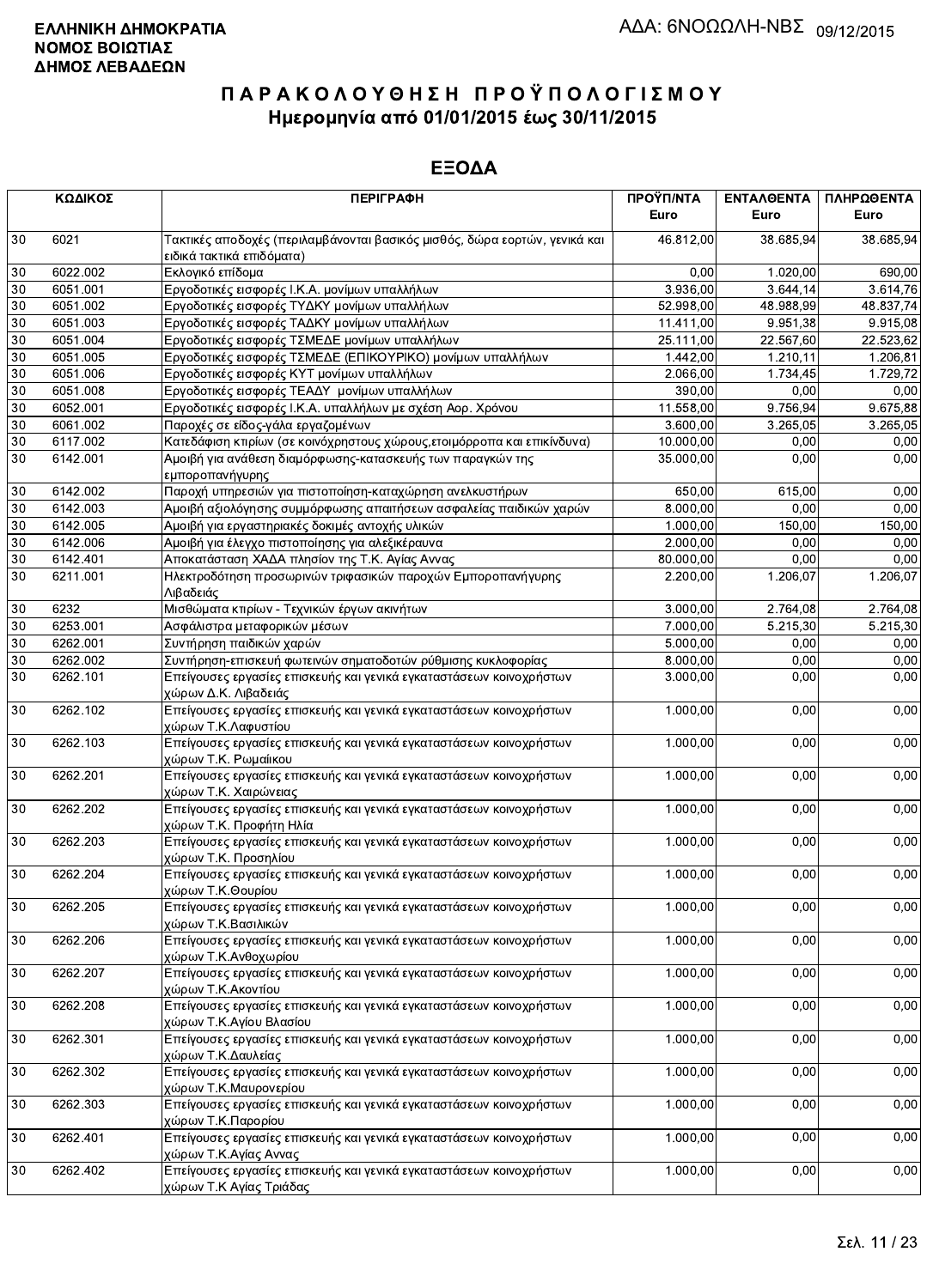|        | ΚΩΔΙΚΟΣ  | <b>ПЕРІГРАФН</b>                                                                                                                                  | ΠΡΟΫΠ/ΝΤΑ<br>Euro | ΕΝΤΑΛΘΕΝΤΑ<br>Euro | ΠΛΗΡΩΘΕΝΤΑ<br>Euro |
|--------|----------|---------------------------------------------------------------------------------------------------------------------------------------------------|-------------------|--------------------|--------------------|
| 30     | 6262.403 | Επείγουσες εργασίες επισκευής και γενικά εγκαταστάσεων κοινοχρήστων<br>χώρων Τ.Κ.Αγίου Γεωργίου                                                   | 1.000,00          | 0,00               | 0,00               |
| 30     | 6262.404 | Επείγουσες εργασίες επισκευής και γενικά εγκαταστάσεων κοινοχρήστων<br>χώρων Τ.Κ.Αλαλκομενών                                                      | 1.000,00          | 0,00               | 0,00               |
| 30     | 6262.405 | Επείγουσες εργασίες επισκευής και γενικά εγκαταστάσεων κοινοχρήστων<br>χώρων Τ.Κ.Κορώνειας                                                        | 1.000,00          | 0,00               | 0,00               |
| 30     | 6262.501 | Επείγουσες εργασίες επισκευής και γενικά εγκαταστάσεων κοινοχρήστων<br>χώρων Δ.Κ. Κυριακίου                                                       | 2.000,00          | 0,00               | 0,00               |
| 30     | 6263.001 | Συντήρηση και επισκευή μεταφορικών μέσων και μηχανημάτων                                                                                          | 36.000,00         | 28.125,87          | 28.125,87          |
| 30     | 6263.002 | Δαπάνες για τεχνικό έλεγχο οχημάτων (ΚΤΕΟ)                                                                                                        | 600.00            | 72,00              | 0,00               |
| $30\,$ | 6263.003 | Τοποθέτηση υγραεριοκίνησης σε υπάρχοντα αυτοκίνητα του Δήμου                                                                                      | 0,00              | 0,00               | 0,00               |
| 30     | 6266     | Συντήρηση Εφαρμογών λογισμικού                                                                                                                    | 2.000,00          | 0,00               | 0,00               |
| 30     | 6277.002 | Δαπάνες προγραμματικής σύμβασης με ΔΕΠΟΔΑΛ Α.Ε (ΦΟΔΣΑ) συλλογής<br>και υγειονομικής ταφής απορριμάτων σπηλαιοβάραθρου πλησίον Τ.Κ. Αγίας<br>Αννας | 108.000,00        | 0,00               | 0,00               |
| 30     | 6279.002 | Δαπάνη για νέα κτιριακή τριφασική παροχή στο αναψυκτήριο Χαιρώνειας                                                                               | 300,00            | 0,00               | 0,00               |
| 30     | 6322     | Τέλη κυκλοφορίας φορτηγών αυτοκινήτων                                                                                                             | 1.255,00          | 0,00               | 0,00               |
| 30     | 6323     | Λοιπά τέλη κυκλοφορίας                                                                                                                            | 2.045,00          | 1.416,79           | 1.101,79           |
| 30     | 6422     | Οδοιπορικά έξοδα και αποζημίωση μετακινούμενων υπαλλήλων                                                                                          | 1.300,00          | 0,00               | 0,00               |
| 30     | 6462     | Δημοσίευση προκηρύξεων                                                                                                                            | 1.500,00          | 159,90             | 159,90             |
| 30     | 6611.001 | Προμήθεια βιβλίων, περιοδικών και λοιπών εκδόσεων                                                                                                 | 500,00            | 0,00               | 0,00               |
| 30     | 6615.001 | Εργασίες εκτύπωσης φωτοτυπιών                                                                                                                     | 3.000,00          | 701,10             | 701,10             |
| $30\,$ | 6635     | Προμήθεια λοιπών ειδών υγιεινής και καθαριότητας                                                                                                  | 150,00            | 0,00               | 0,00               |
| 30     | 6641.001 | Προμήθεια καυσίμων και λιπαντικών για κίνηση μεταφορικών μέσων και<br>μηχανημάτων                                                                 | 42.000,00         | 38.568,98          | 38.392,87          |
| 30     | 6651     | Προμήθεια υλικού τοπογραφήσεων και σχεδιάσεων                                                                                                     | 1.000,00          | 0,00               | 0,00               |
| 30     | 6661.002 | Προμήθεια χρωμάτων για συντήρηση δημοτικών κτιρίων                                                                                                | 5.000,00          | 0,00               | 0,00               |
| 30     | 6661.004 | Προμήθεια υαλοπινάκων-κουφωμάτων                                                                                                                  | 2.000,00          | 1.355,46           | 0,00               |
| 30     | 6662.001 | Προμήθεια ξυλείας                                                                                                                                 | 2.000,00          | 1.706,63           | 1.706,63           |
| 30     | 6662.002 | Προμήεια χρωμάτων για κοινόχρηστους χώρους, διαγράμμιση οδών κλπ.                                                                                 | 3.500,00          | 3.383,12           | 3.383,12           |
| 30     | 6662.003 | Λοιπά υλικά συντήρησης και επισκευής λοιπών εγκαταστάσεων.                                                                                        | 1.000,00          | 0,00               | 0,00               |
| 30     | 6662.004 | Προμήθεια ειδών κιγκαλερίας                                                                                                                       | 1.000,00          | 0,00               | 0,00               |
| 30     | 6662.005 | Προμήθεια υλικών συντήρησης μεταλλικών κατασκευών κοινόχρηστων χώρων                                                                              | 1.000,00          | 0.00               | 0,00               |
| 30     | 6662.007 | Προμήθεια σκυροδέματος                                                                                                                            | 5.000,00          | 4.537,47           | 4.537,47           |
| 30     | 6662.008 | Προμήθεια ασφαλτομίγματος και ψυχρής ασφάλτου                                                                                                     | 20.000,00         | 14.905.74          | 9.974,07           |
| 30     | 6662.009 | Προμήθεια υδραυλικών υλικών και εξαρτημάτων                                                                                                       | 5.000,00          | 4.945,97           | 4.945,97           |
| 30     | 6662.010 | Προμήθεια σιδηρών κιγκλιδωμάτων και φρεατίων                                                                                                      | 3.000,00          | 2.903,05           | 2.903,05           |
| 30     | 6662.011 | Προμήθεια αδρανών υλικών λατομείου                                                                                                                | 15.000,00         | 11.099,91          | 11.067,80          |
| 30     | 6662.012 | Προμήθεια οικοδομικών υλικών                                                                                                                      | 10.000,00         | 9.506,72           | 9.506,72           |
| $30\,$ | 6662.013 | Προμήθεια μονωτικων-στεγανωτικών υλικών                                                                                                           | 1.000,00          | 0,00               | 0,00               |
| 30     | 6662.014 | Προμήθεια χυτοσιδηρών οριοδεικτών                                                                                                                 | 750,00            | 0,00               | 0,00               |
| 30     | 6671.001 | Ανταλλακτικά οχημάτων και μηχανημάτων                                                                                                             | 7.000,00          | 130,01             | 130,01             |
| 30     | 6671.002 | Προμήθεια ελαστικών οχημάτων και μηχανημάτων                                                                                                      | 10.000,00         | 4.737,96           | 4.737.96           |
| 30     | 6673.002 | Ανταλλακτικά φωτεινών σηματοδοτών                                                                                                                 | 9.000,00          | 0,00               | 0,00               |
| 30     | 6673.003 | Ανταλλακτικά αντικεραυνικής προστασίας                                                                                                            | 5.000,00          | 0,00               | 0,00               |
| 30     | 6699.001 | Προμήθεια διάφορων μικροεργαλείων                                                                                                                 | 500,00            | 0,00               | 0,00               |
| 30     | 6699.007 | Προμήθεια αλατιού για αντιμετώπιση επιπτώσεων από έκτακτα καιρικά<br>φαινόμενα (χιονοπτώσεις κ.λ.π.)                                              | 2.000,00          | 6.350, 15          | 6.350,15           |
| 35     | 6011     | Τακτικές αποδοχές (περιλαμβάνονται βασικός μισθός, δώρα εορτών, γενικά και<br>ειδικά τακτικά επιδόματα)                                           | 128.746,00        | 121.922,50         | 121.922,50         |
| 35     | 6012.001 | Αποζημίωση υπερωριακής εργασίας μονίμων υπαλλήλων                                                                                                 | 0,00              | 0,00               | 0,00               |
| 35     | 6012.002 | Εκλογικό επίδομα                                                                                                                                  | 0,00              | 1.140,00           | 920.00             |
| 35     | 6041     | Τακτικές αποδοχές (περιλαμβάνονται βασικός μισθός, δώρα εορτών, γενικά και<br>ειδικά τακτικά επιδόματα)                                           | 16.476,00         | 12.780,00          | 12.780,00          |
| 35     | 6051.001 | Εργοδοτικές εισφορές Ι.Κ.Α. μονίμων υπαλλήλων                                                                                                     | 5.400,00          | 4.965,25           | 4.937,72           |
| 35     | 6051.002 | Εργοδοτικές εισφορές ΤΥΔΚΥ μονίμων υπαλλήλων                                                                                                      | 13.624,00         | 12.649,15          | 12.635,40          |
| 35     | 6051.003 | Εργοδοτικές εισφορές ΤΑΔΚΥ μονίμων υπαλλήλων                                                                                                      | 3.183,00          | 2.898,19           | 2.894,89           |
| 35     | 6054.001 | Εργοδοτικές εισφορές Ι.Κ.Α. εκτάκτου προσωπικού                                                                                                   | 4.250,00          | 3.138,80           | 3.138,80           |
| 35     | 6061.001 | Παροχές σε είδος-είδη ατομικής προστασίας εργαζομένων (ένδυση κλπ)                                                                                | 500,00            | 449,74             | 449,74             |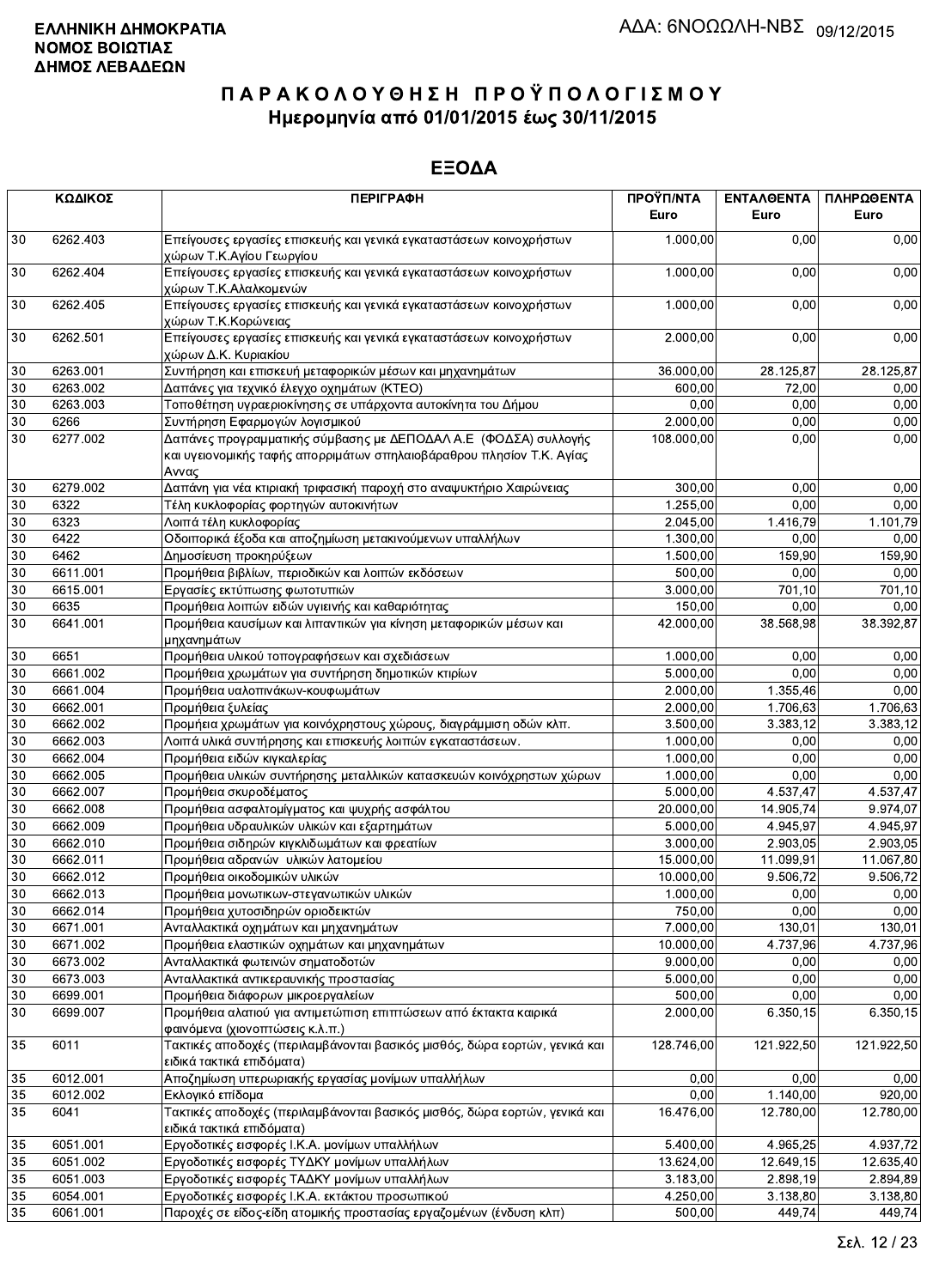|                 | ΚΩΔΙΚΟΣ  | <b>ПЕРІГРАФН</b>                                                                                                               | ΠΡΟΫΠ/ΝΤΑ<br>Euro | ΕΝΤΑΛΘΕΝΤΑ<br>Euro | ΠΛΗΡΩΘΕΝΤΑ<br>Euro |
|-----------------|----------|--------------------------------------------------------------------------------------------------------------------------------|-------------------|--------------------|--------------------|
|                 |          |                                                                                                                                |                   |                    |                    |
| 35              | 6061.002 | Παροχές σε είδος- γάλα εργαζομένων                                                                                             | 1.300,00          | 1.152,94           | 1.152,94           |
| 35              | 6233.001 | Μίσθωση μηχανημάτων για αντιμετώπιση εκτάκτων αναγκών για δράσεις<br>πολιτικής προστασίας                                      | 11.846,76         | 12.024,48          | 12.024,48          |
| 35              | 6233.002 | Μίσθωση μηχανημάτων για Αποχιονισμό, αντιπλημμυρική προστασία και<br>λοιπές δράσεις πολιτικής προστασίας                       | 20.000,00         | 1.533,81           | 1.533,81           |
| 35              | 6233.003 | Μίσθωση γερανοφόρου οχήματος για την κοπή επικίνδυνων και ψηλών<br>δένδρων                                                     | 0,00              | 1.480,00           | 1.480,00           |
| 35              | 6233.010 | Μίσθωση μηχανημάτων για την αντιμετώπιση εκτάκτων αναγκών για δράσεις<br>πολιτικής προστασίας στην Δημοτική Ενότητα Λιβαδειάς  | 15.000,00         | 0,00               | 0,00               |
| 35              | 6233.201 | Μίσθωση μηχανημάτων για την αντιμετώπιση εκτάκτων αναγκών για δράσεις<br>πολιτικής προστασίας στην Δημοτική Ενότητα Χαιρώνειας | 10.000,00         | 5.313,60           | 5.313,60           |
| 35              | 6233.302 | Μίσθωση μηχανημάτων για αντιμετώπιση εκτάκτων αναγκών για δράσεις<br>πολιτιικής προστασίας στην Δημοτική Ενότητα Δαύλειας      | 10.000,00         | 0,00               | 0,00               |
| 35              | 6233.402 | Μίσθωση μηχανημάτων για αντιμετώπιση εκτάκτων αναγκών για δράσεις<br>πολιτικής προστασίας στην Δημοτική Ενότητας Κορωνείας     | 10.000,00         | 0,00               | 0,00               |
| 35              | 6233.503 | Μίσθωση μηχανημάτων για αντιμετώπιση εκτάκτων αναγκών για δράσεις<br>πολιτικής προστασίας στην Δημοτική Ενότητα Κυριακίου      | 10.000,00         | 0,00               | 0,00               |
| 35              | 6262.002 | Συντήρηση και επισκευή συντριβανιών                                                                                            | 1.000,00          | 0,00               | 0,00               |
| 35              | 6264.001 | Συντήρηση και επισκευή λοιπών μηχανημάτων                                                                                      | 2.500,00          | 0,00               | 0,00               |
| 35              | 6265     | Συντήρηση και επισκευή επίπλων και λοιπού εξοπλισμού σκευών και λοιπού<br>εξοπλισμού                                           | 500,00            | 0,00               | 0,00               |
| 35              | 6635     | Προμήθεια λοιπών ειδών υγιεινής και καθαριότητας                                                                               | 200,00            | 0,00               | 0,00               |
| 35              | 6644     | Προμήθεια καυσίμων και λιπαντικών για λοιπές ανάγκες                                                                           | 2.000,00          | 1.986.57           | 1.986,57           |
| 35              | 6673.001 | Προμήθεια ανταλλακτικών για αυτόματα συστήματα ποτίσματος                                                                      | 3.500,00          | 2.076,86           | 2.076,86           |
| $\overline{35}$ | 6673.002 | Προμήθεια ανταλλακτικών λοιπού εξοπλισμού                                                                                      | 3.000,00          | 2.623,30           | 2.623,30           |
| 35              | 6673.003 | Προμήθεια ανταλλακτικών για εγκαταστάσεις Η/Μ συντριβανιών                                                                     | 1.000,00          | 0,00               | 0,00               |
| 35              | 6692.001 | Προμήθεια σπόρων, φυτών, δενδρυλλίων                                                                                           | 250,00            | 0,00               | 0,00               |
| 35              | 6692.002 | Προμήθεια καλλωπιστικών φυτών                                                                                                  | 4.000,00          | 3.098,68           | 3.098,68           |
| 35              | 6692.003 | Προμήθεια δένδρων                                                                                                              | 1.500,00          | 861,81             | 0,00               |
| 35              | 6693.001 | Προμήθεια λιπασμάτων, φαρμάκων, ζιζανιοκτόνων κλπ                                                                              | 1.500,00          | 1.364,48           | 1.364,48           |
| 40              | 6011     | Τακτικές αποδοχές (περιλαμβάνονται βασικός μισθός, δώρα εορτών, γενικά και<br>ειδικά τακτικά επιδόματα)                        | 44.350,00         | 51.383,85          | 51.383,85          |
| 40              | 6012     | Αποζημίωση υπερωριακής εργασίας και για εξαιρέσιμες ημέρες και νυκτερινές<br>ώρες και λοιπές πρόσθετες αμοιβές                 | 1.300,00          | 810,00             | 590,00             |
| 40              | 6051.002 | Εργοδοτικές εισφορές ΤΥΔΚΥ μονίμων υπαλλήλων                                                                                   | 2.415,00          | 3.241,86           | 3.228,11           |
| 40              | 6051.003 | Εργοδοτικές εισφορές ΤΑΔΚΥ-ΤΕΑΔΥ μονίμων υπαλλήλων                                                                             | 516,00            | 707,73             | 704,43             |
| 40              | 6051.004 | Εργοδοτικές εισφορές ΤΣΜΕΔΕ μονίμων υπαλλήλων                                                                                  | 3.512.00          | 3.236, 15          | 3.236,15           |
| 40              | 6051.005 | Εργοδοτικές εισφορές ΤΣΜΕΔΕ (ΕΠΙΚΟΥΡΙΚΟ) μονίμων υπαλλήλων                                                                     | 792,00            | 728,36             | 728,36             |
| 40              | 6051.006 | Εργοδοτικές εισφορές ΚΥΤ μονίμων υπαλλήλων                                                                                     | 1.133,00          | 1.043,88           | 1.043,88           |
| 40              | 6051.007 | Εργοδοτικές εισφορες τακτικών υπαλλήλων υπέρ ΟΠΑΔ                                                                              | 0,00              | 17,34              | 11,73              |
| 40              | 6051.008 | Εργοδοτικές εισφορές ΤΕΑΔΥ μονίμων υπαλλήλων                                                                                   | 0,00              | 6,30               | 3,00               |
| 40              | 6331.001 | Παράβολα για την νομιμοποίηση αυθαιρέτων                                                                                       | 5.000,00          | 0,00               | 0,00               |
| 40              | 6422     | Οδοιπορικά έξοδα και αποζημίωση μετακινούμενων υπαλλήλων                                                                       | 5.000,00          | 0,00               | 0,00               |
| 40              | 6612     | Προμήθεια γραφικής ύλης και λοιπά υλικά γραφείων                                                                               | 1.000,00          | 0,00               | 0,00               |
| 40              | 6613.001 | Προμήθεια εντύπων υπηρεσιών                                                                                                    | 500,00            | 0,00               | 0,00               |
| 40              | 6615.002 | Εργασίες εκτύπωσης φωτοτυπιών                                                                                                  | 1.200,00          | 0,00               | 0,00               |
| 40              | 6634     | Προμήθεια ειδών καθαριότητας και ευπρεπισμού                                                                                   | 200,00            | 0,00               | 0,00               |
| 45              | 6011     | Τακτικές αποδοχές (περιλαμβάνονται βασικός μισθός, δώρα εορτών, γενικά και<br>ειδικά τακτικά επιδόματα)                        | 44.163,00         | 41.318,03          | 41.318,03          |
| 45              | 6012.002 | Εκλογικό επίδομα                                                                                                               | 0,00              | 430,00             | 430,00             |
| 45              | 6051.002 | Εργοδοτικές εισφορές ΤΥΔΚΥ μονίμων υπαλλήλων                                                                                   | 5.521,00          | 5.098,57           | 5.098,57           |
| 45              | 6051.003 | Εργοδοτικές εισφορές ΤΑΔΚΥ μονίμων υπαλλήλων                                                                                   | 1.274,00          | 1.130,94           | 1.130,94           |
| 45              | 6061.001 | Παροχές σε είδος-είδη ατομικής προστασίας εργαζομένων (ένδυση κλπ)                                                             | 500,00            | 450,08             | 450,08             |
| 45              | 6061.002 | Παροχές σε είδος-γάλα εργαζομένων                                                                                              | 600,00            | 452,86             | 452,86             |
| 45              | 6279     | Λοιπές δαπάνες για ύδρευση, άρδευση, φωτισμό, καθαριότητα                                                                      | 6.000,00          | 6.257,09           | 6.257,09           |
| 45              | 6635     | Προμήθεια λοιπών ειδών υγιεινής και καθαριότητας                                                                               | 150,00            | 0,00               | 0,00               |
| 45              | 6693.001 | Προμήθεια φαρμάκων, ζιζανιοκτόνων κλπ                                                                                          | 500,00            | 288,15             | 288,15             |
| 45              | 6699.001 | Προμήθεια λαδιού για τις ανάγκες του Νεκροταφείου                                                                              | 8.500,00          | 4.341,90           | 4.341,90           |
| 45              | 6699.002 | Προμήθεια κεριών για τις ανάγκες του Νεκροταφείου                                                                              | 2.000,00          | 0,00               | 0,00               |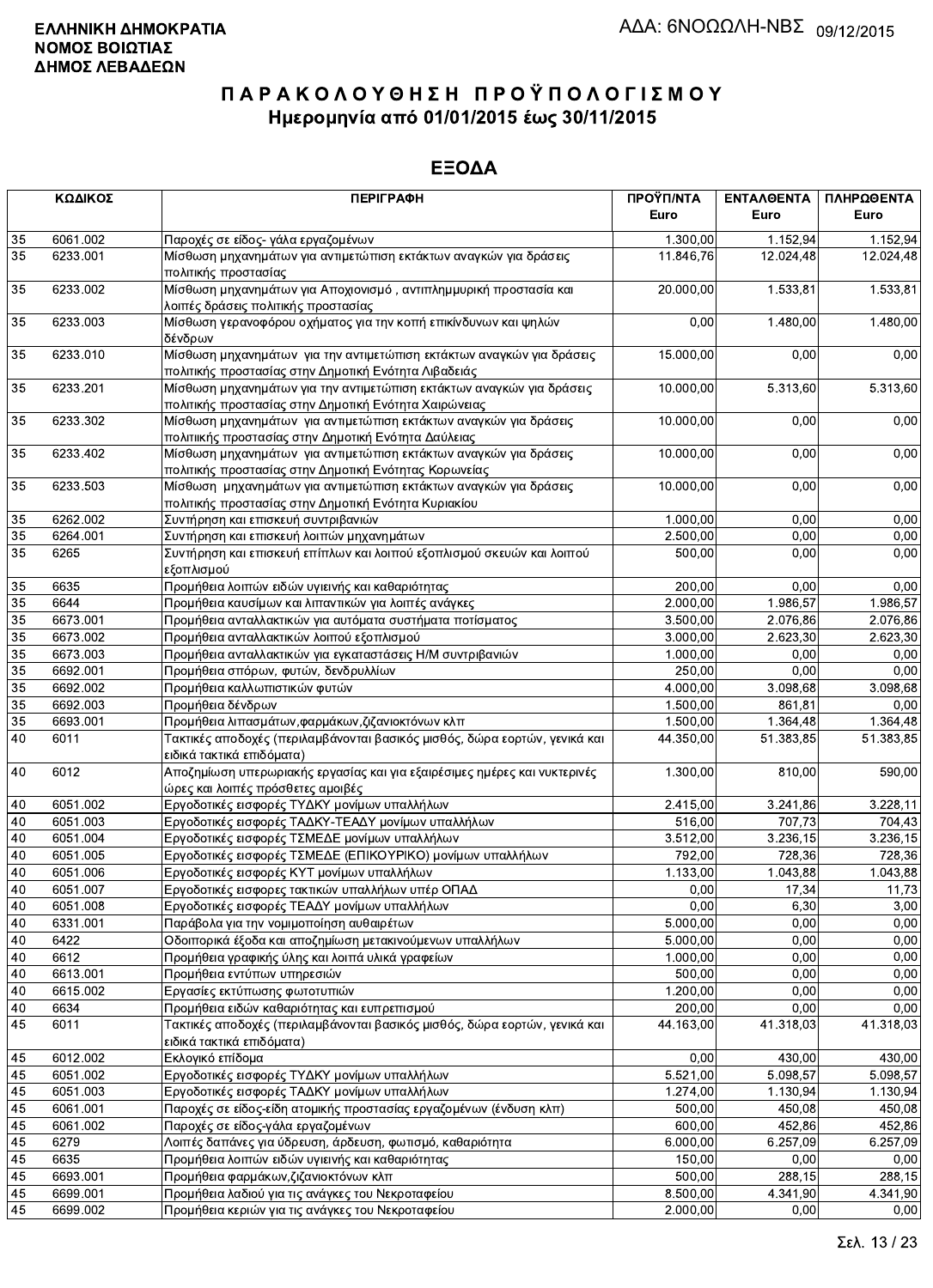|                 | ΚΩΔΙΚΟΣ  | <b>ПЕРІГРАФН</b>                                                                                                                                                                           | ΠΡΟΫΠ/ΝΤΑ<br>Euro | ΕΝΤΑΛΘΕΝΤΑ<br>Euro | ΠΛΗΡΩΘΕΝΤΑ<br>Euro |
|-----------------|----------|--------------------------------------------------------------------------------------------------------------------------------------------------------------------------------------------|-------------------|--------------------|--------------------|
| 70              | 6011     | Τακτικές αποδοχές (περιλαμβάνονται βασικός μισθός, δώρα εορτών, γενικά και<br>ειδικά τακτικά επιδόματα)                                                                                    | 19.625,00         | 18.619,26          | 18.619,26          |
| 70              | 6021     | Τακτικές αποδοχές υπαλλήλων (περιλαμβάνονται βασικός μισθός, δώρα<br>εορτών, γενικά και ειδικά τακτικά επιδόματα)                                                                          | 33.101,00         | 27.066,70          | 27.066,70          |
| $70\,$          | 6022.002 | Εκλογική αποζημίωση υπαλλήλων αορίστου χρόνου                                                                                                                                              | 0,00              | 240,00             | 130,00             |
| 70              | 6051.002 | Εργοδοτικές εισφορές ΤΥΔΚΥ μονίμων υπαλλήλων                                                                                                                                               | 2.455,00          | 2.261,93           | 2.261,93           |
| $\overline{70}$ | 6051.003 | Εργοδοτικές εισφορές ΤΑΔΚΥ μονίμων υπαλλήλων                                                                                                                                               | 590,00            | 468,16             | 468,16             |
| 70              | 6052.001 | Εργοδοτικές εισφορές Ι.Κ.Α. εργαζομένων με σχέση Αορ. Χρόνου (υπαλλήλων<br>τοπ. οικονομ. ανάπτυξης)                                                                                        | 8.170,00          | 6.706,53           | 6.679,51           |
| $70\,$          | 6117.001 | Δαπάνη για στείρωση σκύλων                                                                                                                                                                 | 0,00              | 745,00             | 745,00             |
| $70\,$          | 6262.002 | Συντήρηση Δημοτικών Ρολογιών Δήμου Λεβαδέων                                                                                                                                                | 4.500,00          | 1.783,50           | 1.783,50           |
| $70\,$          | 6263     | Συντήρηση και επισκευή μεταφορικών μέσων                                                                                                                                                   | 5.000,00          | 578,10             | 578,10             |
| $\overline{70}$ | 6279.001 | Λοιπές δαπάνες για ύδρευση, άρδευση, φωτισμό, καθαριότητα                                                                                                                                  | 87.000,00         | 92.585,55          | 92.585,55          |
| 70              | 6613     | Προμήθεια εντύπων και υλικών μηχανογράφησης και πολλαπλών<br>εκτυπώσεων                                                                                                                    | 500,00            | 0,00               | 0,00               |
| $70\,$          | 6641     | Προμήθεια καυσίμων και λιπαντικών για κίνηση μεταφορικών μέσων                                                                                                                             | 7.000,00          | 3.889,55           | 3.889,55           |
| 70              | 6671.001 | Προμήθεια ανταλλακτικών μεταφορικών μέσων                                                                                                                                                  | 1.000,00          | 0,00               | 0,00               |
| 70              | 6671.002 | Προμήθεια ελαστικών μεταφορικών μέσων                                                                                                                                                      | 1.500,00          | 836,40             | 836,40             |
| 70              | 6699.001 | Προμήθεια ζωοτροφών σκύλων                                                                                                                                                                 | 1.500,00          | 1.671,59           | 1.671,59           |
| $\overline{70}$ | 6699.003 | Προμήθεια λοιπών αναλωσίμων (αδεσποτοι σκύλοι κλπ)                                                                                                                                         | 0,00              | 0,00               | 0,00               |
| 10              | 7133     | Έπιπλα σκεύη                                                                                                                                                                               | 6.000,00          | 0,00               | 0,00               |
| 10              | 7134.001 | Μηχανογραφικός εξοπλισμός                                                                                                                                                                  | 10.000,00         | 9.397,20           | 9.397,20           |
| 10              | 7134.002 | Προμήθεια λογισμικού ηλεκτρονικών υπολογιστών                                                                                                                                              | 12.000,00         | 0,00               | 0,00               |
| 10              | 7134.012 | Προμήθεια εξοπλισμού για τη συνεδρίαση των συνεδριάσεων του Δ.Σ. και των<br>επιτροπών                                                                                                      | 2.000,00          | 0,00               | 0,00               |
| 10              | 7134.013 | Κάμερα ασφαλείας εισόδου Δημαρχείου                                                                                                                                                        | 2.000,00          | 0,00               | 0,00               |
| $10$            | 7134.014 | Προμήθεια χρονομέτρου για τις συνεδριάσεις του Δ.Σ. και κονσόλας ελέγχου                                                                                                                   | 0,00              | 0,00               | 0,00               |
| 10              | 7135.003 | Προμήθεια κλιματιστικών DATA ROOM                                                                                                                                                          | 2.000,00          | 0.00               | 0,00               |
| $10$            | 7135.008 | Προμήθεια τηλεόρασης (smart) για ενημέρωση, πολιτική προστασία κ.λ.π.                                                                                                                      | 1.000,00          | 400,00             | 400,00             |
| 10              | 7514.001 | Συμμετοχή στο μετοχικό κεφάλαιο της Διαδημοτικής Επιχείρησης<br>Περιβάλλοντος και Οργάνωσης Διαχείρισης Απορριμμάτων Λιβαδειάς<br>$(\Delta$ .E. $\Pi$ .O. $\Delta$ .A. $\Lambda$ . - A.E.) | 261.708,00        | 0,00               | 0,00               |
| 10              | 7518.001 | Δαπάνες για την συμμετοχη στην ίδρυση της Αργοδιατροφικής Σύμπραξης<br>Περιφέρειας Στερεάς Ελλαδας                                                                                         | 0,00              | 0,00               | 0,00               |
| 15              | 7122.001 | Αγορά ακινήτου-μνημείου "Τζαμί Γαζή Ομέρ"                                                                                                                                                  | 0,00              | 0.00               | 0,00               |
| 15              | 7131.001 | Προμήθεια πλυντηρίου πιάτων                                                                                                                                                                | 1.000,00          | 615,00             | 615,00             |
| 15              | 7131.002 | Προμήθεια ηλεκτρικής κουζίνας για παιδικούς σταθμούς                                                                                                                                       | 4.000,00          | 0,00               | 0,00               |
| 15              | 7131.003 | Προμήθεια μηχανημάτων φυσιοθεραπείας                                                                                                                                                       | 3.000,00          | 0,00               | 0,00               |
| 15              | 7131.004 | Προμήθεια κλιματιστικού για υπηρεσία Κοινωνικής Προστασίας                                                                                                                                 | 1.000,00          | 0,00               | 0,00               |
| 15              | 7131.005 | Προμήθεια κλιματιστικού για - Κοινωνικό -Παντοπωλείο                                                                                                                                       | 1.000,00          | 0,00               | 0,00               |
| 15              | 7131.006 | Προμήθεια αλεξικέραυνου για την αντικεραυνική προστασια του<br>Κατασκηνωτικού Κέντρου                                                                                                      | 0,00              | 0,00               | 0,00               |
| 15              | 7133.002 | Προμήθεια επίπλων και σκευών για Παιδικούς Σταθμούς και ΚΑΠΗ                                                                                                                               | 3.000,00          | 0,00               | 0,00               |
| 15              | 7134.003 | Προμήθεια λογισμικού για το γραφείο υποστήριξης απασχόλησης                                                                                                                                | 2.000,00          | 0,00               | 0,00               |
| 15              | 7134.004 | Προμήθεια πολυμηχανήματος (φωτοτυπικό-fax) για την υπηρεσία Κοινωνικής<br>προστασίας                                                                                                       | 600,00            | 0,00               | 0,00               |
| 15              | 7135.002 | Προμήθεια σκευών μαγειρικής                                                                                                                                                                | 1.000,00          | 0,00               | 0,00               |
| 15              | 7135.008 | Προμηθεια προβολικού μηχανήματος (projektor) για το Μουσειο Εικονικής<br>Πραγματικότητας                                                                                                   | 0,00              | 0,00               | 0,00               |
| 15              | 7135.009 | Προμήθεια προβολικών μηχανημάτων (projektor) για ΚΑΠΗ                                                                                                                                      | 3.000,00          | 0,00               | 0,00               |
| 15              | 7135.010 | Προμήθεια μηχανημάτων μέτρησης χοληστερίνης και σακχάρου                                                                                                                                   | 200,00            | 0,00               | 0,00               |
| 15              | 7135.011 | Προμήθεια και κατασκευή περίφραξης χώρου Κολυμβητηρίου                                                                                                                                     | 5.000,00          | 0,00               | 0,00               |
| 15              | 7135.012 | Προμήθεια μουσικών οργάνων Φιλαρμονικής                                                                                                                                                    | 0,00              | 0,00               | 0,00               |
| 15              | 7135.014 | Προμήθεια boiler ζεστού νερού χρήσης για το Κλειστό Γυμναστήριο                                                                                                                            | 0,00              | 0,00               | 0,00               |
| 15              | 7311.103 | Βελτιωση Σχολικών Συγκροτημάτων                                                                                                                                                            | 14.951,80         | 0,00               | 0,00               |
| 15              | 7311.104 | Ενεργειακή Αναβάθμιση Σχολικής Μονάδας 3ου Δημοτικού Σχολείου Λιβαδειάς                                                                                                                    | 0,00              | 0,00               | 0,00               |
| 15              | 7326.001 | Αναβάθμιση αθλητικών εγκαταστάσεων                                                                                                                                                         | 150.000,00        | 0,00               | 0,00               |
| 15              | 7326.002 | Αναβάθμιση Ενεργητικής Πυροπροστασίας Κλειστού Γυμναστηρίου Λιβαδειάς                                                                                                                      | 0,00              | 0,00               | 0,00               |
| 15              | 7326.404 | Βελτίωση γηπέδου ποδοσφαίρου Αγίας Τριάδας                                                                                                                                                 | 13.739,72         | 0,00               | 0,00               |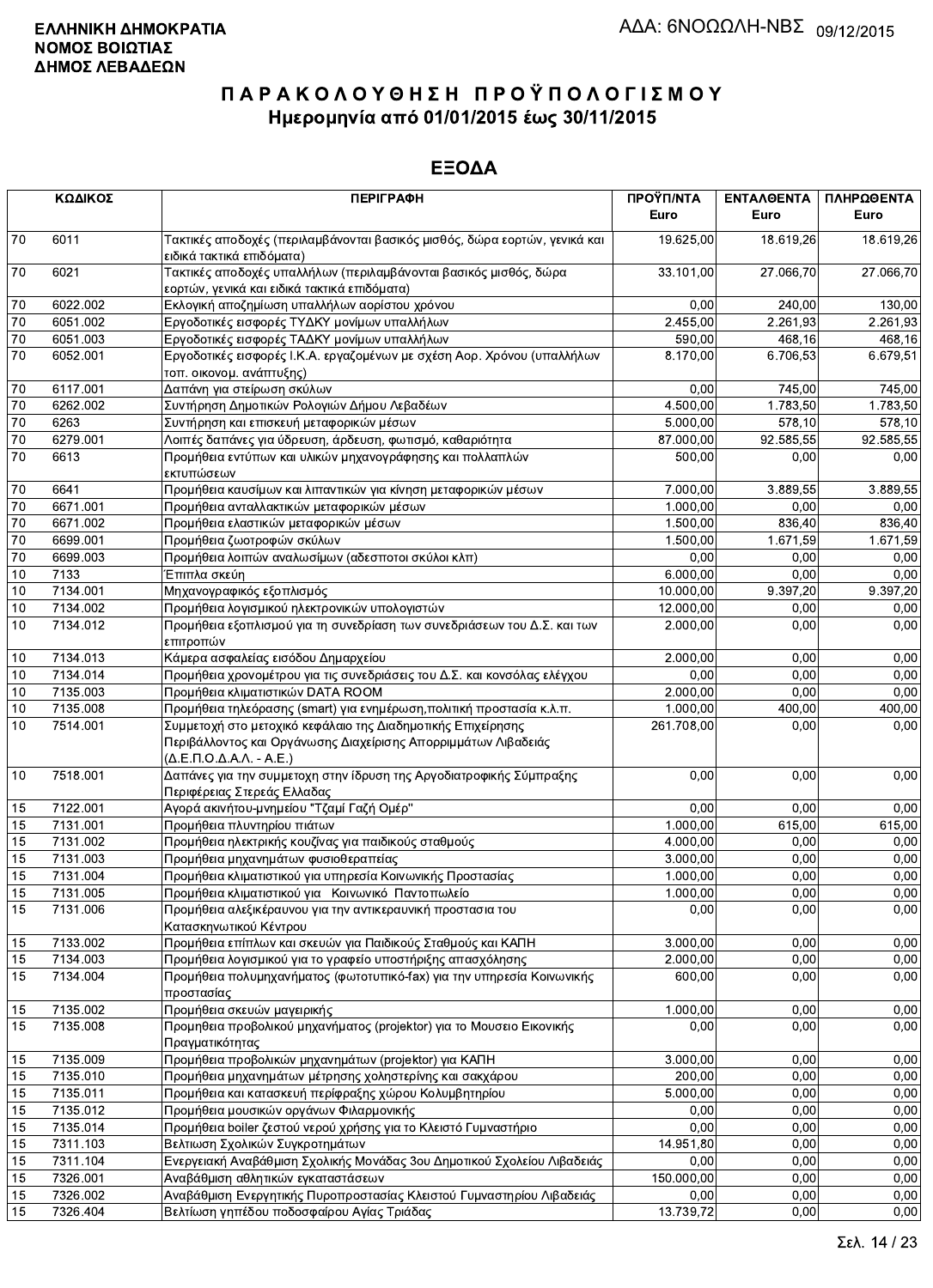|                 | ΚΩΔΙΚΟΣ  | <b>ПЕРІГРАФН</b>                                                                                                                              | ΠΡΟΫΠ/ΝΤΑ    | <b>ENTAAGENTA</b> | ΠΛΗΡΩΘΕΝΤΑ |
|-----------------|----------|-----------------------------------------------------------------------------------------------------------------------------------------------|--------------|-------------------|------------|
|                 |          |                                                                                                                                               | Euro         | Euro              | Euro       |
| 15              | 7331.103 | Επισκευή στέγης σχολικών κτιρίων                                                                                                              | 3.228,20     | 3.228.20          | 3.228,20   |
| 15              | 7331.104 | Επισκευή 7ου Δημοτικού Σχολείου                                                                                                               | 0,00         | 0.00              | 0,00       |
| 15              | 7336.001 | Συντήρηση Ανοικτού Θεάτρου Κρύας.                                                                                                             | 29.674,56    | 4.797,00          | 4.797,00   |
| 15              | 7341.201 | Ανάδειξη και Αξιοποίηση Ιστορικών Χώρων Οικισμού Χαιρώνειας                                                                                   | 24.235,44    | 6.214,55          | 6.214,55   |
| 15              | 7413.001 | Μελέτη αποκατάστασης ρηγματώσεων πέτρινου θεάτρου Λιβαδειάς                                                                                   | 5.500,00     | 0,00              | 0,00       |
| 20              | 7135.001 | Προμήθεια κάδων απορριμμάτων για κομποστοποίηση                                                                                               | 0.00         | 0,00              | 0.00       |
| $20\,$          | 7135.002 | Προμήθεια κάδων απορριμμάτων διαφόρων τύπων                                                                                                   | 15.000,00    | 14.655,45         | 0,00       |
| $\overline{20}$ | 7135.003 | Προμήθεια διαφόρων εργαλείων                                                                                                                  | 2.000,00     | 1.828,05          | 1.828,05   |
| 20              | 7135.005 | Προμήθεια επιστήλιων καλαθιών απορριμμάτων                                                                                                    | 3.500,00     | 0,00              | 0,00       |
| 20              | 7135.007 | Προμήθεια συστήματος τηλεματικής διαχείρησης στόλου οχημάτων                                                                                  | 11.000,00    | 0,00              | 0,00       |
| 20              | 7325.001 | Επεκτάσεις Ηλεκτροφωτισμού                                                                                                                    | 10.000,00    | 0,00              | 0,00       |
| $20\,$          | 7325.003 | Κατασκευή νέων ηλεκτρικών διανομών                                                                                                            | 3.000,00     | 0,00              | 0,00       |
| $20\,$          | 7326.001 | Κατασκευή προστατευτικών κιγκλιδωμάτων κάδων                                                                                                  | 2.000,00     | 0,00              | 0,00       |
| 20              | 7341.001 | Προμήθεια ενός (1) Θρυμματιστή                                                                                                                | 340.000,00   | 299.000,00        | 299.000,00 |
| 20              | 7341.003 | Προμήθεια ενός (1) εκσκαφέα φορτωτή                                                                                                           | 105.780,00   | 92.988,00         | 92.988,00  |
| $\overline{20}$ | 7341.007 | Προμήθεια ενός (1) οχήματος ανοικτού τύπου 4χ4                                                                                                | 0,00         | 0,00              | 0,00       |
| 20              | 7341.014 | Αποκατάσταση Χ.Α.Δ.Α. στις θέσεις Τουρμπάκι κοινότητας Κυριακίου και Δ.Δ.<br>Παρορίου                                                         | 2.566.29     | 0,00              | 0,00       |
| 20              | 7341.015 | Λειτουργική και Περιβαλλοντική Αναβάθμιση ΧΥΤΑ Λιβαδειάς                                                                                      | 1.754.209,43 | 868.023,24        | 868.023,24 |
| 20              | 7341.016 | Αποκατάσταση ζημιών που προκλήθηκαν απο θεομηνία (πυρκαγιά) στο<br>ΧΥΤΑ 1ης Διαχειριστικής Ενότητας Νομού Βοιωτίας                            | 0,00         | 0,00              | 0,00       |
| 25              | 7341.001 | Βελτίωση υφιστάμενου αρδευτικού έργου του Δ.Δ. Λαφυστίου Δήμου<br>Λεβαδέων                                                                    | 103.202,00   | 73.646,11         | 73.646,11  |
| 25              | 7341.404 | Μελέτη Έργων Ανακατασκευής Εσωτερικού Δικτύου, Έργων Ποσαγωγής<br>Ακαθάρτων και Εγκατάστασαης Επεξεργασιας Λυμάτων (Ε.Ε.Λ.) Αγίου<br>Γεωργίου | 76.157,81    | 40.238,53         | 40.238,53  |
| 25              | 7341.501 | Αγορά εδαφικών εκτάσεων Οικισμού Κυριακίου                                                                                                    | 5.000,00     | 0,00              | 0,00       |
| 25              | 7341.503 | Μελέτη Αποχέτευσης - Προσαγωγής Ακαθάρτων και εγκατάσταση<br>επεξεργασίας λυμάτων (Ε.Ε.Λ.) Οικισμού Κυριακίου                                 | 16.056,38    | 17.600,20         | 17.600,20  |
| 25              | 7413.001 | Μελέτη και περιβαλλοντική αδειοδότηση χρήσης νερού άρδευσης                                                                                   | 8.744,92     | 0,00              | 0,00       |
| 30              | 7131.001 | Ανακαίνιση Παιδικών Χαρών                                                                                                                     | 0,00         | 0.00              | 0,00       |
| $30\,$          | 7134.001 | Προμήθεια λογισμικού ηλεκτρονικών υπολογιστών                                                                                                 | 2.000,00     | 0,00              | 0,00       |
| $30\,$          | 7135.002 | Προμήθεια αναλυτή καυσαερίων                                                                                                                  | 4.000,00     | 0,00              | 0,00       |
| $30\,$          | 7135.003 | Προμήθεια διαφόρων εργαλείων                                                                                                                  | 1.500,00     | 0,00              | 0,00       |
| 30              | 7135.007 | Προμήθεια πληροφοριακών πινακίδων και κυκλοφοριακών ρυθμίσεων και<br>ιστών                                                                    | 8.000,00     | 0,00              | 0,00       |
| 30              | 7135.008 | Προμήθεια κατόπτρων ρύθμισης κυκλοφορίας                                                                                                      | 5.000,00     | 0,00              | 0,00       |
| 30              | 7322.003 | Βελτίωση παιδικών χαρών (Δημ. Κοιν. Λιβαδειάς)                                                                                                | 30.000,00    | 0,00              | 0,00       |
| 30              | 7322.006 | Ανακατασκευή Παιδικών Χαρών                                                                                                                   | 264.306,80   | 0,00              | 0,00       |
| $\overline{30}$ | 7323.020 | Βελτίωση Δημοτικής Οδοποιίας Δήμου Λεβαδέων                                                                                                   | 169 931,62   | 164.012,97        | 164.012,97 |
| 30              | 7323.021 | Βελτίωση Δημοτικής Οδοποιίας (2015)                                                                                                           | 330.330,92   | 0,00              | 0,00       |
| 30              | 7323.417 | Βελτιωση δασικού δρόμου από οικισμό Κορώνειας έως στροφή Νταούμη                                                                              | 0,00         | 0,00              | 0,00       |
| $30\,$          | 7325.002 | Κατασκευή Δικτύου Ηλεκτροφωτισμού οδού 28ης Οκτωβρίου Λιβαδειάς                                                                               | 5.200,00     | 0,00              | 0,00       |
| 30              | 7325.003 | Κατασκευή φωτισμού επί της οδού Γεωργαντά                                                                                                     | 116.985,33   | 0,00              | 0,00       |
| $30\,$          | 7326.013 | Προστασία Υφιστάμενου Αγωγού Καυσίμων                                                                                                         | 21.879,69    | 16.069,86         | 16.069,86  |
| 30              | 7326.401 | Κατασκευή τοίχου αντιστηριξης στην Τ.Κ. Κορώνειας                                                                                             | 0,00         | 32.783,77         | 32.783,77  |
| 30              | 7331.001 | Συντήρηση Δημοτικών κτιρίων Δήμου Λεβαδέων                                                                                                    | 60.000,00    | 0,00              | 0,00       |
| $30\,$          | 7333.001 | Συντήρηση οδών-πεζοδρόμων και κοινόχρηστων χώρων                                                                                              | 97.251,83    | 17.830,49         | 17.830,49  |
| 30              | 7333.010 | Αποκατάσταση βλαβών οδοστρωμάτων                                                                                                              | 0,00         | 0,00              | 0,00       |
| $30\,$          | 7333.014 | Αποκατάσταση ζημιών που προκλήθηκαν από θεομηνία στο Δήμο Λεβαδέων                                                                            | 74.655,68    | 39.778,62         | 39.778,62  |
| 30              | 7333.408 | Βελτίωση δασικού δρόμου από οικισμό Κορώνειας έως στροφη Νταούμη                                                                              | 186.949,70   | 0,00              | 0,00       |
| $30\,$          | 7341.002 | Βελτίωση και ανάπλαση κοινόχρηστων χωρων οικισμού Ελικώνα                                                                                     | 550.000,00   | 6.343,47          | 6.343,47   |
| 30              | 7341.005 | Διαπλατύνσεις πεζοδρομίων (οδού Πεσόντων Μαχητών, Αθηνών,<br>Καραγιαννοπούλου, Φίλωνος)                                                       | 0,00         | 9.877,73          | 9.877,73   |
| 30              | 7341.006 | Ανάπλαση-Ενοποίηση Δικτύου Πεζόδρομων (Πεζόδρομος οδού Καλιαγκάκη,<br>οδού Μπουφίδου, χώρος πρώην ΚΤΕΛ και πεζοδρόμια οδού Σπυρίδωνος)        | 392.477,72   | 245.450,74        | 245.450,74 |
| 30              | 7341.007 | Διαμόρφωση μονοπατιού και αποκατάσταση-στερέωση τρίχινου γεφυριού                                                                             | 71.017,07    | 32.228,76         | 32.228,76  |
| 30              | 7341.008 | Διατήρηση και επανάχρηση αξιόλογου Βιομηχανικού Κτιριακού Αποθέματος                                                                          | 9.287,00     | 6.496,00          | 6.496,00   |
|                 |          | Μύλου Παπαϊωάννου-Εκπόνηση Αρχιτεκτονικής Μελέτης                                                                                             |              |                   |            |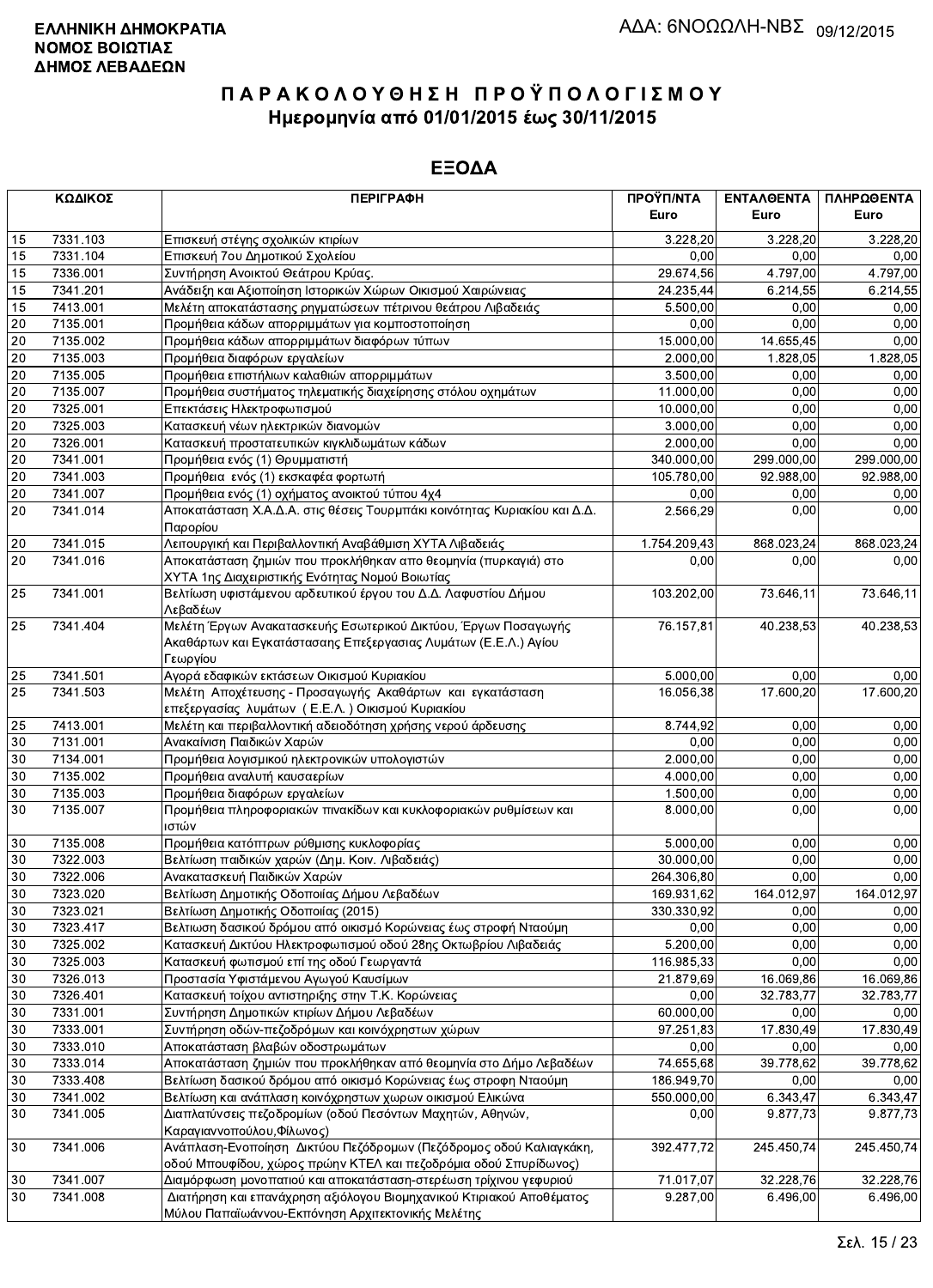|        | ΚΩΔΙΚΟΣ  | <b>ПЕРІГРАФН</b>                                                                                                                                                                                                                      | ΠΡΟΫΠ/ΝΤΑ<br>Euro | ΕΝΤΑΛΘΕΝΤΑ<br>Euro | ΠΛΗΡΩΘΕΝΤΑ<br>Euro |
|--------|----------|---------------------------------------------------------------------------------------------------------------------------------------------------------------------------------------------------------------------------------------|-------------------|--------------------|--------------------|
| 30     | 7341.009 | Διατήρηση και επανάχρηση αξιόλογου Βιομηχανικού Κτιριακού Αποθέματος<br>Μύλου Παπαιωάννου - Εκπόνηση Ηλεκτρομηχανολογικής Μελέτης                                                                                                     | 4.645,00          | 0.00               | 0,00               |
| 30     | 7341.010 | Διατήρηση και επανάχρηση αξιόλογου Βιομηχανικού Κτιριακού Αποθέματος<br>Μύλου Παπαιωάννου - Εκπόνηση Στατικής Μελέτης                                                                                                                 | 4.645,00          | 0,00               | 0,00               |
| 30     | 7341.011 | Διατήρηση και επανάχρηση αξιόλογου Βιομηχανικού Κτιριακού Αποθέματος<br>Μύλου Παπαιωάννου - Εκπόνηση Ειδικής Αρχιτεκτονικής Μελέτης                                                                                                   | 4.645,00          | 3.251,50           | 3.251,50           |
| 30     | 7341.013 | Υποστήριξη προετοιμασία φακέλλου του έργου Διατήρηση και επανάχρηση<br>αξιόλογου Βιομηχανικού Κτιριακού Αποθέματος Μύλου Παπαιώννου                                                                                                   | 10.568,00         | 0,00               | 0,00               |
| 30     | 7341.015 | Υπογειοποίηση εναερίου δικτύου πεζοδρόμου επί της οδού Μπουφίδου (3ο<br>υποέργο της πραξης Ανάπλαση-Ενοποίηση Δικτύου Πεζοδρομων<br>(Πεζοδρομος οδού Καλλιαγκάκη, οδού Μπουφιδου, χωρος πρωην ΚΤΕΛ και<br>πεζοδρομια οδού Σπυρίδωνος) | 42.733,10         | 34.534,32          | 0,00               |
| 30     | 7341.016 | Σωστικές Ανασκαφές (2ο υποέργο της πραξης Ανάπλαση-Ενοποίηση<br>Δικτύου Πεζοδρομων (Πεζοδρομος οδού Καλλιαγκάκη, οδού Μπουφιδου,<br>χωρος πρωην ΚΤΕΛ και πεζοδρομια οδού Σπυρίδωνος)                                                  | 1,00              | 0,00               | 0,00               |
| 30     | 7341.201 | Βελτίωση και ανάπλαση κοινοχρήστων χώρων Τ.Κ. Ανθοχωρίου                                                                                                                                                                              | 0,00              | 0,00               | 0,00               |
| 30     | 7341.401 | Βελτίωση και Ανάπλαση Κοινόχρηστων χώρων ΤΚ Κορώνειας                                                                                                                                                                                 | 358.598,58        | 191.110,23         | 191.110,23         |
| 30     | 7341.402 | Ανάπλαση Πλατείας Τ.Κ. Αγίου Γεωργίου                                                                                                                                                                                                 | 0,00              | 0,00               | 0,00               |
| 30     | 7411.001 | Αρχιτεκτονικός Διαγωνισμός-Μελέτες Νέου Δημαρχείου (Δημοτικής Κοινότητας<br>Λιβαδειάς)                                                                                                                                                | 100.000,00        | 0,00               | 0,00               |
| 30     | 7412.402 | Μελέτη Στατικής επάρκειας του φορέα στήριξης της Πλατείας της Δημοτικής<br>Κοινότητας Αγίου Γεωργίου                                                                                                                                  | 5.473,50          | 5.473,50           | 5.473,50           |
| 30     | 7413.005 | Μελέτη Αποκατάστασης Ιστορικού Μηχανολογικού Εξοπλισμού Μύλων<br>Παπαιωάννου                                                                                                                                                          | 6.150,00          | 5.477,19           | 5.477,19           |
| 30     | 7413.301 | Συγκοινωνιακή προκαταρκτική μελέτη για το έργο πρόσβασης του νέου<br>Χιονοδρομικού Κέντρου Παρνασσού στην ευρύτερη περιοχή της θέσης<br><b>AKPINO</b>                                                                                 | 13.306,36         | 0,00               | 0,00               |
| 30     | 7413.302 | Γεωλογική μελέτη για το έργο πρόσβασης του νέου Χιονοδρομικού<br>Κέντρου Παρνασσού στην ευρύτερη περιοχή της θέσης ΑΚΡΙΝΟ                                                                                                             | 7.862,85          | 0,00               | 0,00               |
| 30     | 7413.303 | Προμελέτη Περιβαλλοντικών Επιπτώσεων για το έργο πρόσβασης του<br>νέου Χιονοδρομικού Κέντρου Παρνασσού στην ευρύτερη περιοχή της<br>θέσης AKPINO                                                                                      | 7.862,85          | 0,00               | 0,00               |
| 30     | 7413.307 | Έργα δασικής αναψυχής προστασίας και ανάδειξης του φυσικού<br>περιβάλλοντος στη θέση Λαπαθιά του Δήμου Δαύλειας                                                                                                                       | 3.750,99          | 0,00               | 0,00               |
| 35     | 7135.001 | Προμήθεια λοιπού κεφαλαιακού εξοπλισμού (εργαλείων κλπ συναφών ειδών)                                                                                                                                                                 | 3.000,00          | 2.746,14           | 2.746,14           |
| 35     | 7135.002 | Προμήθεια εξοπλισμού (χλοοκοπτικών μηχανημάτων κλπ) για την<br>αντιμετώπιση δράσεων πολιτικής προστασίας                                                                                                                              | 2.000,00          | 0,00               | 0,00               |
| 40     | 7111.003 | Αποζημίωση ιδιοκτησίων για την διάνοιξη της οδού Ρούμελης από την οδό<br>Χαιρωνείας εως την οδό Ορχομενού (1/2012 πράξη αναλογισμού)                                                                                                  | 50.114,38         | 12.799,19          | 12.799,19          |
| 40     | 7111.004 | Αποζημίωση ιδιοκτησιών στο πάρκο της Έρκυνας από την οδό Θουκιδίδου<br>έως την οδό Ξενοφώντος                                                                                                                                         | 90.752,00         | 0.00               | 0,00               |
| $40\,$ | 7135.001 | Προμήθεια γεωδαιτικού σταθμού                                                                                                                                                                                                         | 7.000,00          | 5.412,00           | 0,00               |
| 40     | 7341.201 | Μελέτη Σχεδιου Χωροταξικής και Οικιστικής Οργανωσης Ανοικτής Πόλης<br>Δήμου Χαιρώνειας                                                                                                                                                | 16.751,67         | 0,00               | 0,00               |
| 40     | 7341.501 | Μελέτη Γενικού Πολεοδομικού Σχεδίου Κοινότητας Κυριακίου                                                                                                                                                                              | 16.705,75         | 5.306,51           | 5.306,51           |
| 40     | 7413.302 | Μελέτη γεωλογικής καταλληλότητας (Β1 σταδίου) του ΣΧΟΟΑΠ Δαύλειας                                                                                                                                                                     | 0,00              | 0,00               | 0,00               |
| 45     | 7135.001 | Προμήθεια λοιπού κεφαλαιακού εξοπλισμού (εργαλείων κλπ. συναφών<br>ειδών)                                                                                                                                                             | 1.000,00          | 912, 13            | 912,13             |
| 45     | 7326.001 | Κατασκευή περίφραξης νέου Νεκροταφείου                                                                                                                                                                                                | 63.738,00         | 33.322,48          | 19.169,92          |
| 45     | 7413.001 | Τεχνικές μελέτες επέκτασης Κοιμητηρίου Δ.Κ. Λιβαδειάς                                                                                                                                                                                 | 0,00              | 0,00               | 0,00               |
| 45     | 7413.401 | Τεχνικές μελέτες ίδρυσης Νέου Κοιμητηρίου Αγίου Γεωργίου                                                                                                                                                                              | 0,00              | 0.00               | 0.00               |
| $70\,$ | 7326.001 | Δημιουργια ενδιαιτήματος αδέσποτων σκύλων                                                                                                                                                                                             | 0,00              | 0,00               | 0,00               |
| 80     | 8111.001 | Αμοιβές και έξοδα προσωπικού                                                                                                                                                                                                          | 4.250,00          | 7.823,50           | 7.823,50           |
| 80     | 8111.002 | Αποζημίωση και έξοδα προσωπικού (Φιλαρμονικής, γυμναστές ΠΑγΟ,<br>αποζημίωση λόγω συνταξιοδότησης κλπ)                                                                                                                                | 0,00              | 26.100,92          | 3.223,62           |
| 80     | 8112     | Αμοιβές αιρετών αρχόντων και τρίτων                                                                                                                                                                                                   | 11.500,00         | 6.004,00           | 5.500,00           |
| 80     | 8113     | Αμοιβές και έξοδα τρίτων Παροχές τρίτων                                                                                                                                                                                               | 125.000,00        | 103.537,56         | 85.883,72          |
| 80     | 8115     | Διάφορα έξοδα                                                                                                                                                                                                                         | 25.000,00         | 24.558,76          | 24.283,45          |
| 80     | 8116     | Δαπάνες προμήθειας αναλωσίμων                                                                                                                                                                                                         | 40.000,00         | 64.894,57          | 64.160,95          |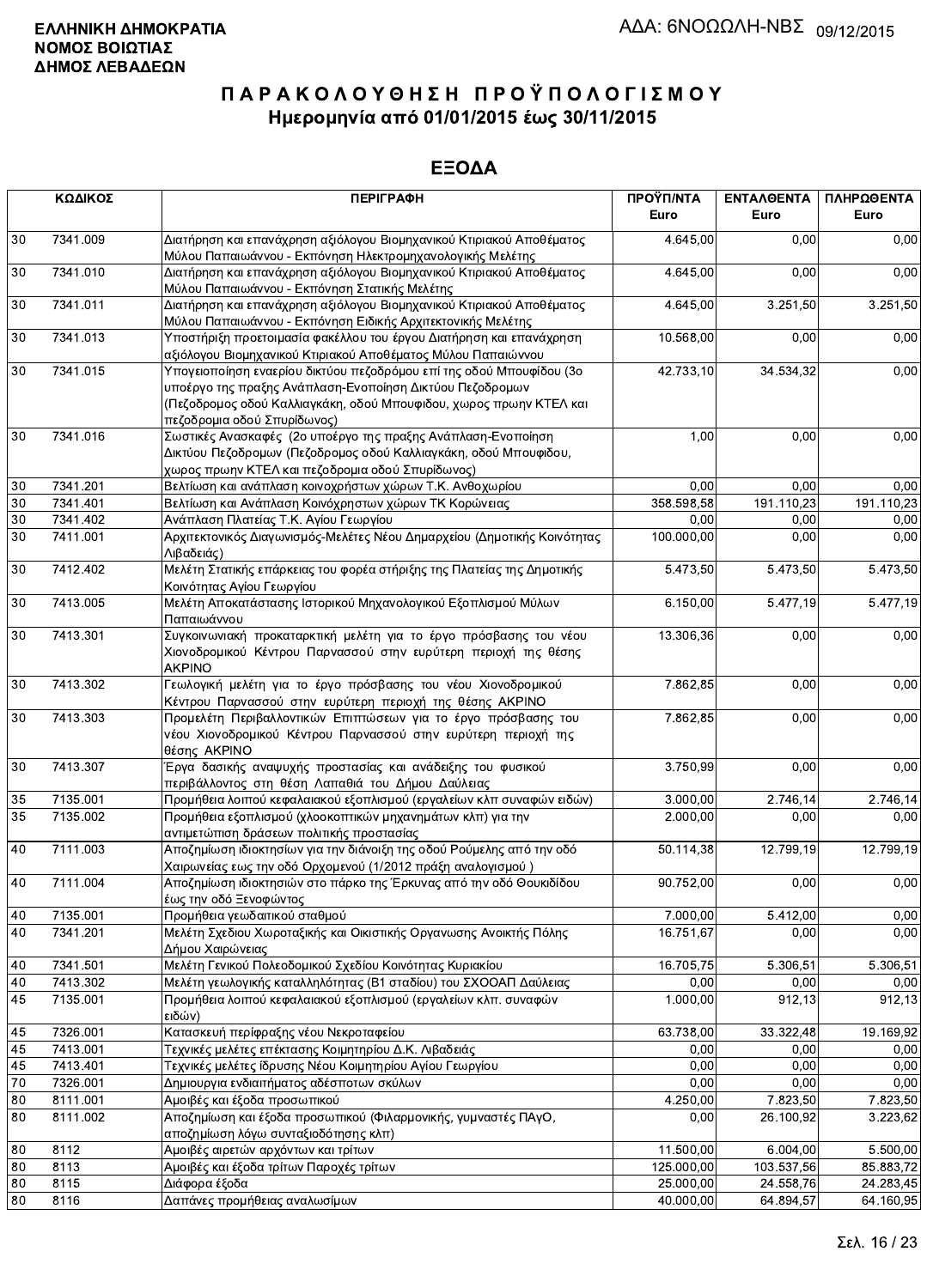|    | ΚΩΔΙΚΟΣ  | <b>ПЕРІГРАФН</b>                                                   | ΠΡΟΫΠ/ΝΤΑ     | ΕΝΤΑΛΘΕΝΤΑ    | ΠΛΗΡΩΘΕΝΤΑ    |
|----|----------|--------------------------------------------------------------------|---------------|---------------|---------------|
|    |          |                                                                    | Euro          | Euro          | Euro          |
| 80 | 8117     | Λοιπά έξοδα                                                        | 220.000,00    | 60.438.02     | 47.125,35     |
| 80 | 8121     | Αγορές κτιρίων τεχνικών έργων και προμήθειες παγίων                | 449.136,00    | 371.368.52    | 364.073,22    |
| 80 | 8122     | Έργα                                                               | 139.432,73    | 282.042.62    | 282.042,62    |
| 80 | 8123     | Μελέτες Έρευνες πειραματικές εργασίες και ειδικές δαπάνες          | 28.853,55     | 7.380,00      | 7.380,00      |
| 80 | 8131     | Φορολογικά πρόστιμα και προσαυξήσεις (ΠΟΕ)                         | 8.000,00      | 561,33        | 561,33        |
| 80 | 8211     | Απόδοση εισφοράς υπέρ του Δημοσίου στις αποδοχές και τα έξοδα      | 200.360,00    | 160.169,84    | 160.169,84    |
|    |          | παράστασης                                                         |               |               |               |
| 80 | 8221     | Απόδοση φόρων μισθωτών υπηρεσιών                                   | 259.350,00    | 205.419,46    | 205.419,46    |
| 80 | 8222     | Απόδοση φόρων και χαρτόσημο Δημάρχων Αντιδημάρχων, μελών Δημοτικών | 7.386,00      | 3.232,34      | 3.232,34      |
|    |          | Συμβουλίων και λοιπών συλλογικών οργάνων                           |               |               |               |
| 80 | 8223     | Απόδοση φόρων προμηθευτών εργολάβων ελ. επαγγελματιών κ.λ.π.       | 141.500,00    | 221.261,56    | 221.261,56    |
| 80 | 8224     | Λοιπές αποδόσεις κρατήσεων υπέρ του Δημοσίου                       | 90.302,17     | 3.279.26      | 3.279,26      |
| 80 | 8231     | Εισφορές σε ασφαλιστικούς οργανισμούς και ταμεία                   | 1.393.100,00  | 1.105.263.67  | 1.105.263,67  |
| 80 | 8232     | Εισφορά για το εφάπαξ βοήθημα του Ν 103/75                         | 3.989,00      | 1.523,20      | 1.523,20      |
| 80 | 8241     | Κρατήσεις στις αποδοχές για την εξόφληση δανείων του ΤΠ & Δ        | 91.400,00     | 65.842,67     | 65.842,67     |
| 80 | 8242     | Λοιπές κρατήσεις υπέρ τρίτων                                       | 275.000,00    | 213.955,51    | 213.955,51    |
| 80 | 8251     | Πάγια προκαταβολή                                                  | 29.000,00     | 29.000,00     | 17.000,00     |
| 80 | 8261.001 | Επιστροφές αχρεωστήτως εισπραχθέντων εσόδων                        | 32.233,04     | 2.937.24      | 2.614,24      |
| 80 | 8261.002 | Λοιπές επιστροφές εισπραχθέντων εσόδων                             | 74.713,79     | 28.369.71     | 28.369,71     |
| 80 | 8261.003 | Επιστροφές χρημάτων για επιχορηγούμενες ληξιπρόθεσμες οφειλές      | 0.00          | 8.258,36      | 8.258,36      |
| 80 | 8511     | Προβλέψεις μη είσπραξης εισπρακτέων υπολοίπων                      | 2.958.064,27  | 0,00          | 0,00          |
| 90 | 9111     | Αποθεματικό                                                        | 449.825,66    | 0.00          | 0,00          |
|    |          | ΣΥΝΟΛΑ                                                             | 29.507.030,53 | 18.924.267,40 | 18.491.178,84 |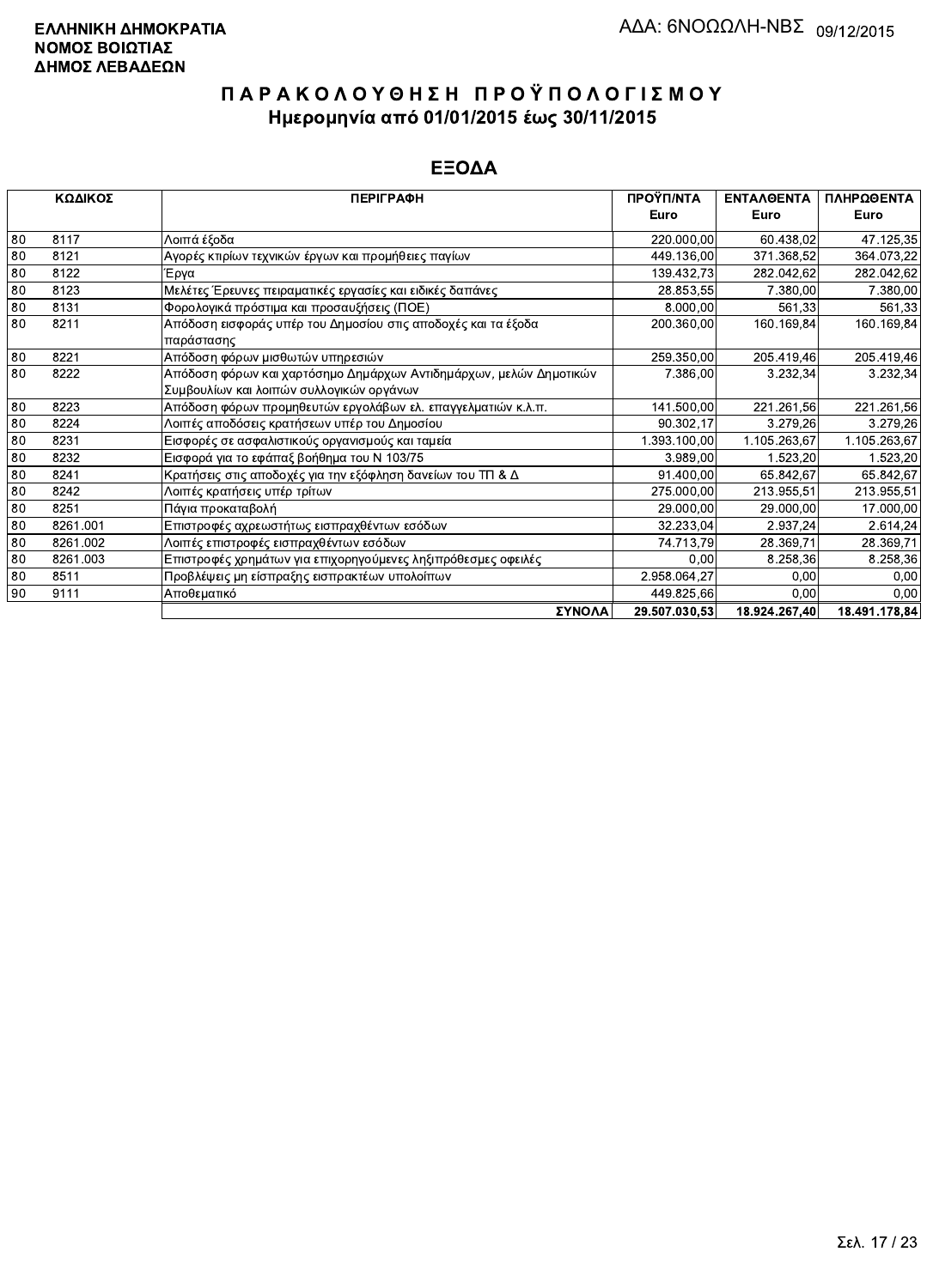#### ΓΕΝΙΚΗ ΑΝΑΚΕΦΑΛΑΙΩΣΗ

|                                         | ΠΡΟΫΠΟΛΟΓΙΣΘΕΝΤΑ<br>Euro | <b>ΒΕΒΑΙΩΘΕΝΤΑ</b><br>Euro | ΕΙΣΠΡΑΧΘΕΝΤΑ<br>Euro |
|-----------------------------------------|--------------------------|----------------------------|----------------------|
| ΕΣΟΔΑ                                   | 27.376.998,87            | 27.376.998,87              | 19.122.714.12        |
| <b>XPHMATIKO</b><br>ΥΠΟΛΟΙΠΟ<br>(K.A.3) | 2.130.031,66             | 2.653.412.97               | 2.653.412,97         |
| ΣΥΝΟΛΟ                                  | 29.507.030,53            | 26.209.204,63              | 21.776.127.09        |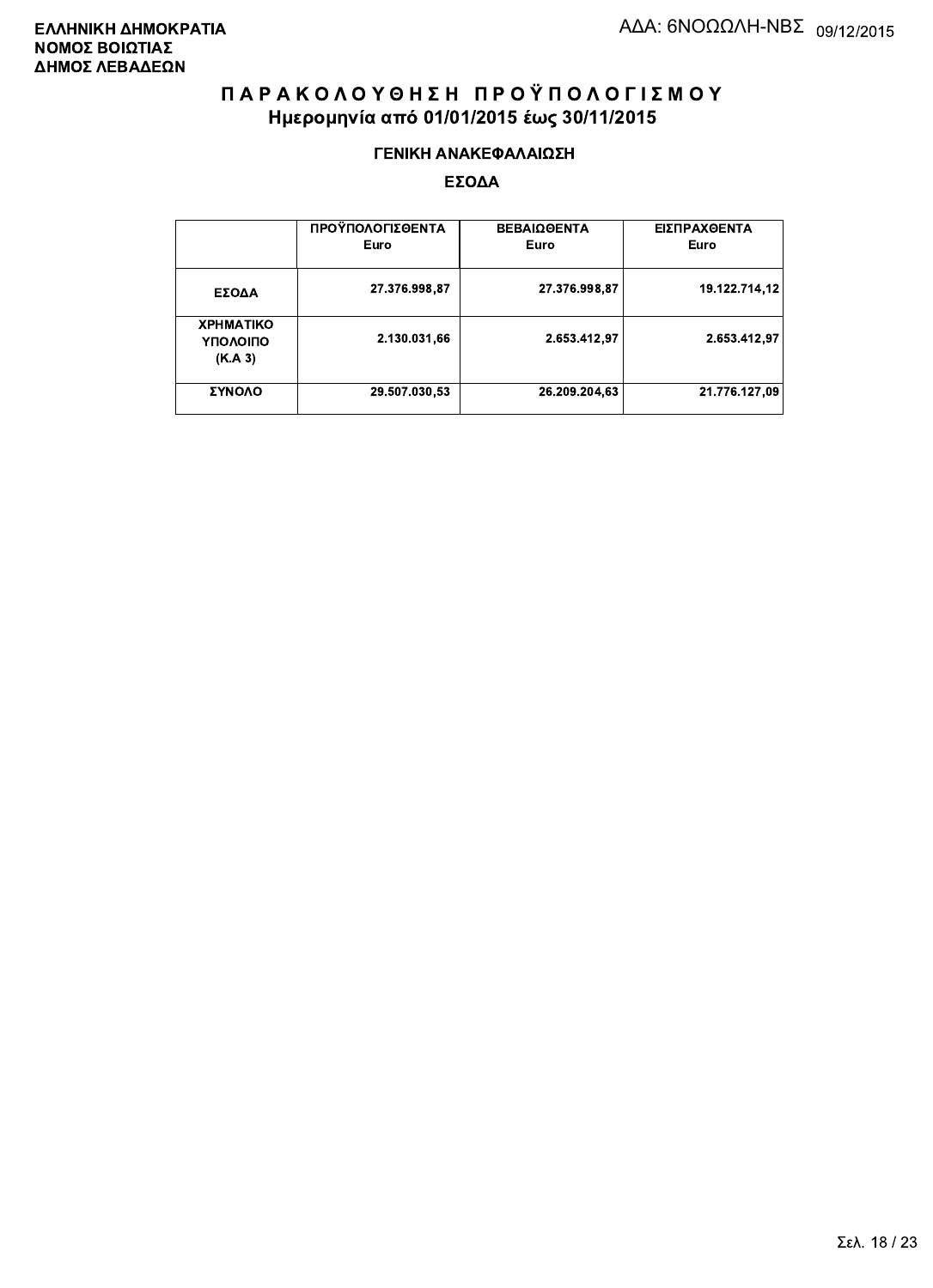#### ΕΞΟΔΑ

|             | ΠΡΟΫΠ/ΝΤΑ     | <b>ENTAAGENTA</b> | ΠΛΗΡΩΘΕΝΤΑ    |
|-------------|---------------|-------------------|---------------|
|             | Euro          | Euro              | Euro          |
| ΕΞΟΔΑ       | 29.057.204,87 | 18.924.267.40     | 18.491.178,84 |
| ΑΠΟΘΕΜΑΤΙΚΟ | 449.825,66    | 0,00              | 0,00          |
| ΣΥΝΟΛΟ      | 29.507.030,53 | 18.924.267.40     | 18.491.178.84 |
|             |               |                   |               |

#### ΑΝΑΚΕΦΑΛΑΙΩΣΗ 1ου ΕΠΙΠΕΔΟΥ

|  | . | <b>TINTA</b> | ົ° PENTA | ΗΡΩΘΕΝΤΔ |
|--|---|--------------|----------|----------|
|--|---|--------------|----------|----------|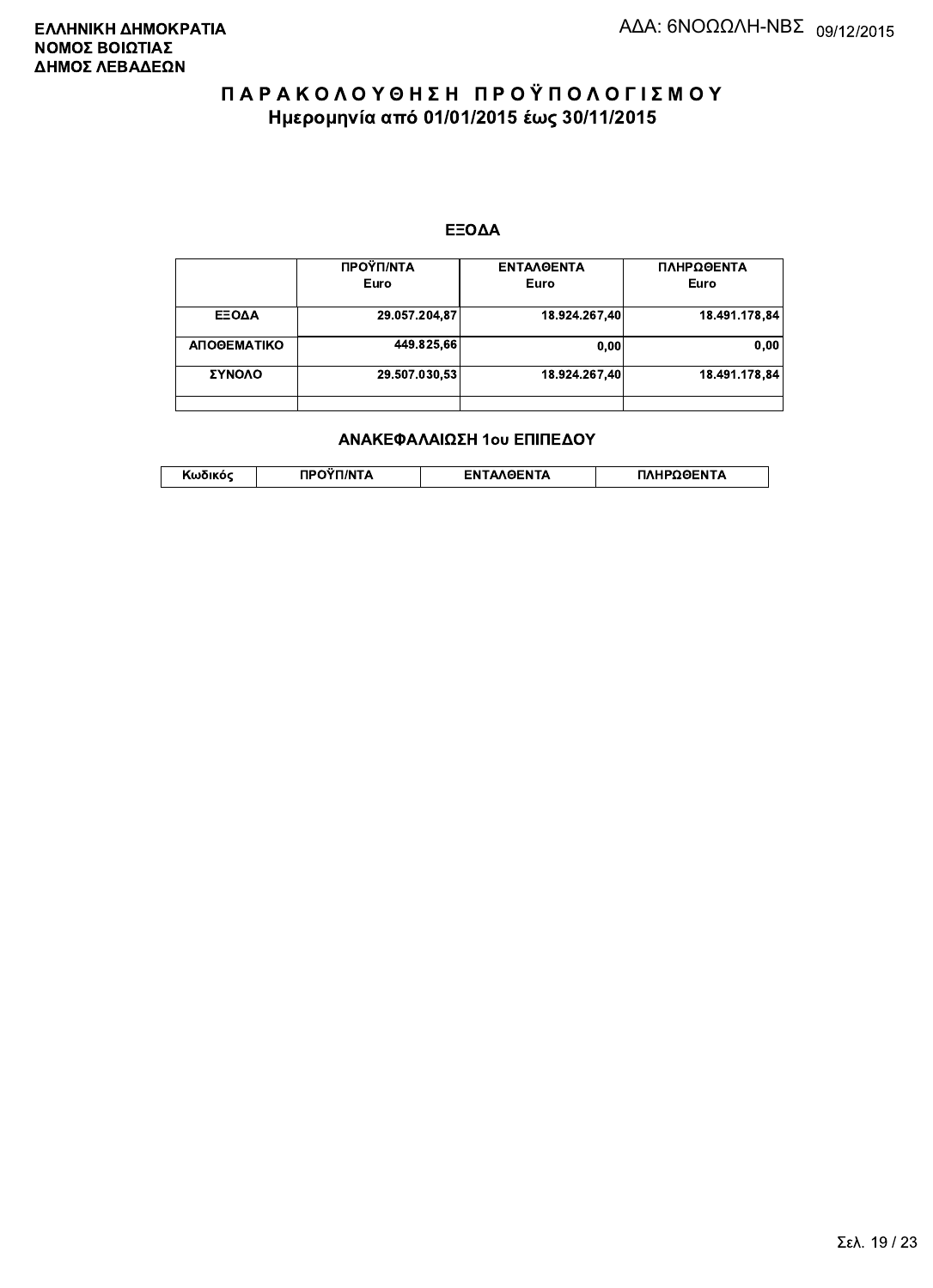ΑΝΑΚΕΦΑΛΑΙΩΣΗ ΕΣΟΔΩΝ ΑΠΟ 01/01/2015 ΕΩΣ 30/11/2015

|                | TAKTIKA EZOAA                                                               |                       |               |
|----------------|-----------------------------------------------------------------------------|-----------------------|---------------|
|                |                                                                             | <i>EYNOAO:</i>        | 12.122.789,79 |
|                | EKTAKTA EZOAA                                                               |                       |               |
|                |                                                                             | <i>EYNOAO:</i>        | 3.217.627,31  |
|                | EZOAA ΠΑΡΕΛΘΟΝΤΩΝ ΟΙΚΟΝΟΜΙΚΩΝ ΕΤΩΝ (Π.Ο.Ε.) ΠΟΥ ΒΕΒΑΙΩΝΟΝΤΑΙ ΓΙΑ ΠΡΩΤΗ ΦΟΡΑ |                       |               |
|                |                                                                             | <i>EYNOAO:</i>        | 559.636,46    |
| 3              | ΕΙΣΠΡΑΞΕΙΣ ΑΠΌ ΔΑΝΕΙΑ ΚΑΙ ΑΠΑΙΤΗΣΕΙΣ ΑΠΌ Π.Ο.Ε.                             |                       |               |
|                |                                                                             | <i>EYNOAO:</i>        | 1.271.899,13  |
| $\overline{4}$ | ΕΙΣΠΡΑΞΕΙΣ ΥΠΕΡ ΤΟΥ ΔΗΜΟΣΙΟΥ ΚΑΙ ΤΡΙΤΩΝ ΚΑΙ ΕΠΙΣΤΡΟΦΕΣ ΧΡΗΜΑΤΩΝ             |                       |               |
|                |                                                                             | <i>EYNOAO:</i>        | 1.950.761,43  |
| 5              | ΧΡΗΜΑΤΙΚΟ ΥΠΟΛΟΙΠΟ                                                          |                       |               |
|                |                                                                             | ΣΥΝΟΛΟ:               | 2.653.412,97  |
|                |                                                                             | ΓΕΝΙΚΟ ΣΥΝΟΛΟ ΕΣΟΔΩΝ: | 21.776.127,09 |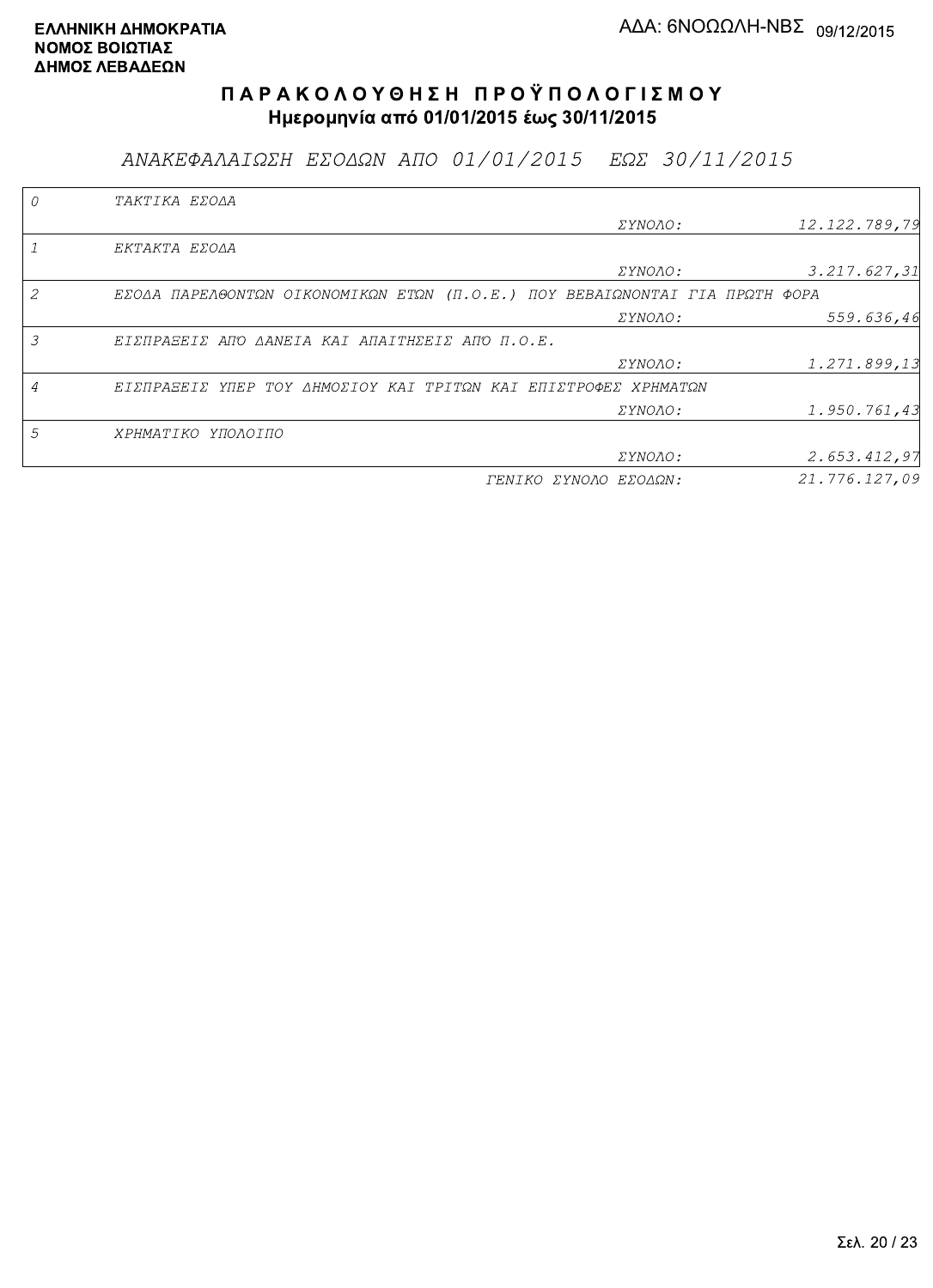### ΑΝΑΚΕΦΑΛΑΙΩΣΗ ΕΞΟΔΩΝ ΑΠΟ 01/01/2015 ΕΩΣ 30/11/2015

| 6              | Έξοδα χρήσης                                                  |                           |
|----------------|---------------------------------------------------------------|---------------------------|
| 61             | Αμοιβές αιρετών και τρίτων                                    | 257.469,17                |
| 66             | Δαπάνες προμήθειας αναλωσίμων                                 | 368.984,51                |
| 67             | Πληρωμές για μεταβιβάσεις εισοδημάτων σε τρίτους Παραχωρήσεις | 6.625.370,82              |
|                | - Παροχές - Επιχορηγήσεις - Επιδοτήσεις - Δωρεές              |                           |
| 63             | $\Phi$ όροι - Τέλη                                            | 47.909,08                 |
| 60             | Αμοιβές και έξοδα προσωπικού                                  | 4.330.346,41              |
| 64             | Λοιπά γενικά έξοδα                                            | 123.136,82                |
| 65             | Πληρωμές για την εξυπηρέτηση της δημόσιας πίστης              | 297.331,18                |
| 62             | Παροχές τρίτων                                                | $\overline{1.247.689,49}$ |
| 68             | Λοιπά έξοδα                                                   | 29.598,98                 |
|                | ΣΥΝΟΛΟ:                                                       | 13.327.836,46             |
| $\overline{7}$ | Επενδύσεις                                                    |                           |
| 73             | Έργα                                                          | 2.195.446,40              |
| 71             | Αγορές κτιρίων τεχνικών έργων και προμήθειες παγίων           | 28.697,71                 |
| 75             | Τίτλοι πάγιας επένδυσης (συμμετοχές σε επιχειρήσεις)          | 0,00                      |
| 74             | Μελέτες, έρευνες, πειραματικές εργασίες και ειδικές δαπάνες   | 10.950,69                 |
|                | ΣΥΝΟΛΟ:                                                       | 2.235.094,80              |
| 8              | ΠΛΗΡΩΜΕΣ Π.Ο.Ε & ΛΟΙΠΕΣ ΑΠΟΔΟΣΕΙΣ ΚΑΙ ΠΡΟΒΛΕΨΕΙΣ              |                           |
| 81             | Πληρωμές υποχρεώσεων (Π.Ο.Ε.)                                 | 892.057,76                |
| 82             | Λοιπές αποδόσεις                                              | 2.036.189, 82             |
| 83             | Επιχορηγούμενες Πληρωμές Υποχρεώσεων Π.Ο.Ε.                   | 0,00                      |
| 85             | Προβλέψεις μη είσπραξης εισπρακτέων υπολοίπων βεβαιωμένων     | 0,00                      |
|                | κατά τα ΠΟΕ εντός του οικονομικού έτους                       |                           |
|                | ΣΥΝΟΛΟ:                                                       | 2.928.247,58              |
| 9              | Αποθεματικό                                                   |                           |
| 91             | Ποσό διαθέσιμο για αναπλήρωση των ανεπαρκών πιστώσεων για τη  | 0,00                      |
|                | δημιουργία νέων μη προβλεπόμενων στον προϋπολογισμό           |                           |
|                | ΣΥΝΟΛΟ:                                                       | 0,00                      |
|                | FENIKO XYNOAO ESOAON:                                         | 18,491,178,84             |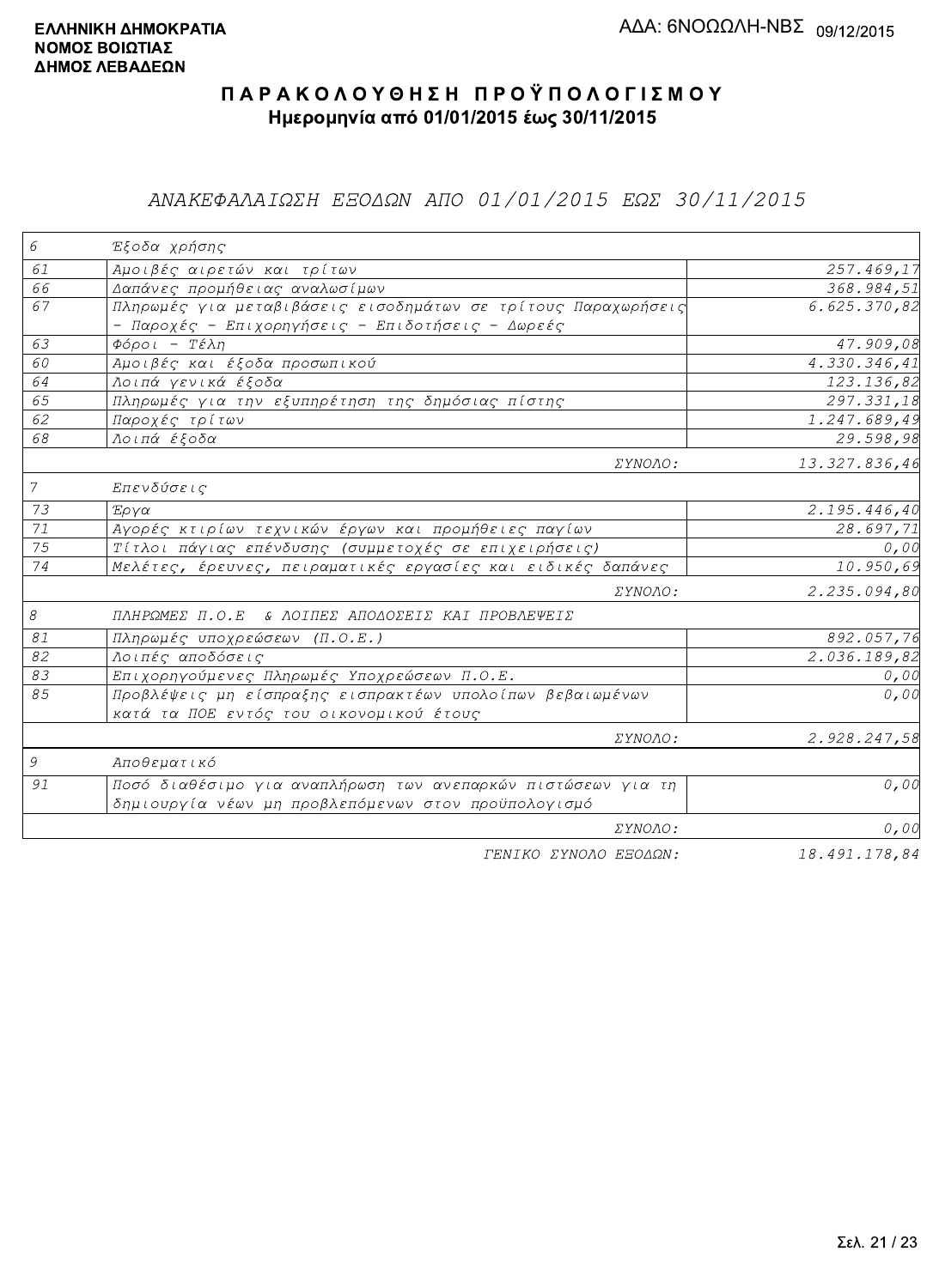ΣΥΝΟΛΑ ΑΝΑ ΥΠΗΡΕΣΙΑ ΑΠΟ 01/01/2015 ΕΩΣ 30/11/2015

| 00 | Γενικές υπηρεσίες                                         | 1.276.912,02 |
|----|-----------------------------------------------------------|--------------|
| 10 | Οικονομικές και Διοικητικές υπηρεσίες                     | 1.499.416,34 |
| 15 | Υπηρεσίες Πολιτισμού, Αθλητισμού και κοινωνικής πολιτικής | 7.330.965,64 |
| 20 | Υπηρεσία καθαριότητας και ηλεκτροφωτισμού                 | 3.044.470,90 |
| 25 | Υπηρεσίες 'Υδρευσης-άδρευσης-αποχέτευσης                  | 387.552,86   |
| 30 | Υπηρεσία Τεχνικών έργων                                   | 1.512.333,46 |
| 35 | Υπηρεσίες πρασίνου                                        | 195.079,91   |
| 40 | Υπηρεσία Πολεοδομίας                                      | 79.035,21    |
| 45 | Υπηρεσία Νεκροταφείων                                     | 79.849,67    |
| 50 | Δημοτική Αστυνομία                                        | 0,00         |
| 70 | Λοιπές υπηρεσίες                                          | 157.315,25   |
| 80 | ΠΛΗΡΩΜΕΣ Π.Ο.Ε & ΛΟΙΠΕΣ ΑΠΟΔΟΣΕΙΣ ΚΑΙ ΠΡΟΒΛΕΨΕΙΣ          | 2.928.247,58 |
| 99 |                                                           | 0,00         |

ΣΥΝΟΛΟ:

18.491.178,84